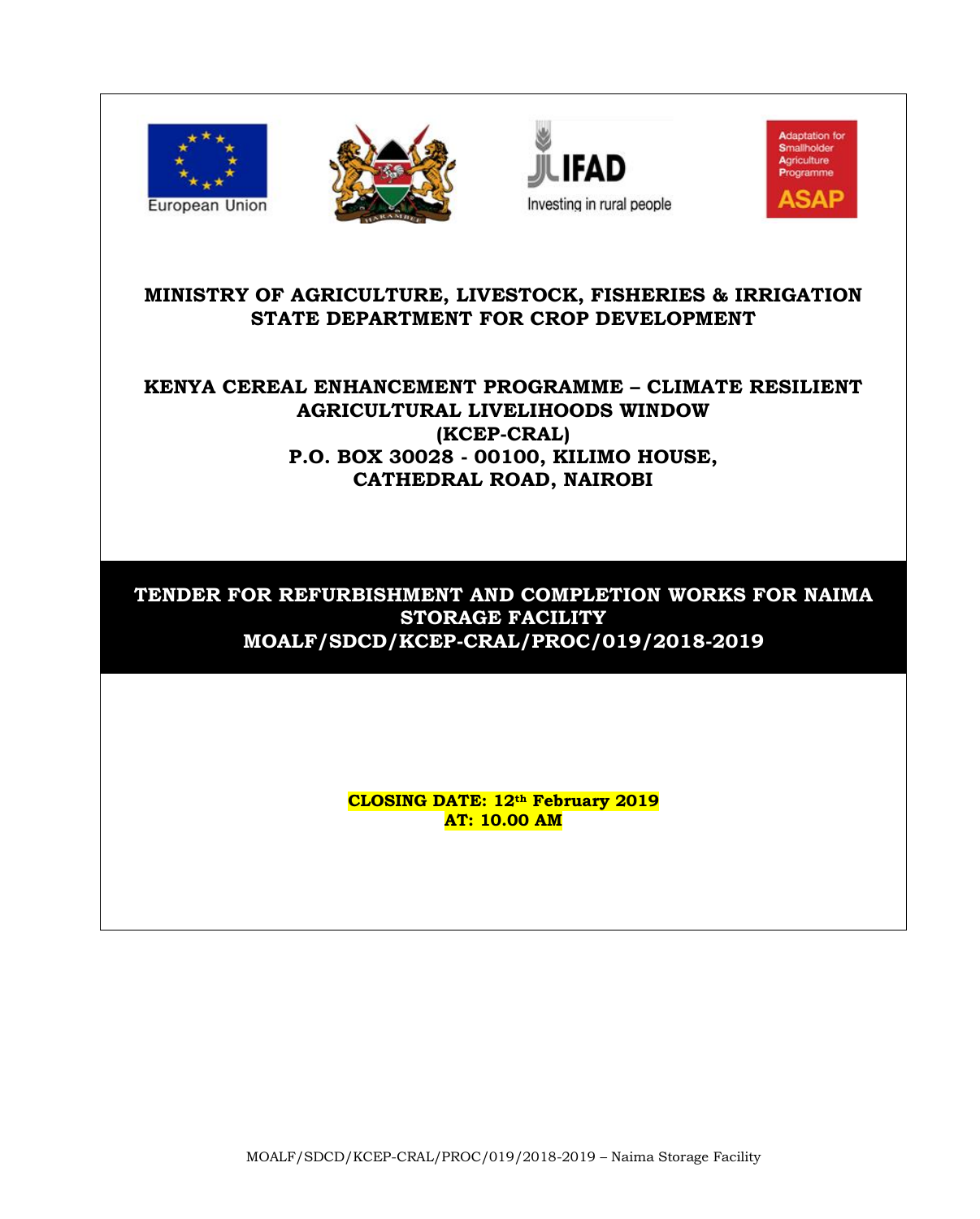# **PAGE**

| <b>SECTION I</b>   |                                                                       | З       |
|--------------------|-----------------------------------------------------------------------|---------|
| <b>SECTION II</b>  | INSTRUCTIONS TO TENDERERS<br>APPENDIX TO INSTRUCTIONS TO TENDERERS    | 5<br>14 |
| <b>SECTION III</b> |                                                                       | 17      |
|                    | APPENDIX TO CONDITIONS OF CONTRACT                                    | 29      |
| <b>SECTION IV</b>  | SPECIFICATIONS, DRAWINGS AND<br>BILLS OF QUANTITIES/SCHEDULE OF RATES | 31      |
| <b>SECTION V</b>   |                                                                       | 45      |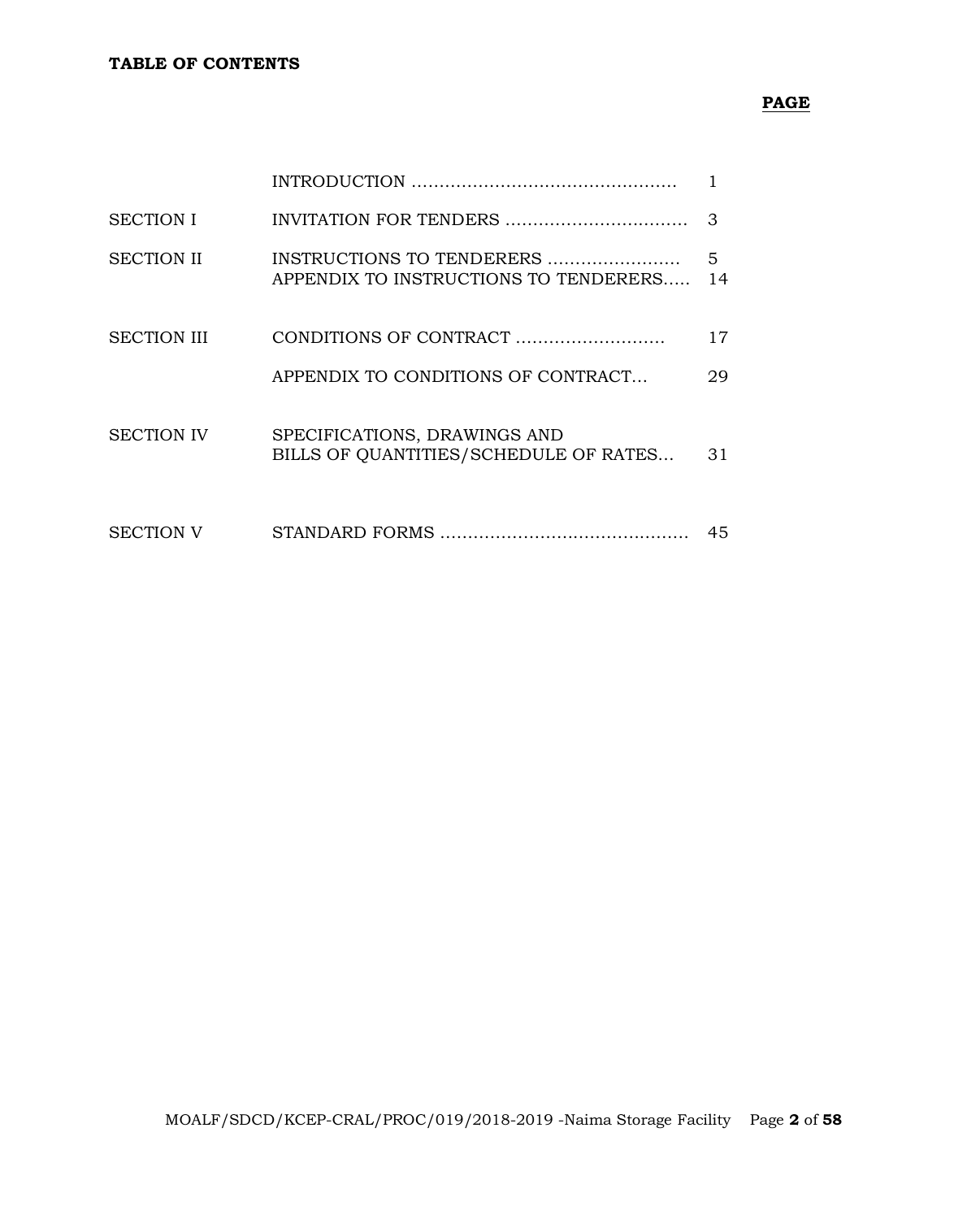## **SECTION I: INVITATION FOR TENDERS**

## **TENDER REFERENCE NO: MOALF/SDCD/KCEP-CRAL/PROC/019/2018-2019 TENDER NAME: TENDER FOR REFURBISHMENT AND COMPLETION WORKS OF NAIMA STORAGE FACILITY**

**Mandatory Site Visit**: To be conducted on **29th January 2019 at 2.00pm at Tongaren Sub County Agricultural offices at Mukuyuni trading centre.** The refurbishment works for Naima storage facility is located in Tongaren sub County of Bungoma County at Naitir ward, approximately 5 km from Tongaren sub County headquarters.

A representative of the Programme shall be available to meet the intending tenderers at the Site. Tenderers must provide their own transport. The representative will not be available at any other time for site inspection visits. Each tenderer shall complete the Certificate of Tenderer's Visit to the Site at the time of the organized site visit. On- attendance of the Mandatory site and Pretender meeting visit will lead to automatic disqualification of a Tenderer.

- 1.1 The Kenya Cereals Enhancement Programme-Climate Resilient Agricultural Livelihoods (KCEP-CRAL) invites sealed tenders from eligible and competent candidates for the **refurbishment works for Naima Storage Facility**
- 1.2 The works to be carried out comprises of general finishes to the warehouse. The store was constructed by Naima CBO through the assistance of WFP through its P4P Programme. The existing structure measures 30x10m with brick walling.
- 1.3 Special precautions shall be required throughout the contract period to avoid damage to the existing the structures and other services within the site. The Contractor shall allow for making good any damage arising from his actions during execution of this contract at his own expense.
- 1.4 Interested bidders may obtain further information from and inspect the tender document in English from KCEP-CRAL procurement office situated at KALRO KABETE grounds, along Waiyaki Way in Westlands, before the tender closing date within working hours from 8.30 am to 4.30 pm on Mondays to Fridays, except on public holidays.
- 1.5 The document may also be downloaded FREE OF CHARGE from the Ministry's website: [www.kilimo.go.ke](http://www.kilimo.go.ke/) under "tender" links or from the Programme Website [www.kcepcral.go.ke](http://www.kcepcral.go.ke/) or obtain a hard copy of the tender document from KCEP-CRAL procurement office at KALRO-NARL, upon payment to KCEP-CRAL, a nonrefundable fee of KES. 1,000 (through a banker's cheque only) or direct deposit to Equity Bank: (code: 68); Account NO: 1510263657085; Mayfair branch (code 151); SWIFT CODE: EQBLKENA.
- 1.6 Eligible bidders must forward their particulars immediately for records and any further tender clarifications and addenda. Downloaded copies are FREE. Email particulars to [tenders.kcepcralprogramme@gmail.com.](mailto:tenders.kcepcralprogramme@gmail.com)
- 1.6.1 All bidders are also advised to regularly visit the above Programme website, to obtain any additional information/addendum on the tender that may be issued

MOALF/SDCD/KCEP-CRAL/PROC/019/2018-2019 -Naima Storage Facility Page **3** of **58**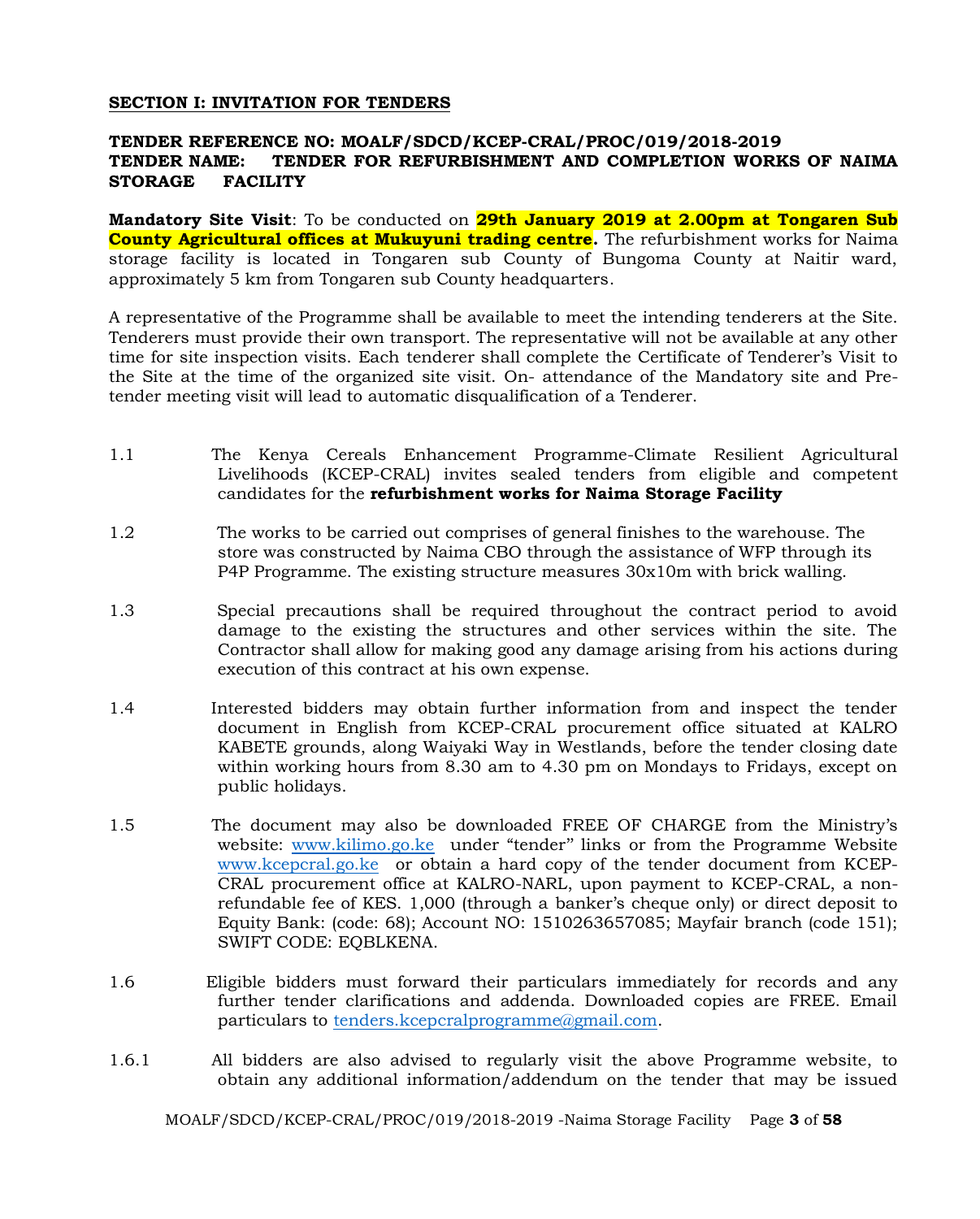before the closing date. The website will also be used to publish and publicize the notifications to both the successful and unsuccessful bidders.

- 1.7 Prices quoted should be net inclusive of all taxes, must be in Kenya shillings and shall remain valid for (120) days from the closing date of tender.
- **1.8** Tenders must be accompanied by security in the format specified in the attached form of tender Security, in a bank's letterhead, and amount indicated. The tender must be delivered in plain sealed envelope clearly marked **'TENDER FOR REFURBISHMENT AND COMPLETION OF NAIMA STORAGE FACILITY**
- 1.9 The **original** and **two** copies of the tender must be delivered to and dropped in the tender box situated at the reception of MOALF Ground floor Kilimo house, Cathedral Road. so as to reach the below address:

**The Principal Secretary, State Department of Agriculture, P.O. Box 30028-00100, Kilimo House, cathedral road, Nairobi Tel: 0770174188 On or before: 12th February 2019 at 10.00am**

1.10 Tenders will be opened at **12th February 2019 at 10.30am** in the presence of the candidates' Representatives who choose to attend at boardroom on 7th floor, Kilimo House.

#### **PROGRAMME COORDINATOR**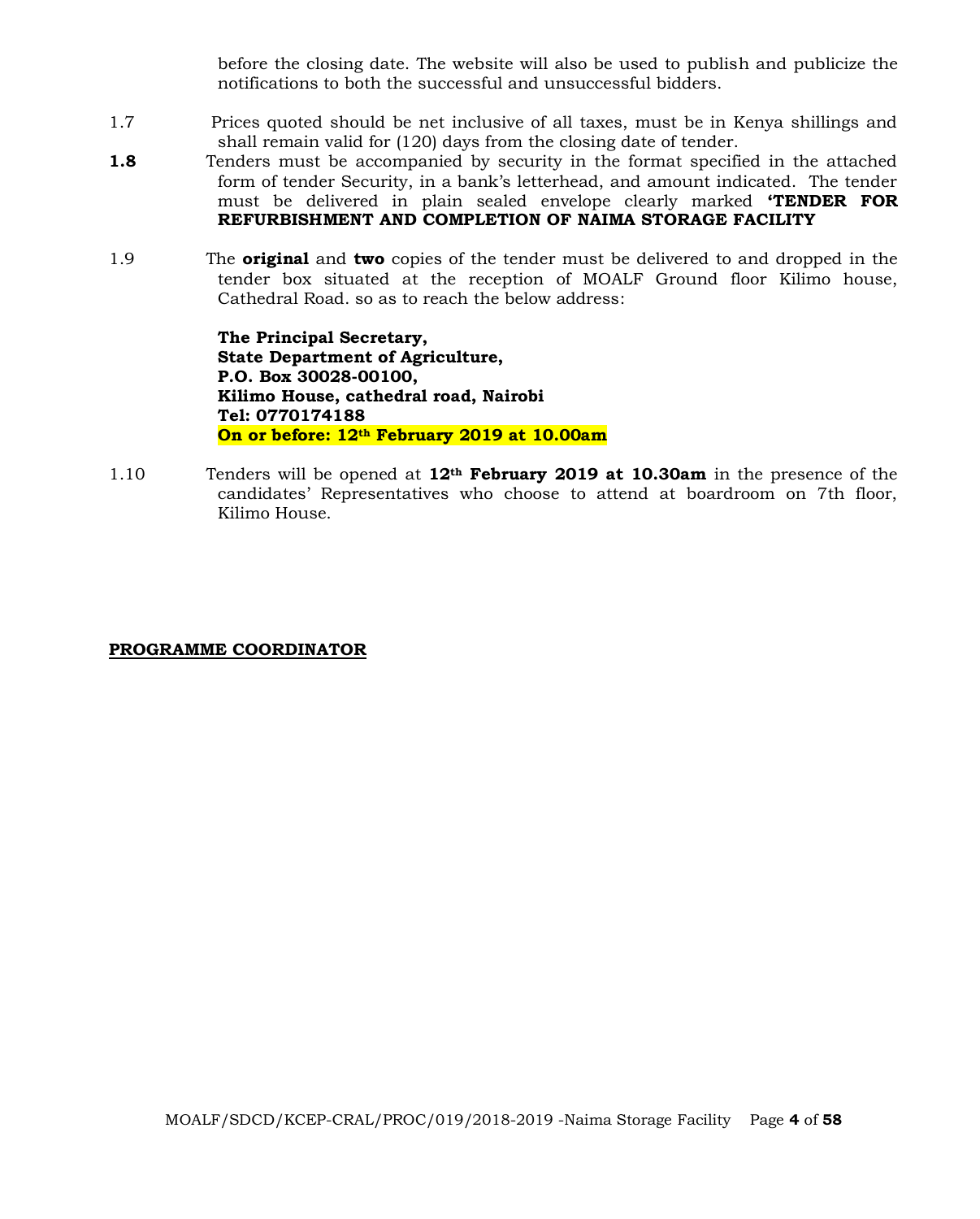#### **SECTION II: INSTRUCTIONS TO TENDERERS**

# **TABLE OF CONTENTS**

### **CLAUSE PAGE.**

| 2. TENDER DOCUMENTS --------------------------- 6 |    |
|---------------------------------------------------|----|
| 3. PREPARATION OF TENDERS ------------------- 7   |    |
| 4. SUBMISSION OF TENDERS ---------------------- 9 |    |
| 5. TENDER OPENING AND EVALUATION -------- 10      |    |
| 6. AWARD OF CONTRACT ---------------------------  | 12 |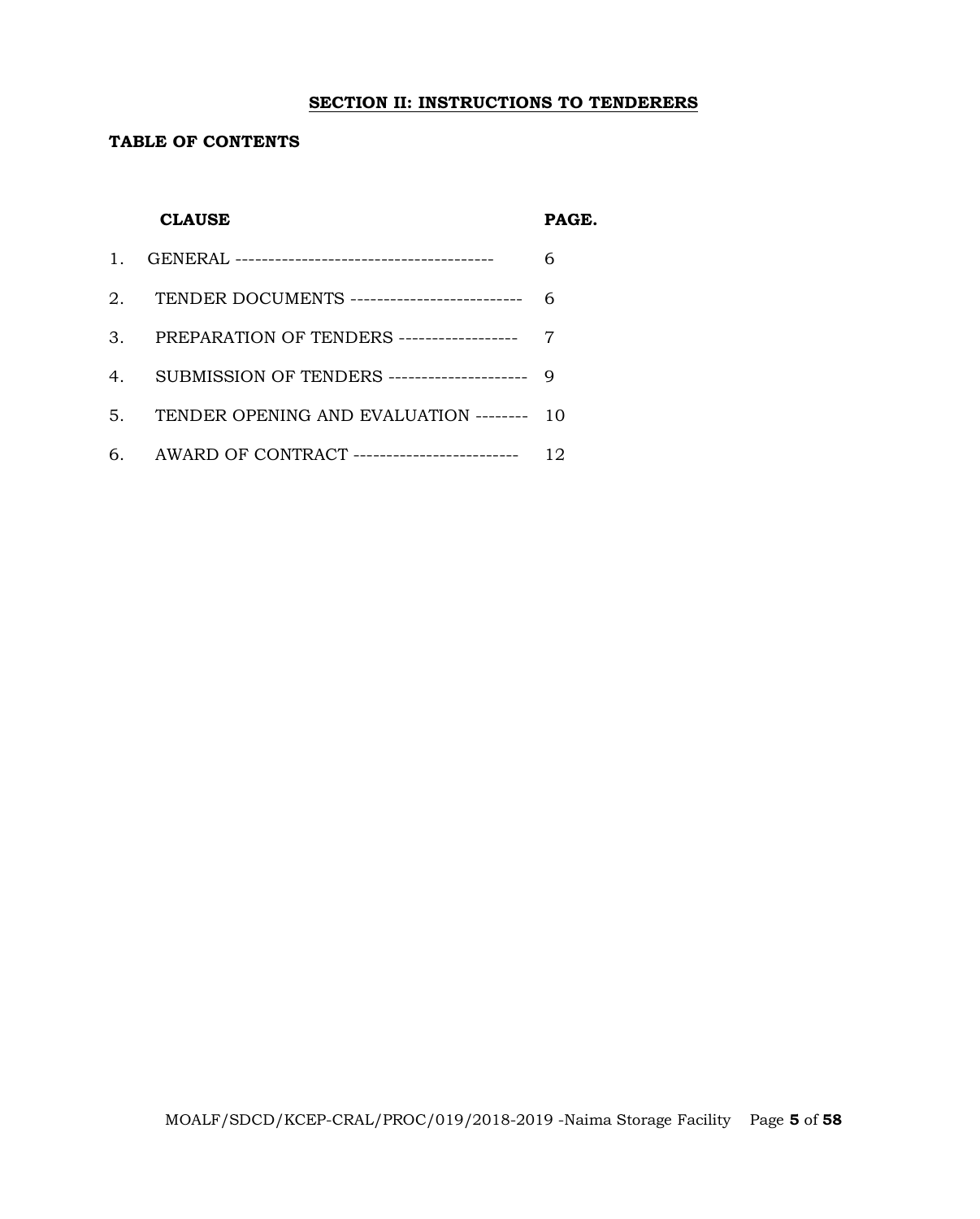# **1. General**

- 1.1 Kenya Cereal Enhancement Programme-Climate Resilient Agricultural Livelihoods Window (KCEP-CRAL) as defined in the Appendix to Conditions of Contract invites tenders for a Works Contract as described in the tender documents. The successful Tenderer will be expected to complete the Works by the Intended Completion Date specified in the said Appendix.
- 1.2 Tenderers shall include the following information and documents with their tenders, unless otherwise stated:
	- (a) copies of certificates of registration, and principal place of business;
	- (b) total monetary value of construction work performed for each of the last five years;
	- (c) experience in works of a similar nature and size for each of the last five years, and clients who may be contacted for further information on these contracts;
	- (d) major items of construction equipment owned;
	- (e) qualifications and experience of key site management and technical personnel proposed for the Contract;
	- (f) reports on the financial standing of the Tenderer, such as profit and loss statements and auditor's reports for the last five years;
	- (g) authority to seek references from the Tenderer's bankers.
- 1.3 The Tenderer shall bear all costs associated with the preparation and submission of his tender, and KCEP-CRAL will in no case be responsible or liable for those costs.
- 1.4 The Tenderer, at the Tenderer's own responsibility and risk, is encouraged to visit and examine the Site of the Works and its surroundings and obtain all information that may be necessary for preparing the tender and entering into a contract for construction of the Works. The costs of visiting the Site shall be at the Tenderer's own expense.
- 1.5 The procurement entity's employees, committee members, board members and their relative (spouse and children) are not eligible to participate in the tender.
- 1.6 The price to be charged for the tender document shall be Kshs.1,000/=
- 1.7 The procuring entity shall allow the tenderer to review the tender document free of charge before purchase.

# **2. Tender Documents**

- 2.1 The complete set of tender documents comprises the documents listed here below and any addenda issued in accordance with clause 2.4 here below: -
	- (a) Invitation for Tenders
	- (b) Instructions to Tenderers
	- (c) Form of Tender
	- (d) Conditions of Contract and Appendix to Conditions of Contract

MOALF/SDCD/KCEP-CRAL/PROC/019/2018-2019 -Naima Storage Facility Page **6** of **58**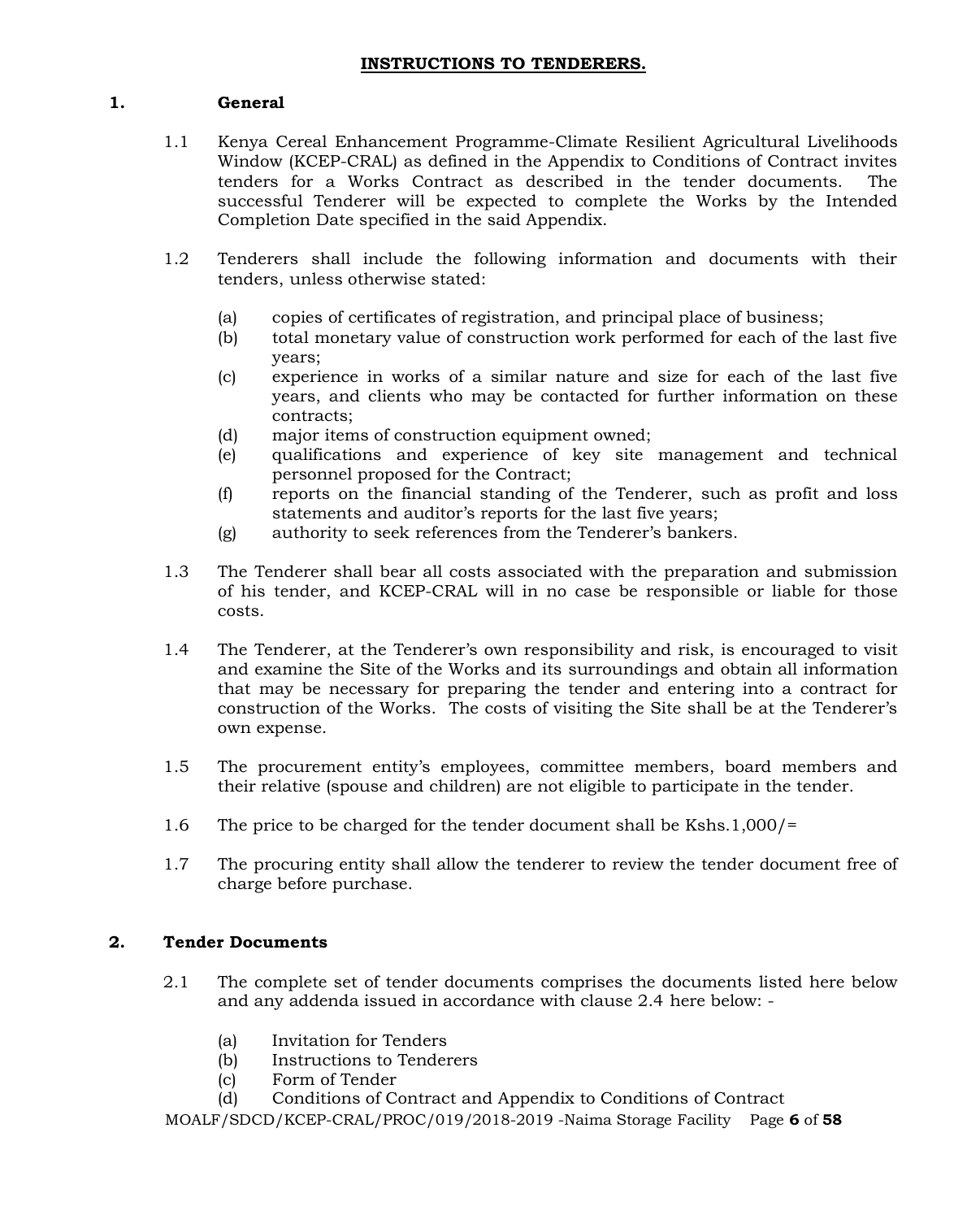- (e) Specifications
- (f) Drawings
- (g) Bills of Quantities/Schedule of Rates (whichever is applicable)
- (h) Other materials required to be filled and submitted in accordance with these Instructions and Conditions
- (i) Tender Security
- (j) Tender Questionnaire
- (k) Mandatory Business Questionnaire
- 2.2 The Tenderer shall examine all instructions, forms and specifications in the tender documents. Failure to furnish all information required by the tender documents may result in rejection of his tender.
- 2.3 A prospective Tenderer making inquiries of the tendering documents may notify Kenya Cereals Enhancement Programme-Climate Resilient Agricultural Livelihoods (KCEP-CRAL) in writing or by cable, telex or facsimile at the address indicated in the letter of invitation to tender. Kenya Cereals Enhancement Programme-Climate Resilient Agricultural Livelihoods (KCEP-CRAL) will respond to any request for clarification received earlier than seven [7] days prior to the deadline for submission of tenders. Copies of the Employer's response will be forwarded to all persons issued with tendering documents, including a description of the inquiry, but without identifying its source.
- 2.4 Before the deadline for submission of tenders, Kenya Cereals Enhancement Programme-Climate Resilient Agricultural Livelihoods (KCEP-CRAL) may modify the tendering documents by issuing addenda. Any addendum thus issued shall be part of the tendering documents and shall be communicated in writing or by cable, telex or facsimile to all Tenderers. Prospective Tenderers shall acknowledge receipt of each addendum in writing to the Employer.
- 2.5 To give prospective Tenderers reasonable time in which to take an addendum into account in preparing their tenders, KCEP-CRAL shall extend, as necessary, the deadline for submission of tenders in accordance with clause 4.2 here below.

# **3. Preparation of Tenders**

- 3.1 All documents relating to the tender and any correspondence shall be in English Language.
- 3.2 The tender submitted by the Tenderer shall comprise the following:
	- (a) The Tender;
	- (b) Tender Security;
	- (c) Priced Bill of Quantities/Schedule of Rates for lump-sum Contracts
	- (d) Any other materials required to be completed and submitted by Tenderers.
- 3.3 The Tenderer shall fill in rates and prices for all items of the Works described in the Bill of Quantities/Schedule of Rates. Items for which no rate or price is entered by the Tenderer will not be paid for when executed and shall be deemed covered by the other rates and prices in the Bill of Quantities/Schedule of Rates. All duties, taxes and other levies payable by the Contractor under the Contract, as of 30 days prior to the deadline for submission of tenders, shall be included in the tender price submitted by the Tenderer.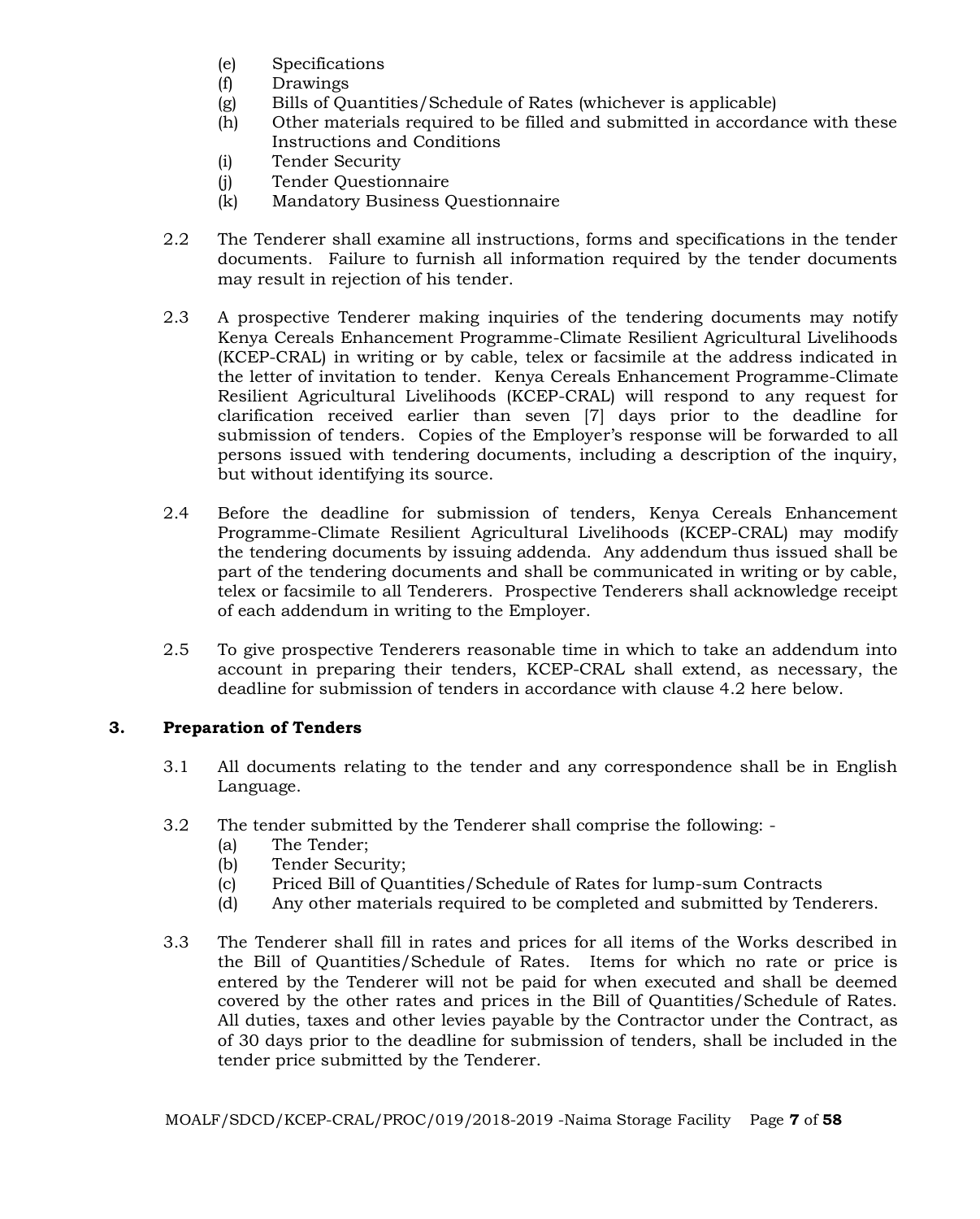3.4 The rates and prices quoted by the Tenderer shall not be subject to any adjustment during the performance of the Contract.

# 3.5 **The unit rates and prices shall be in Kenya Shillings.**

- 3.6 Tenders shall remain **valid for a period of one hundred and twenty (120) days** from the date of submission. However, in exceptional circumstances, KCEP-CRAL may request that the Tenderers extend the period of validity for a specified additional period. The request and the Tenderers' responses shall be made in writing.
- 3.7 The Tenderer shall prepare **one original and two copies** of the documents comprising the tender documents as described in these Instructions to Tenderers.
- 3.8 The original shall be typed or written in indelible ink and shall be signed by a person or persons duly authorized to sign on behalf of the Tenderer. All pages of the tender where alterations or additions have been made shall be initialed by the person or persons signing the tender.
- 3.9 Clarification of tenders shall be requested by the tenderer to be received by the procuring entity **not later than 7 days prior to the deadline for submission of tenders.**
- 3.10 The procuring entity shall reply to any clarifications sought by the tenderer within 3 days of receiving the request to enable the tenderer to make timely submission of its tender.
- 3.11 The tenderer shall furnish, as part of its tender**, a tender security for the amount of Ksh 100,000 with a Validity period of 150days** and form specified in the Appendix to Instructions to Tenderers
	- 3.11.1 The tender security is required to protect KCEP-CRAL against the risk of Tenderer's conduct which would warrant the security's forfeiture.
	- 3.11.2 The tender security shall be denominated in Kenya Shillings or in another freely convertible currency, and shall be in one of the following forms;
		- a) Cash.
		- b) A bank Guarantee.
		- c) Such insurance guarantee approved by the Authority.
		- d) Letter of credit.
	- 3.11.3 Any tender not secured in accordance with paragraph 3.11 and 13.11.2 shall be rejected as non-responsive.
	- 3.11.4 Unsuccessful Tenderer's tender security will be discharged or returned as promptly as possible but not later than thirty (30) days after the expiration of the period of tender validity
	- 3.11.5 The successful Tenderer's tender security will be discharged upon the tenderer signing the contract and furnishing the performance security
		- 3.11.6The tender security may be forfeited:
			- (a) If a tenderer withdraws its tender during the period of tender validity.
			- (b) In the case of a successful tenderer, if the tenderer fails:
				- (i) To sign the contract
				- (ii) To furnish performance security

MOALF/SDCD/KCEP-CRAL/PROC/019/2018-2019 -Naima Storage Facility Page **8** of **58**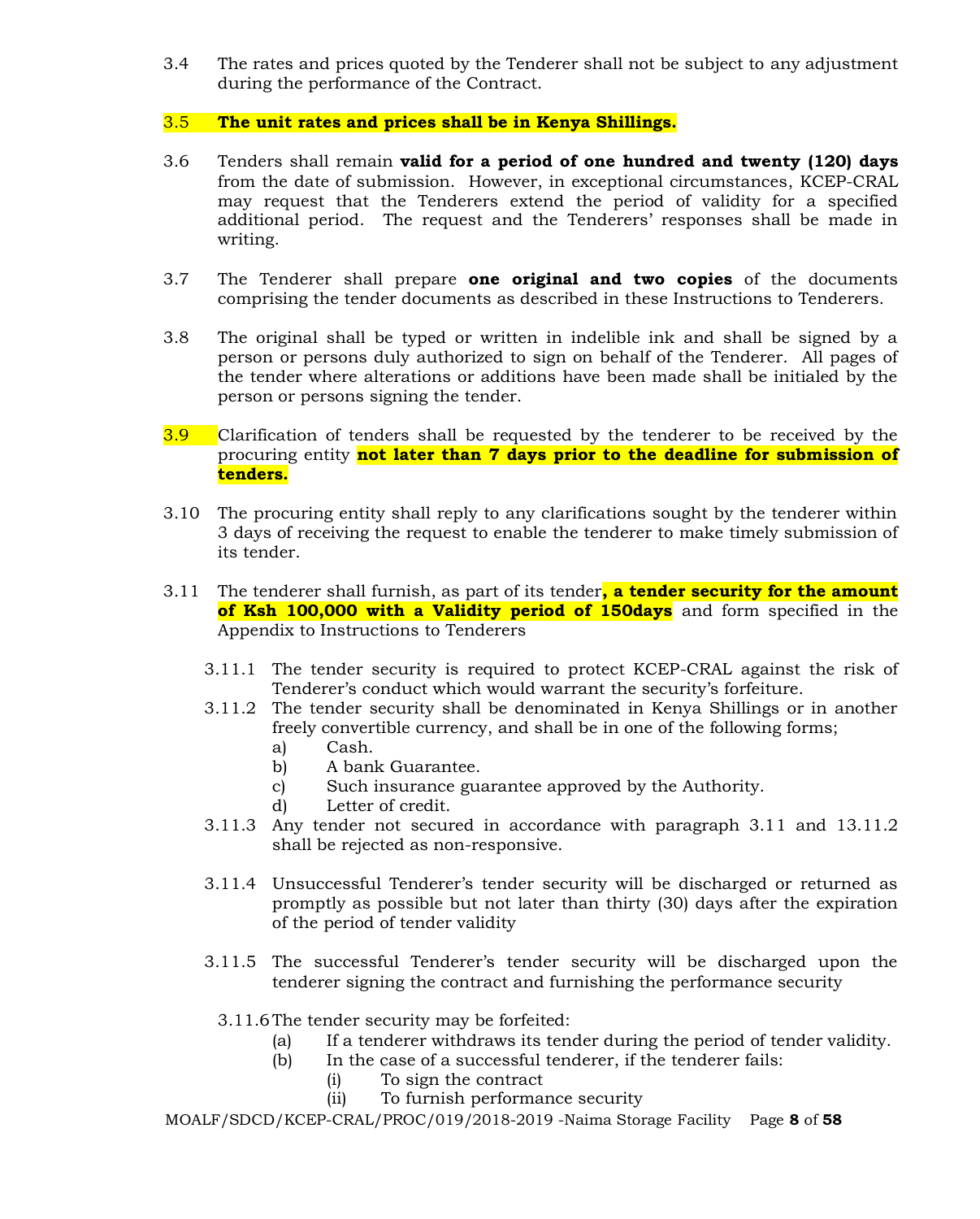- (c) If the tenderer rejects correction of an arithmetic error in the tender.
- 3.11.7 Notwithstanding paragraph 3.11 No tender securities shall be required from small and micro enterprises or enterprises owned by disadvantage groups participating in this tender. The firms shall submit a tender securing declaration form and registration certificates from the National Treasury for each category.

### **4. Submission of Tenders**

4.1 The tender **duly filled and sealed in an envelope** shall be clearly marked "**TENDER FOR REFURBISHMENT AND COMPLETION OF NAIMA STORAGE FACILITY: MOALF/SDCD/KCEP-CRAL/019/2018-2019 addressed and delivered to:**

**The Principal Secretary, State Department of Agriculture, P.O. Box 30028-00100, Kilimo House, cathedral road, Nairobi Tel: 0770174188 On or before: 12th February 2019 at 10.00am**

- 4.2 Tenders shall be delivered to Kenya Cereals Enhancement Programme-Climate Resilient Agricultural Livelihoods (KCEP-CRAL) at the address specified above not later than the time and date specified in the invitation to tender.
- 4.3 The tenderer shall not submit any alternative offers unless they are specifically required in the tender documents.
- 4.4 **Only one tender may be submitted by each tenderer**. Any tenderer who fails to comply with this requirement will be disqualified.
- 4.5 Any tender received after the deadline for opening tenders will be returned to the tenderer un-opened.
- 4.6 Kenya Cereals Enhancement Programme-Climate Resilient Agricultural Livelihoods (KCEP-CRAL) may extend the deadline for submission of tenders by issuing an amendment in accordance with sub-clause 2.5 in which case all rights and obligations of Kenya Cereals Enhancement Programme-Climate Resilient Agricultural Livelihoods (KCEP-CRAL) and the Tenderers previously subject to the original deadline will then be subject to the new deadline.

#### **5. Site Visit**

- 5.1 The bidder is informed that **pre-tender site visit is mandatory** and he/she shall examine the Site of Works and its surroundings and obtain for himself all information that may be necessary for preparing the bid and entering into a contract for refurbishment and completion of the Works. The costs of visiting the site shall be at the bidder's own expense.
- 5.2 The bidder and any of his personnel or agents will be granted permission by the Client to enter its premises and lands for the purpose of such inspection, but only on the express condition that the bidder, its personnel and agents, will release and indemnify the client and its personnel and agents from and against all liability in respect thereof, and will be responsible for personal injury (whether fatal or otherwise), loss of or damage to property and any other loss, damage, costs and

MOALF/SDCD/KCEP-CRAL/PROC/019/2018-2019 -Naima Storage Facility Page **9** of **58**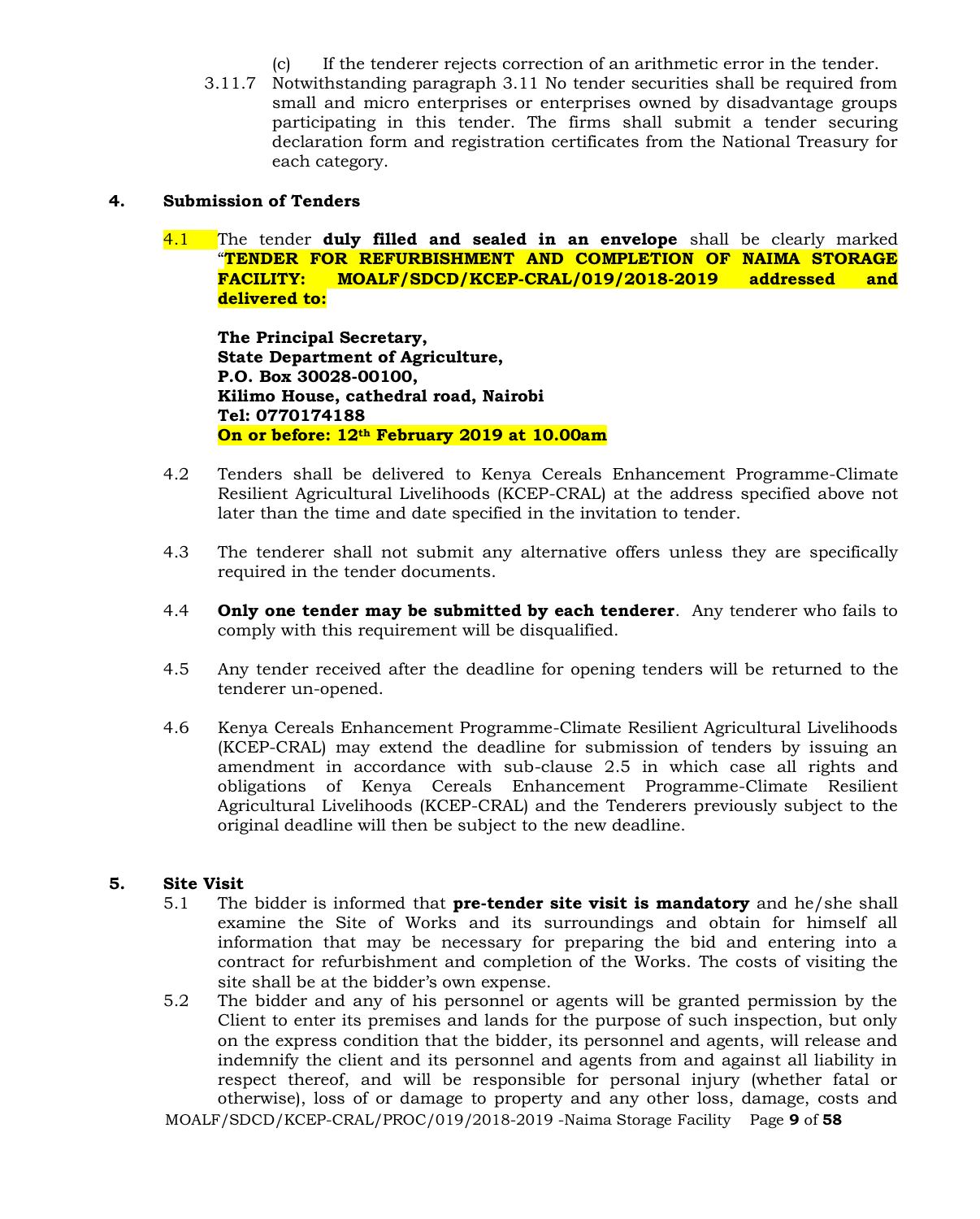expenses however caused, which but for the exercise of such permission would not have arisen

- 5.3 The client will conduct a Site whose attendance is mandatory for all bidders. Failure to attend the site visit by any bidder will lead to disqualification of his /her bid.
- 5.4 The bidders' representatives who are present shall sign a register while the client's representative shall sign the Certificate of Bidder's Visit to Site evidencing bidders' attendance

## **6. Tender Opening and Evaluation**

- 6.1 The tenders will be opened in the presence of the Tenderers' representatives who choose to attend at the time and in the place specified in the invitation to tender.
- 6.2 The Tenderers' names, the total amount of each tender and such other details as may be considered appropriate, will be announced at the opening by Kenya Cereals Enhancement Programme-Climate Resilient Agricultural Livelihoods (KCEP-CRAL). Minutes of the tender opening, including the information disclosed to those present will also be prepared by the tender opening committee.
- 6.3 Information relating to the examination, clarification, evaluation and comparison of tenders and recommendations for the award of the Contract shall not be disclosed to Tenderers or any other persons not officially concerned with such process until the award to the successful Tenderer has been announced. Any effort by a Tenderer to influence the processing of tenders or award decisions may result in the rejection of their tender.
- 6.4 Tenders determined to be substantially responsive will be checked for any arithmetic errors. Errors will be corrected as follows:
	- (a) where there is a discrepancy between the amount in figures and the amount in words, the amount in words will prevail; and
	- (b) where there is a discrepancy between the unit rate and the line item total resulting from multiplying the unit rate by the quantity, the unit rate as quoted will prevail, unless in the opinion of KCEP-CRAL representative, there is an obvious typographical error, in which case the adjustment will be made to the entry containing that error.
	- (c) In the event of a discrepancy between the tender amount as stated in the Form of Tender and the corrected tender figure in the main summary of the Bill of Quantities/Quotation, the amount as stated in the Form of Tender shall prevail. The tender sum as submitted and read out aloud during the tender opening shall be absolute and final and shall not be subject of correction, adjustment or amendment in any way by any person or entity.
- 6.5 The tender evaluation committee shall evaluate the tender within 30 days of the validity period from the date of opening the tender.

#### 6.6 **Evaluations and Comparison of Tenders**

- 6.6.1 Kenya Cereal Enhancement Programme-Climate Resilient Agricultural Livelihoods Window will evaluate and compare the tenders which have been determined to be substantially responsive.
- 6.6.2 Evaluation shall be conducted in three stages namely; the preliminary/Mandatory Evaluation stage; The technical evaluation stage and

MOALF/SDCD/KCEP-CRAL/PROC/019/2018-2019 -Naima Storage Facility Page **10** of **58**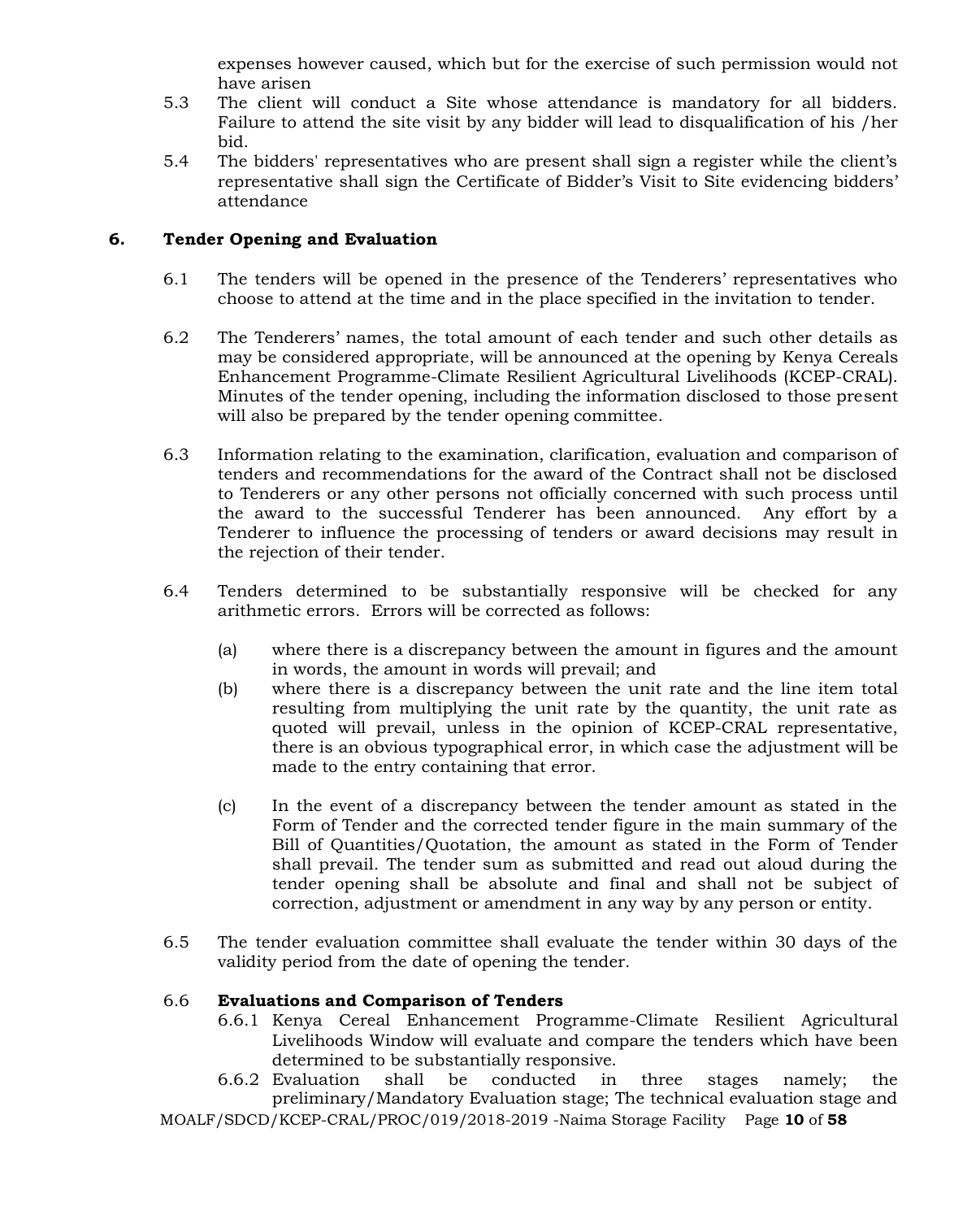Financial Evaluation Stage as shown in the appendix to instructions to tenderers.

- 6.6.3 The Evaluation Criteria shall include the following:
	- 6.6.3.1 General Experience
		- The Applicant shall be evaluated based on the requirements as specified in the appendix to instructions to tenderers on: -
			- 1) Average annual turnover for the last 3 years of Ksh 3,000,000.00
			- 2) Successful completion as a prime contractor or subcontractor in the execution of at least three rehabilitation/new construction projects of a similar nature and comparable in complexity to the proposed contract within the last three years.
	- 6.6.3.2 Personnel Capabilities The Applicant should list down personnel of minimum qualification of Diploma in Building construction or Civil Engineering for Site Agent or supervisor
	- 6.6.3.3 Cash flow statement.

The Applicant should demonstrate that he has access to or has available, liquid assets, unencumbered real assets, lines or credit, and other financial means sufficient to meet the construction cash flow for a period of 2 months, estimated at 30% of the estimated tender sum.

6.6.3.4 Balance Sheets.

Signed and stamped financial statements for the last two years should be submitted and must demonstrate the soundness of the Applicant's financial position, availability of working capital and net worth

6.6.3.5 Financial position/Ratios. The applicant's financial information will be assessed in terms of liquidity ratio. Where necessary, the Client may make inquiries with the Applicant's bankers.

# 6.6.3.6 Financial Evaluation

The Client will compare the tenderers' rates with the Engineer's estimates for major items of construction. If some bids are seriously unbalanced or front loaded in relation to the Engineer's estimates for the major items of work to be performed under the contract.

- 6.6.4 The Award Criteria shall be the **lowest evaluated bidder.**
- 6.7 Contract price variations **shall not** be allowed for contracts not exceeding one year (12 months)
- 6.8 Where contract price variation is allowed, the valuation shall not exceed 20% of the original contract price.
- 6.9 Price variation requests shall be processed by the procuring entity within 30 days of receiving the request.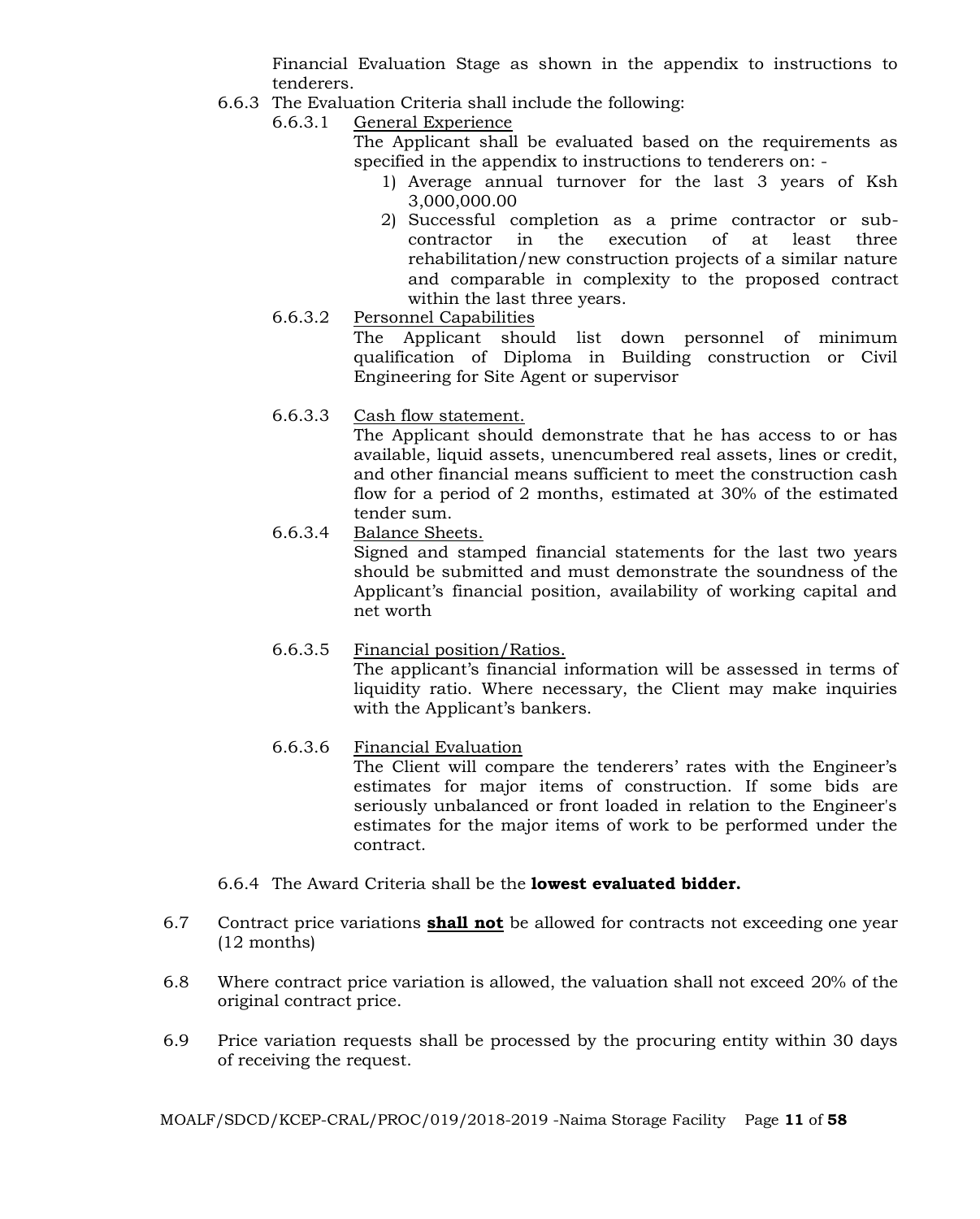- 6.10 To assist in the examination, evaluation, and comparison of tenders, Kenya Cereals Enhancement Programme-Climate Resilient Agricultural Livelihoods (KCEP-CRAL) at his discretion, may request [in writing] any Tenderer for clarification of the tender, including breakdowns of unit rates. The request for clarification and the response shall be in writing or by cable, telex or facsimile but no change in the tender price or substance of the tender shall be sought, offered or permitted.
- 6.11 The Tenderer shall not influence Kenya Cereals Enhancement Programme-Climate Resilient Agricultural Livelihoods (KCEP-CRAL) on any matter relating to their tender from the time of the tender opening to the time the Contract is awarded. Any effort by the Tenderer to influence Kenya Cereals Enhancement Programme-Climate Resilient Agricultural Livelihoods (KCEP-CRAL) or employees in their decision on tender evaluation, tender comparison or Contract award may result in the rejection of the tender.

# **7. Award of Contract**

# 7.1 **Post Qualification**

- 7.1.1 Kenya Cereal Enhancement Programme-Climate Resilient Agricultural Livelihoods Window may determine to its satisfaction whether the tenderer that is selected as having submitted the lowest evaluated responsive tender is qualified to perform the contract satisfactorily
- 7.1.2 The determination will consider the tenderer financial and technical capabilities. It will be based upon an examination of the documentary evidence of the tenderers qualifications submitted by the tenderer as well as such other information as Kenya Cereal Enhancement Programme-Climate Resilient Agricultural Livelihoods Window deems necessary and appropriate
- 7.1.3 An affirmative determination will be a prerequisite for award of the contract to the tenderer. A negative determination will result in rejection of the Tenderer's tender, in which event Kenya Cereal Enhancement Programme-Climate Resilient Agricultural Livelihoods Window will proceed to the next lowest evaluated tender to make a similar determination of that Tenderer's capabilities to perform satisfactorily.
- 7.2 The award of the Contract will be made to the Tenderer who has offered the lowest evaluated tender price.
- 7.3 Notwithstanding the provisions of clause 6.1 above, Kenya Cereals Enhancement Programme-Climate Resilient Agricultural Livelihoods (KCEP-CRAL) reserves the right to accept or reject any tender and to cancel the tendering process and reject all tenders at any time prior to the award of Contract without thereby incurring any liability to the affected Tenderer or Tenderers or any obligation to inform the affected Tenderer or Tenderers of the grounds for the action.
- 7.4 The Tenderer whose tender has been accepted will be notified of the award prior to expiration of the tender validity period in writing or by cable, telex or facsimile. This notification (hereinafter and in all Contract, documents called the "Letter of Acceptance") will state the sum [hereinafter and in all Contract, documents called the "Contract Price" which Kenya Cereals Enhancement Programme-Climate Resilient Agricultural Livelihoods (KCEP-CRAL) will pay the Contractor in consideration of the execution, completion, and maintenance of the Works by the Contractor as prescribed by the Contract. The contract shall be formed on the parties signing the contract. At the same time the other tenderers shall be informed that their tenders have not been successful.

MOALF/SDCD/KCEP-CRAL/PROC/019/2018-2019 -Naima Storage Facility Page **12** of **58**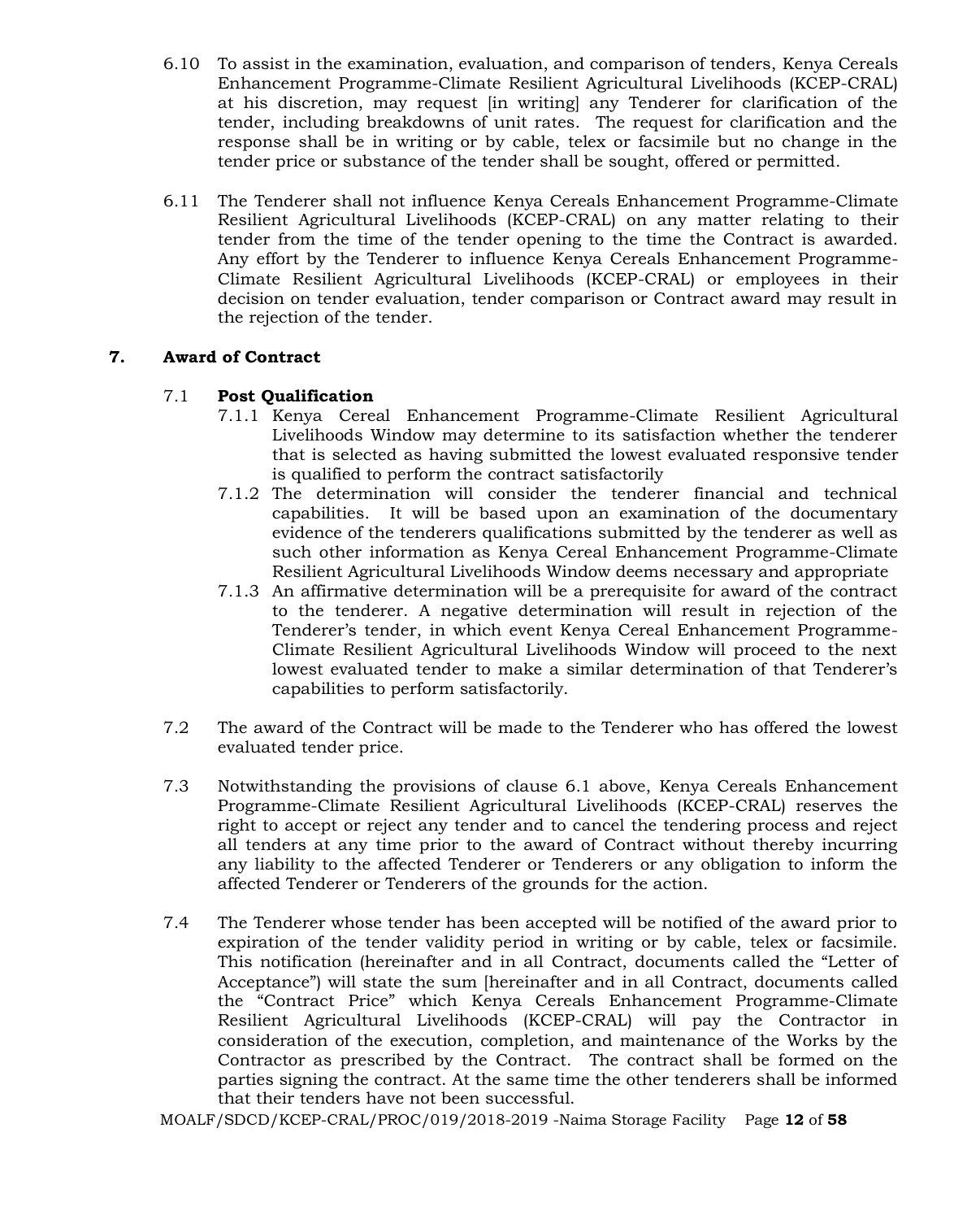- 7.5 The Contract Agreement will incorporate all agreements between Kenya Cereals Enhancement Programme-Climate Resilient Agricultural Livelihoods (KCEP-CRAL) and the successful Tenderer. It will be signed by Kenya Cereals Enhancement Programme-Climate Resilient Agricultural Livelihoods (KCEP-CRAL) and sent to the successful Tenderer, within 30 days following the notification of award. Within 30 days of receipt, the successful Tenderer will sign the Agreement and return it to KCEP-CRAL.
- 7.6 **Within 15 days** after receipt of the Letter of Acceptance, the successful Tenderer shall deliver to Kenya Cereals Enhancement Programme-Climate Resilient Agricultural Livelihoods (KCEP-CRAL) a Performance Security amount stipulated in the Appendix to Conditions of Contract.
- 7.7 The parties to the contract shall have it signed within 30 days from the date of notification of contract award unless there is an administrative review request.
- 7.8 The procuring entity may at any time prior to notification of tender award, terminate or cancel procurement proceedings before without entering into a contract provided the **provisions in section 63 of the Act are met**.
- 7.9 The procuring entity shall give prompt notice of the termination to the tenderers and on request give its reasons for termination within 14 days of receiving the request from any tenderer.

#### **8. Corrupt and fraudulent practices**

- 8.1 The procuring entity requires that the tenderer observes the highest standard of ethics during the procurement process and execution of the contract. A tenderer shall sign a declaration that he has not and will not be involved in corrupt and fraudulent practices.
- 8.2 The procuring entity will reject a tender if it determines that the tenderer recommended for award has engaged in corrupt and fraudulent practices in competing for the contract in question.
- 8.3 Further a tenderer who is found to have indulged in corrupt and fraudulent practices risks being debarred from participating in public procurement in Kenya.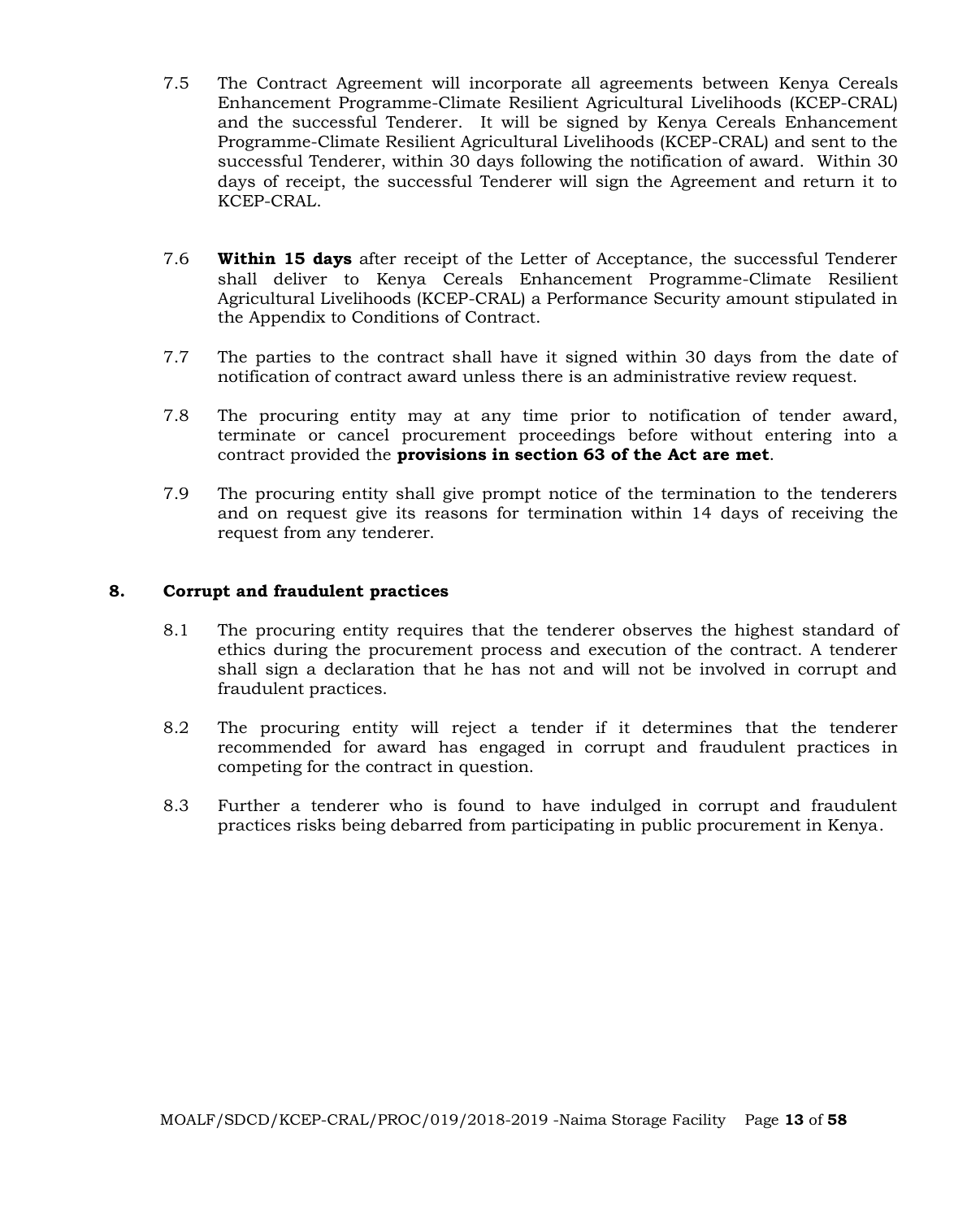# **APPENDIX TO INSTRUCTIONS TO TENDERERS**

The following information regarding the particulars of the tender shall complement, supplement or amend the provisions of the instructions to tenderers. Wherever there is a conflict between the provision of the instructions to tenderers and the provisions of the appendix, the provisions of the appendix herein shall prevail over those of the instructions to tenderers

| <b>INSTRUCTIONS</b> | PARTICULARS OF APPENDIX TO INSTRUCTIONS TO TENDERS                                    |
|---------------------|---------------------------------------------------------------------------------------|
| <b>TO</b>           |                                                                                       |
| <b>TENDERERS</b>    |                                                                                       |
| <b>REFERENCE</b>    |                                                                                       |
| <b>ITT 1.1</b>      | The invitation is open to all eligible, qualified and competent bidders               |
|                     | registered with the National Construction Authority in category 4,5,6 and 7           |
|                     | only                                                                                  |
| <b>ITT 1.6</b>      | The price to be charged for the tender document shall be Kshs.1,000/=<br>$\bullet$    |
|                     | • The document may also be downloaded <b>FREE OF CHARGE</b> from the                  |
|                     | Ministry's website: www.kilimo.go.ke under "tender" links or from the                 |
|                     | Programme Website www.kcepcral.go.ke                                                  |
| <b>ITT 2.4</b>      | The original and two copies of the tender must be delivered to and dropped            |
|                     | in the tender box situated at the reception of MOALF Ground floor Kilimo              |
|                     | House, Cathedral Road. so as to reach the below address clearly marked:               |
|                     | TENDER FOR REFURBISHMENT AND COMPLETION OF<br><b>NAIMA</b>                            |
|                     | <b>STORAGE</b>                                                                        |
|                     | MOALF/SDCD/KCEP-CRAL/019/2018-2019<br><b>FACILITY:</b><br>addressed and delivered to: |
|                     |                                                                                       |
|                     |                                                                                       |
|                     |                                                                                       |
|                     | The Principal Secretary,                                                              |
|                     | <b>State Department of Agriculture,</b>                                               |
|                     | P.O. Box 30028-00100,                                                                 |
|                     | Kilimo House, cathedral road, Nairobi                                                 |
|                     | Tel: 0770174188                                                                       |
|                     | On or before: 12th February 2019 at 10.00am                                           |
| <b>ITT 3.6</b>      | Tenders shall remain valid for a period of one hundred and twenty (120)               |
|                     | days from the date of submission                                                      |
| <b>ITT 3.11</b>     | The tenderer shall furnish, as part of its tender, a tender security for the          |
|                     | amount of <b>Ksh 100,000</b> with a Validity period of <b>150days</b>                 |
| <b>ITT 5.1</b>      | Mandatory Site Visit: To be conducted on 29th January 2019 at 2pm at                  |
|                     | Tongaren Sub County Agricultural offices at Mukuyuni trading centre.                  |
|                     |                                                                                       |
|                     | The refurbishment works for Naima storage facility is located in                      |
|                     | Tongaren sub County of Bungoma County at Naitir ward, approximately                   |
|                     | 5 km from Tongaren sub County headquarters. A certificate of site visit               |
|                     | shall be issued.                                                                      |
|                     |                                                                                       |
| <b>ITT 6.1</b>      | Tenders will be opened on 12 <sup>th</sup> February 2019 at 10.30am in the            |
|                     | presence of the candidates' Representatives who choose to attend at                   |
|                     | boardroom on 7th floor, Kilimo House.                                                 |
|                     |                                                                                       |
|                     |                                                                                       |
|                     |                                                                                       |
|                     |                                                                                       |
|                     |                                                                                       |
|                     |                                                                                       |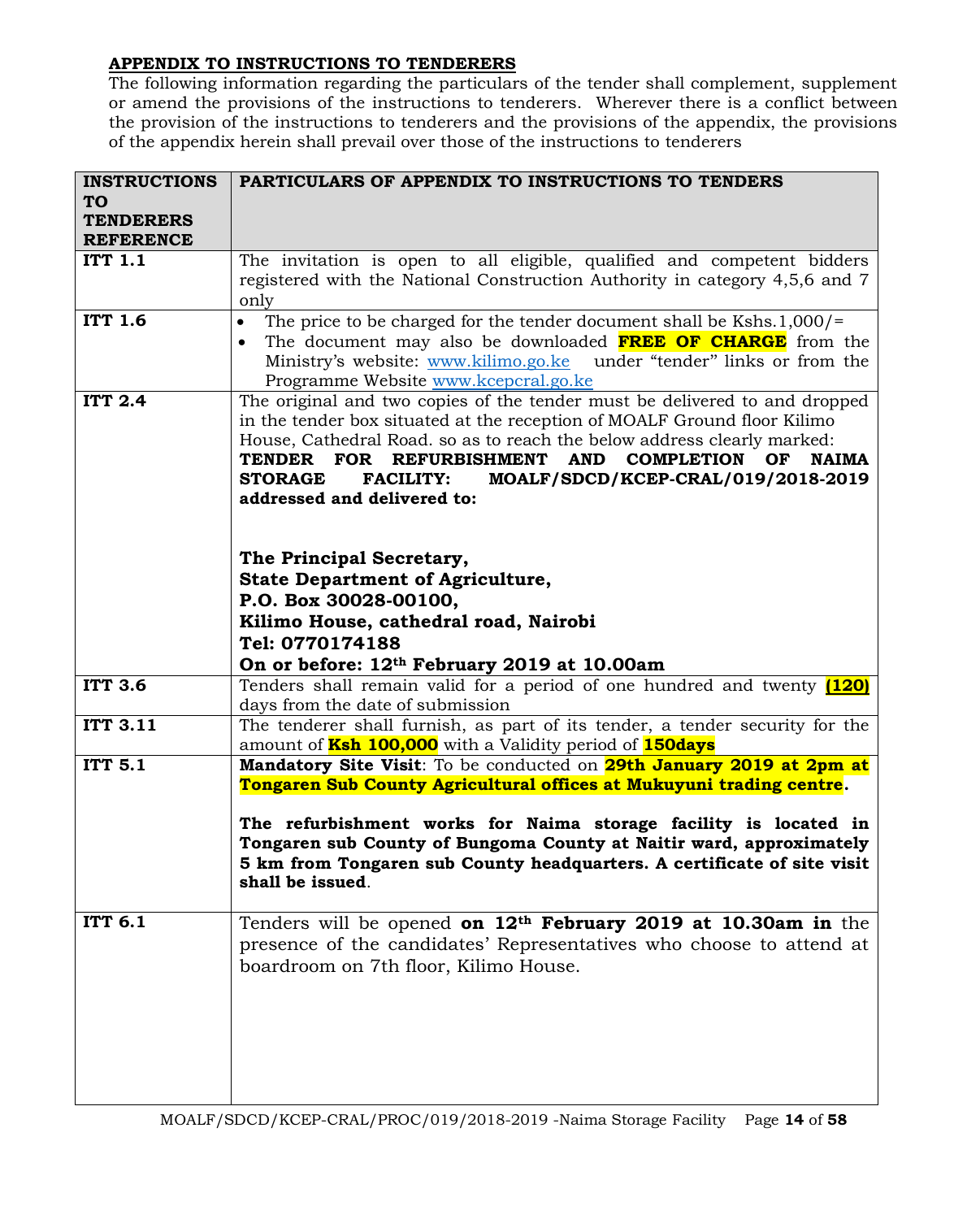| #  | <b>Evaluation Criteria</b>                                  |                  |
|----|-------------------------------------------------------------|------------------|
| 1. | <b>Mandatory Evaluation Criteria: -</b>                     | <b>Mandatory</b> |
|    | Stage One: Mandatory / Preliminary Evaluation:              | (Yes/NO)         |
|    | 1. <b>Certified Copy</b> of Certificate of Incorporation.   |                  |
|    | 2. <b>Certified Copy</b> of Registration Certificate with   |                  |
|    | the National Construction Authority (NCA) in                |                  |
|    | Category 4, 5, 6 and 7 Only for building works              |                  |
|    | 3. Valid NCA practicing license                             |                  |
|    |                                                             |                  |
|    | 4. <b>Certified Copy</b> of Valid Tax Compliance            |                  |
|    | Certificate (will be verified on the KRA TCC                |                  |
|    | Checker                                                     |                  |
|    | 5. <b>Certified Copy</b> of Valid business permit (trade    |                  |
|    | license)                                                    |                  |
|    | 6. Certified Copy of CR12 Form                              |                  |
|    | 7. Duly filled, signed and stamped business                 |                  |
|    | questionnaire form in all sections                          |                  |
|    | 8. Duly filled, signed and stamped qualification            |                  |
|    | questionnaire form in all sections                          |                  |
|    | 9. Duly filled and Signed Form of Tender                    |                  |
|    | 10. Tender Security of Ksh 100,000.00                       |                  |
|    | Mandatory Site Visit attendance<br>11.                      |                  |
|    | certificate:                                                |                  |
|    | $\checkmark$ Representatives of the Programme shall be      |                  |
|    | available to meet the intending tenderers at                |                  |
|    | the Site. Tenderers must provide their own                  |                  |
|    | transport.                                                  |                  |
|    |                                                             |                  |
|    | $\checkmark$ The representatives $will not$ be available at |                  |
|    | any other time for site inspection visits. Each             |                  |
|    | tenderer shall complete the Certificate of                  |                  |
|    | Tenderer's Visit to the Site at the time of the             |                  |
|    | organized site visit.                                       |                  |
|    | $\checkmark$ Non- attendance of the Mandatory site and      |                  |
|    | Pre-tender meeting visit will lead to                       |                  |
|    | automatic disqualification of a Tenderer.                   |                  |
|    | 12. Duly serialized <b>and or</b> paginated bid document    |                  |
|    | including all the attachments in the bid                    |                  |
|    | document in a <b>SEQUENTIAL</b> manner                      |                  |
|    | Note:                                                       |                  |
|    | Bidders shall ensure that all the mandatory forms           |                  |
|    | and the standard forms attached in the bid                  |                  |
|    | document are duly filled, signed and stamped.               |                  |
|    |                                                             |                  |
|    | Bidders shall ensure that the submitted bid is a<br>₩.      |                  |
|    | well-organized bid document, with a reference               |                  |
|    | table of contents including all the attachments in          |                  |
|    | the bid.                                                    |                  |
|    |                                                             |                  |
|    | All items must be submitted to proceed to the               |                  |
|    | next stage.                                                 |                  |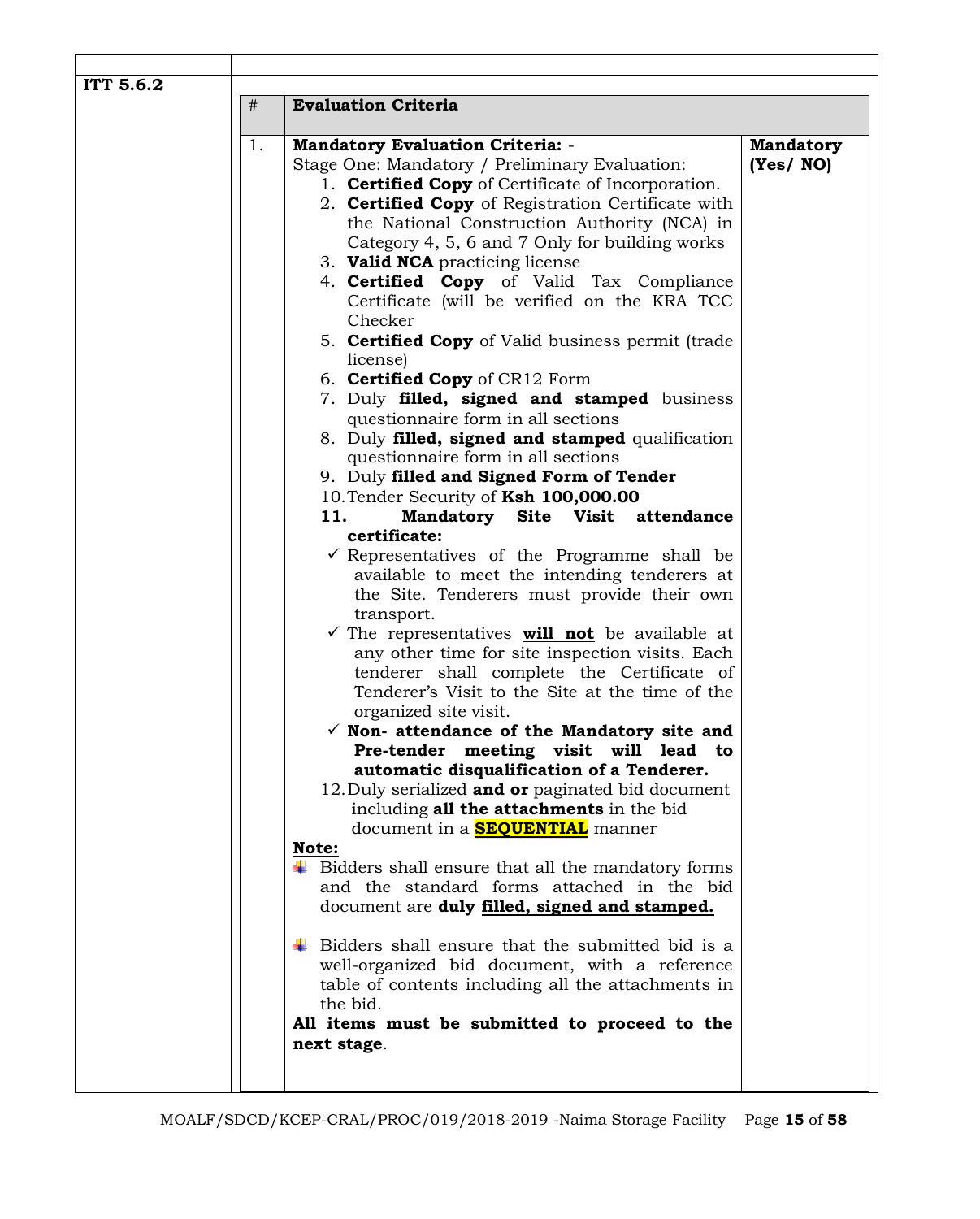|                         | 2. | <b>Technical Evaluation</b>                                                                                                                                                                                                                                                                                                                                                                                                                                                                                                                                                                                                                                                                                                                                                                                                                                                                  | Pass/Fail |
|-------------------------|----|----------------------------------------------------------------------------------------------------------------------------------------------------------------------------------------------------------------------------------------------------------------------------------------------------------------------------------------------------------------------------------------------------------------------------------------------------------------------------------------------------------------------------------------------------------------------------------------------------------------------------------------------------------------------------------------------------------------------------------------------------------------------------------------------------------------------------------------------------------------------------------------------|-----------|
|                         |    | 1. Provide Evidence of previous works done in the<br>last three years with an annual turnover of<br>Ksh 3,000,000.00 as Building contractor,<br>management contractor or subcontractor<br>2. Provide three (3) documentary evidence for<br>completion of works in the last three years.<br>(Attach Completion Certificates, contracts,<br>letter of reference giving details of the contract,<br>value, contact person and period of contract)<br>3. Provide Evidence of a reliable line of credit of a<br>minimum of Ksh 3,000,000.00<br>4. Provide Evidence that the construction firm is<br>equipped with skilled personnel that includes:<br>4.1 The Site Agent and the Foreman should<br>have a minimum<br>of a<br>diploma in<br>construction management and related field:<br>Must Attach copies of Qualification<br>attained and CV<br>All the documents must be submitted to proceed |           |
|                         |    | to financial Evaluation                                                                                                                                                                                                                                                                                                                                                                                                                                                                                                                                                                                                                                                                                                                                                                                                                                                                      |           |
|                         | 3. | <b>Financial Evaluation</b><br>1. Award shall be done on the lowest evaluated<br>total bid<br>2. The bidder with the lowest evaluated financial<br>bid will be recommended for the award of the<br>contract for the works<br>3. In case of discrepancy between unit price and<br>total in the price schedules/ BOQ, the unit<br>price shall prevail.<br>4. If there is a tie on the lowest quoted sum price,<br>competitive negotiations as prescribed in<br>section 132 of the PPAD ACT 2015 shall be<br>used to determine award.<br>5. A person shall not be disqualified on the basis<br>that a bidder quoted above or below a certain<br>percentage of engineers estimate                                                                                                                                                                                                                |           |
| of<br>Opening<br>Tender |    | <b>Clause 82:</b> There shall be no correction of errors. The tender sum submitted<br>and read out during the tender opening shall be absolute and final and shall<br>not be subject of correction, adjustment or amendment in any way by any<br>person or entity.                                                                                                                                                                                                                                                                                                                                                                                                                                                                                                                                                                                                                           |           |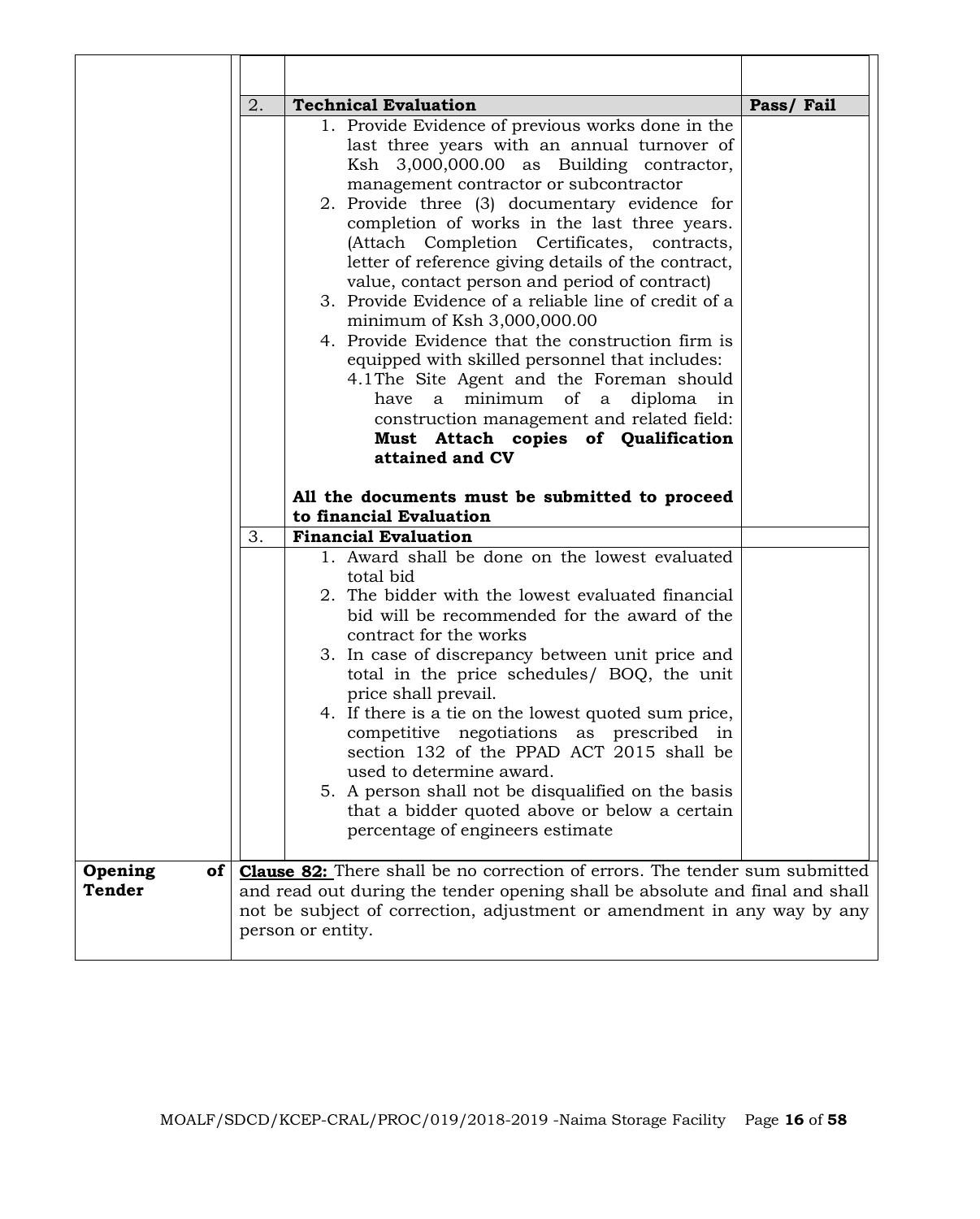# **SECTION III: CONDITIONS OF CONTRACT**

| 1.<br>2. |                                              | 18<br>19             |
|----------|----------------------------------------------|----------------------|
| 3.       | EMPLOYER'S REPRESENTATIVE'S DECISIONS        | 19                   |
| 4.       | WORKS, LANGUAGE AND LAW OF CONTRACT          | 19                   |
| 5.       | SAFETY, TEMPORARY WORKS AND DISCOVERIES      | 20                   |
| 6.       | WORK PROGRAM AND SUB-CONTRACTING             | 20                   |
| 7.       |                                              | 20                   |
| 8.       |                                              | 20                   |
| 9.       |                                              | 20                   |
|          |                                              | 21                   |
|          |                                              | 21                   |
|          | 12. BILLS OF QUANTITIES/SCHEDULE OF RATES    | 22                   |
|          | 14. PAYMENT CERTIFICATES AND FINAL ACCOUNT   | 22<br>23             |
|          |                                              | 24                   |
|          |                                              | 25<br>25<br>26<br>27 |
|          | 20. CORRUPT GIFTS AND PAYMENTS OF COMMISSION | 27<br>28             |
| 22.      |                                              |                      |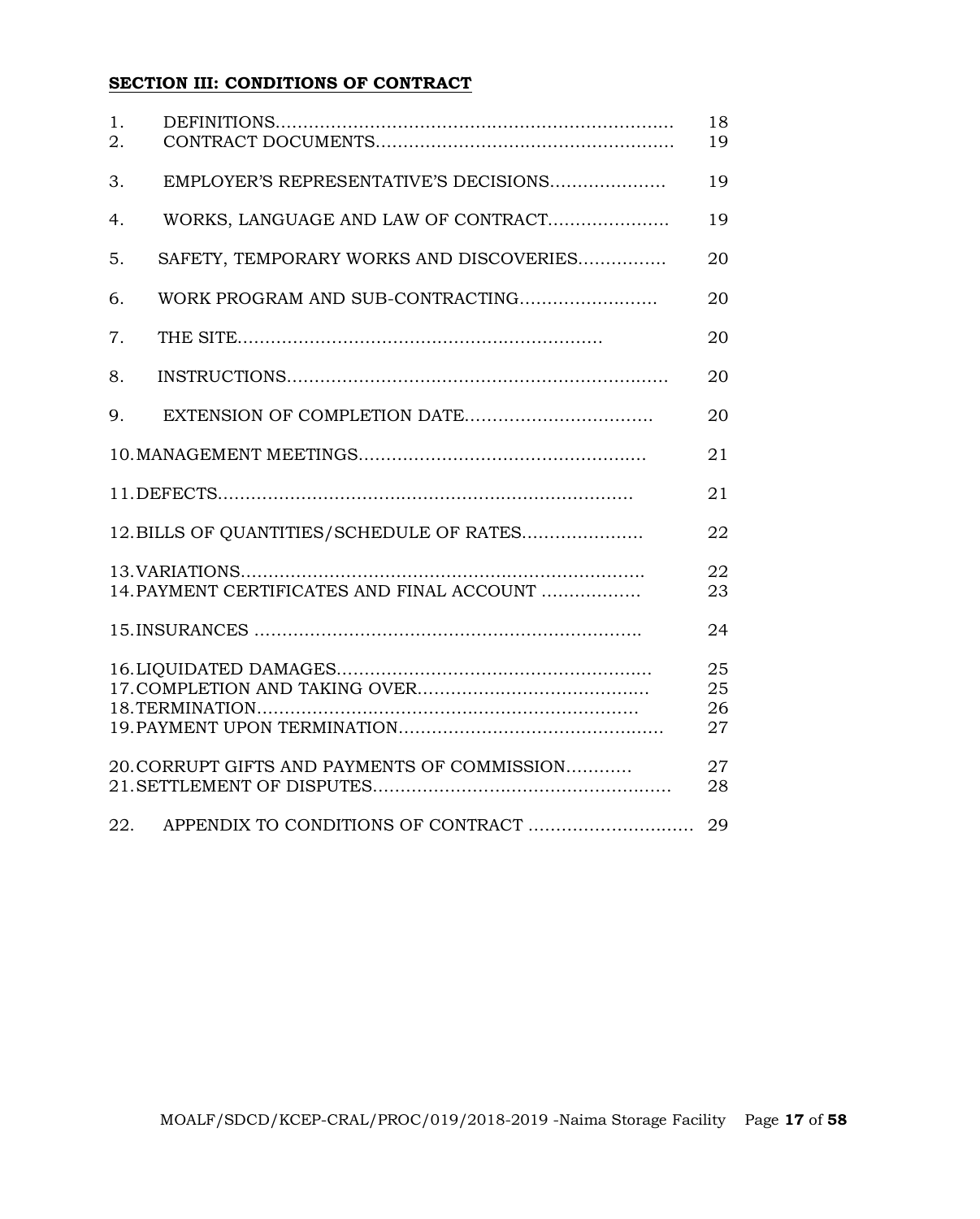#### **SECTION III - CONDITIONS OF CONTRACT**

#### **1. Definitions**

1.1 In this Contract, except where context otherwise requires, the following terms shall be interpreted as indicated;

**"Bills of Quantities" means** the priced and completed Bill of Quantities forming part of the tender.

**"Schedule of Rates"** means the priced Schedule of Rates forming part of the tender.

**"The Completion Date" means** the date of completion of the Works as certified by the Employer's Representative.

**"The Contract"** means the agreement entered into by Kenya Cereals Enhancement Programme-Climate Resilient Agricultural Livelihoods (KCEP-CRAL) and the Contractor as recorded in the Agreement Form and signed by the parties.

**"The Contractor" refers** to the person or corporate body whose tender to carry out the Works has been accepted by the Employer.

**"The Contractor's Tender"** is the completed tendering document submitted by the Contractor to the Employer.

**"The Contract Price" is** the price stated in the Letter of Acceptance.

**"Days" are** calendar days; **"Months"** are calendar months.

**"A Defect"** is any part of the Works not completed in accordance with the Contract.

**"The Defects Liability Certificate" is** the certificate issued by Employer's Representative upon correction of defects by the Contractor.

**"The Defects Liability Period" is** the period named in the Appendix to Conditions of Contract and calculated from the Completion Date.

**"Drawings" include** calculations and other information provided or approved by the Employer's Representative for the execution of the Contract.

**"Employer" is** KCEP-CRAL and is the party who employs the Contractor to carry out the Works.

**"Equipment" is** the Contractor's machinery and vehicles brought temporarily to the Site for the execution of the Works.

**"Site" means** the place or places where the permanent Works are to be carried out including workshops where the same is being prepared.

**"Materials" are** all supplies, including consumables, used by the Contractor for incorporation in the Works.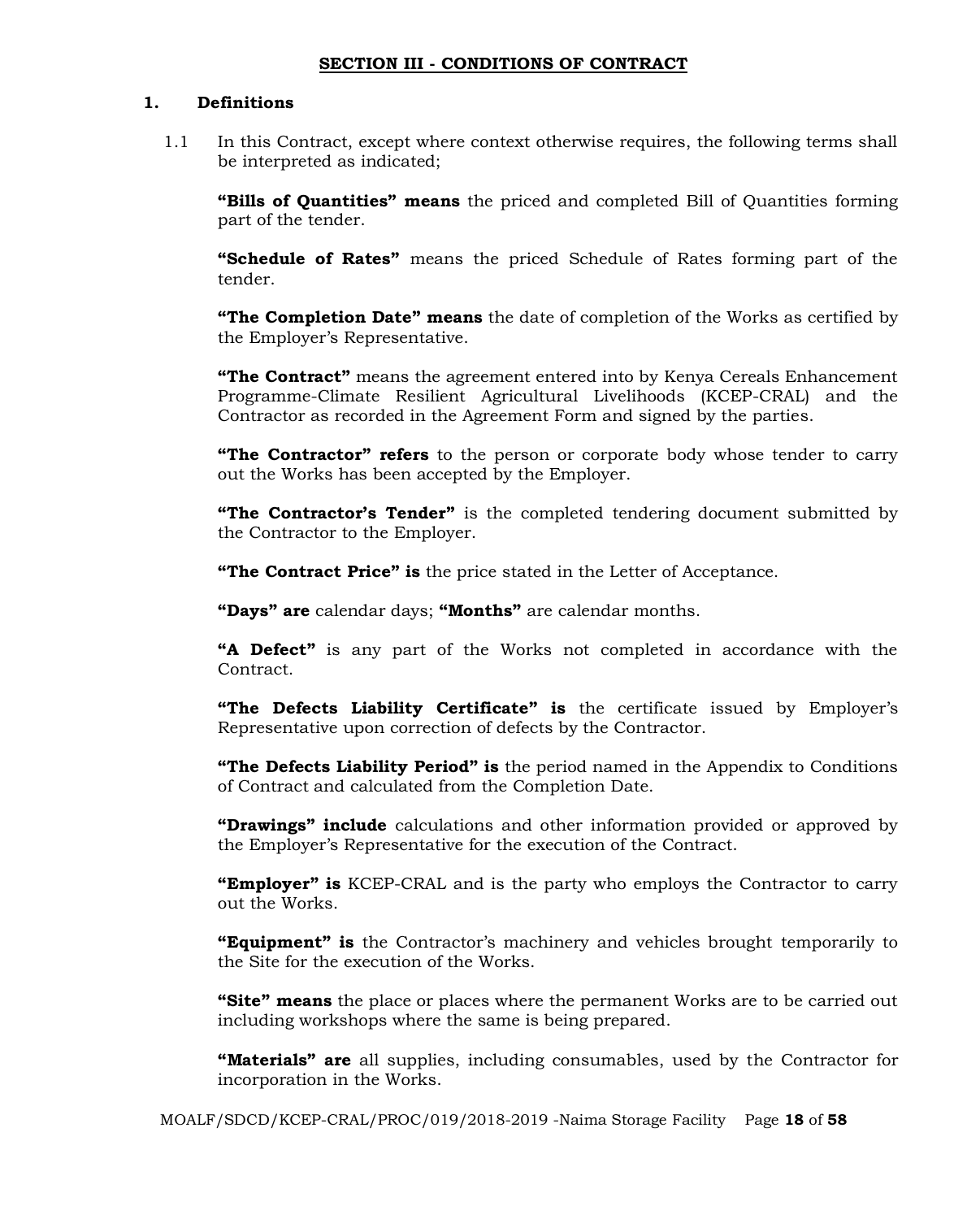**"Employer's Representative" is** the person appointed by Kenya Cereals Enhancement Programme-Climate Resilient Agricultural Livelihoods (KCEP-CRAL) and notified to the Contractor for the purpose of supervision of the Works.

**"Specification" means** the Specification of the Works included in the Contract.

**"Start Date" is** the date when the Contractor shall commence execution of the Works.

**"A Subcontractor" is** a person or corporate body who has a Contract with the Contractor to carry out a part of the Work in the Contract, which includes Work on the Site.

**"Temporary works" are** works designed, constructed, installed, and removed by the Contractor which are needed for construction or installation of the Works.

**"A Variation" is** an instruction given by the Employer's Representative which varies the Works.

**"The Works" are** what the Contract requires the Contractor to construct, install, and turnover to the Employer.

## **2. Contract Documents**

- 2.1 The following documents shall constitute the Contract documents and shall be interpreted in the following order of priority;
	- (1) Agreement,
	- (2) Letter of Acceptance,
	- (3) Contractor's Tender,
	- (4) Conditions of Contract,
	- (5) Specifications,
	- (6) Drawings,
	- (7) Bills of Quantities or Schedule of Rates

## **3. Employer's Representative's Decisions**

3.1 Except where otherwise specifically stated, the Employer's Representative will decide contractual matters between KCEP-CRAL and the Contractor in the role representing the Employer.

#### **4. Works, Language and Law of Contract**

- 4.1 The Contractor shall construct and install the Works in accordance with the Contract documents. The Works may commence on the Start Date and shall be carried out in accordance with the Program submitted by the Contractor, as updated with the approval of the Employer's Representative, and complete them by the Intended Completion Date.
- 4.2 The ruling language of the Contract shall be English language and the law governing the Contract shall be the law of the Republic of Kenya.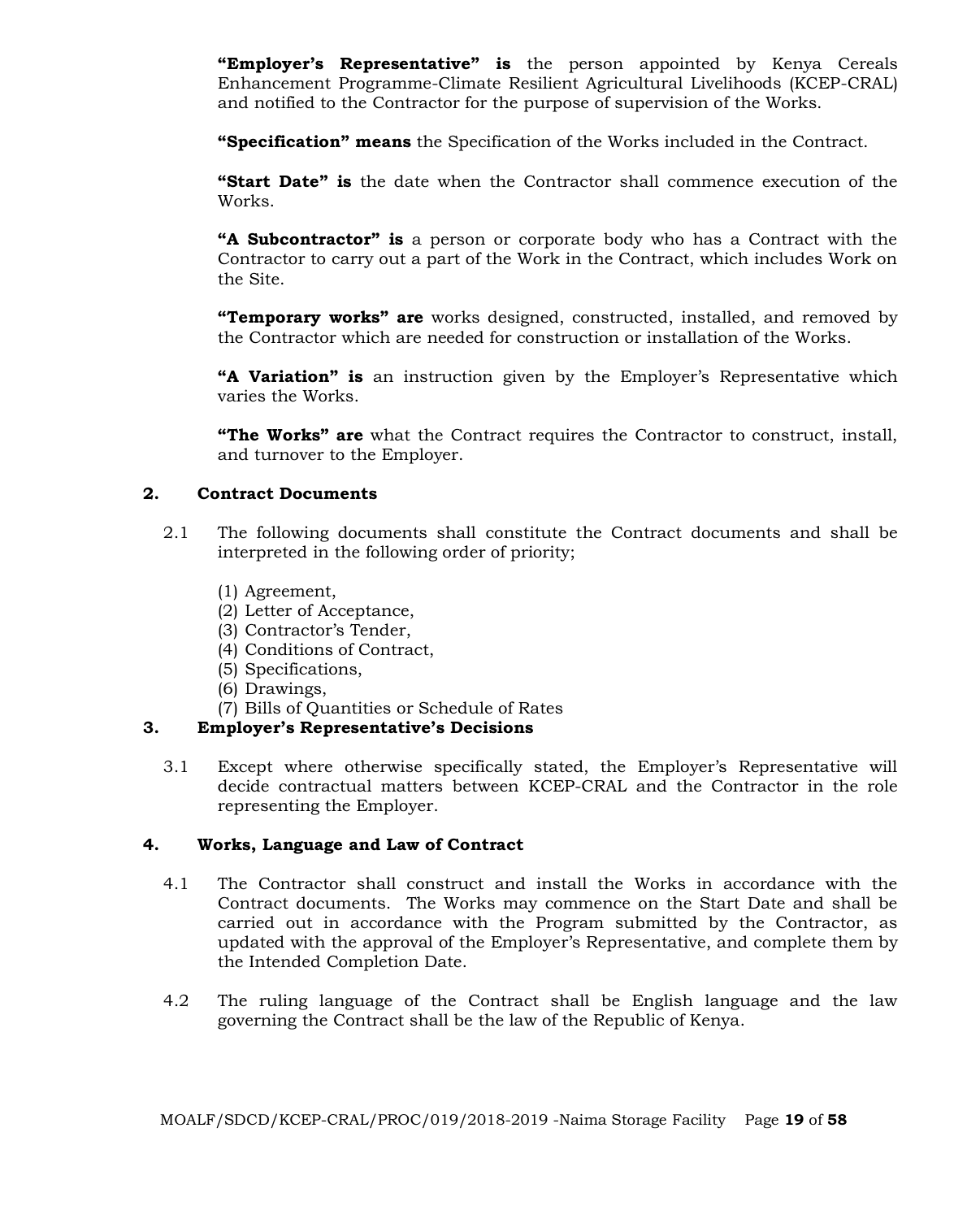# **5. Safety, Temporary works and Discoveries**

- 5.1 The Contractor shall be responsible for design of temporary works and shall obtain approval of third parties to the design of the temporary works where required.
- 5.2 The Contractor shall be responsible for the safety of all activities on the Site.
- 5.3 Any thing of historical or other interest or significant value unexpectedly discovered on the Site shall be the property of the Employer. The Contractor shall notify the Employer's Representative of such discoveries and carry out the Employer's Representative's instructions for dealing with them.

# **6. Work Program and Sub-contracting**

- 6.2 Within seven days after Site possession date, the Contractor shall submit to the Employer's Representative for approval a program showing the general methods, arrangements, order and timing for all the activities in the Works.
- 6.3 The Contractor shall not sub-contract the Works (but only to a maximum of 25 percent of the Contract Price) with the approval of the Employer's Representative. However, he shall not assign the Contract without the approval of Kenya Cereals Enhancement Programme-Climate Resilient Agricultural Livelihoods (KCEP-CRAL) in writing. Sub-contracting shall not alter the Contractor's obligations.

# **7. The site**

- 7.1 Kenya Cereals Enhancement Programme-Climate Resilient Agricultural Livelihoods (KCEP-CRAL) shall give possession of all parts of the Site to the Contractor.
- 7.2 The Contractor shall allow the Employer's Representative and any other person authorized by the Employer's Representative, access to the Site and to any place where work in connection with the Contract is being carried out or is intended to be carried out.

# **8. Instructions**

8.1 The Contractor shall carry out all instructions of the Employer's Representative which are in accordance with the Contract.

# **9. Extension of Completion Date**

- 9.1 The Employer's Representative shall extend the Completion Date if an occurrence arises which makes it impossible for completion to be achieved by the Intended Completion Date. The Employer's Representative shall decide whether and by how much to extend the Completion Date.
- 9.2 For the purposes of this clause, the following occurrences shall be valid for consideration;

Delay by: - (a) force majeure, or

(b) reason of any exceptionally adverse weather conditions, or

MOALF/SDCD/KCEP-CRAL/PROC/019/2018-2019 -Naima Storage Facility Page **20** of **58**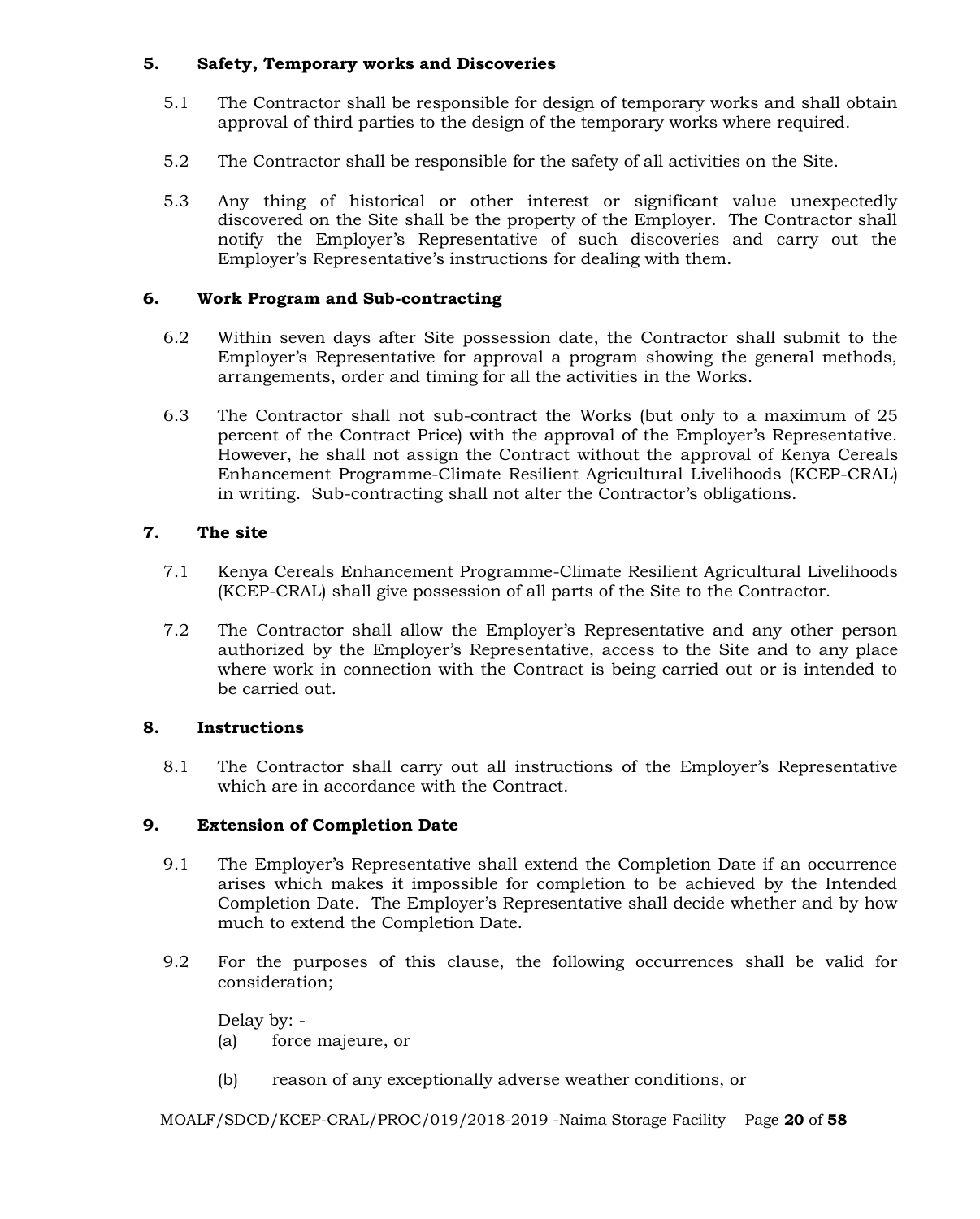- (c) reason of civil commotion, strike or lockout affecting any of the trades employed upon the Works or any of the trades engaged in the preparation, manufacture or transportation of any of the goods or materials required for the Works, or
- (d) reason of the Employer's Representative's instructions issued under these Conditions, or
- (e) reason of the contractor not having received in due time necessary instructions, drawings, details or levels from the Employer's Representative for which he specifically applied in writing on a date which having regard to the date for Completion stated in the appendix to these Conditions or to any extension of time then fixed under this clause was neither unreasonably distant from nor unreasonably close to the date on which it was necessary for him to receive the same, or
- (f) delay on the part of artists, tradesmen or others engaged by Kenya Cereals Enhancement Programme-Climate Resilient Agricultural Livelihoods (KCEP-CRAL) in executing work not forming part of this Contract, or
- (g) reason of delay by statutory or other services providers or similar bodies engaged directly by the Employer, or
- (h) reason of opening up for inspection of any Work covered up or of the testing or any of the Work, materials or goods in accordance with these conditions unless the inspection or test showed that the Work, materials or goods were not in accordance with this Contract, or
- (i) reason of delay in appointing a replacement Employer's Representative, or
- (j) reason of delay caused by the late supply of goods or materials or in executing Work for which Kenya Cereals Enhancement Programme-Climate Resilient Agricultural Livelihoods (KCEP-CRAL) or his agents are contractually obliged to supply or to execute as the case may be, or
- (k) delay in receiving possession of or access to the Site.

# **10. Management Meetings**

- 10.1 A Contract management meeting shall be held regularly and attended by the Employer's Representative and the Contractor. Its business shall be to review the plans for the remaining Work. The Employer's Representative shall record the business of management meetings and provide copies of the record to those attending the meeting and the Employer. The responsibility of the parties for actions to be taken shall be decided by the Employer's Representative either at the management meeting or after the management meeting and stated in writing to all who attend the meeting.
- 10.2 Communication between parties shall be effective only when in writing.

# **11. Defects**

MOALF/SDCD/KCEP-CRAL/PROC/019/2018-2019 -Naima Storage Facility Page **21** of **58** 11.1 The Employer's Representative shall inspect the Contractor's work and notify the Contractor of any defects that are found. Such inspection shall not affect the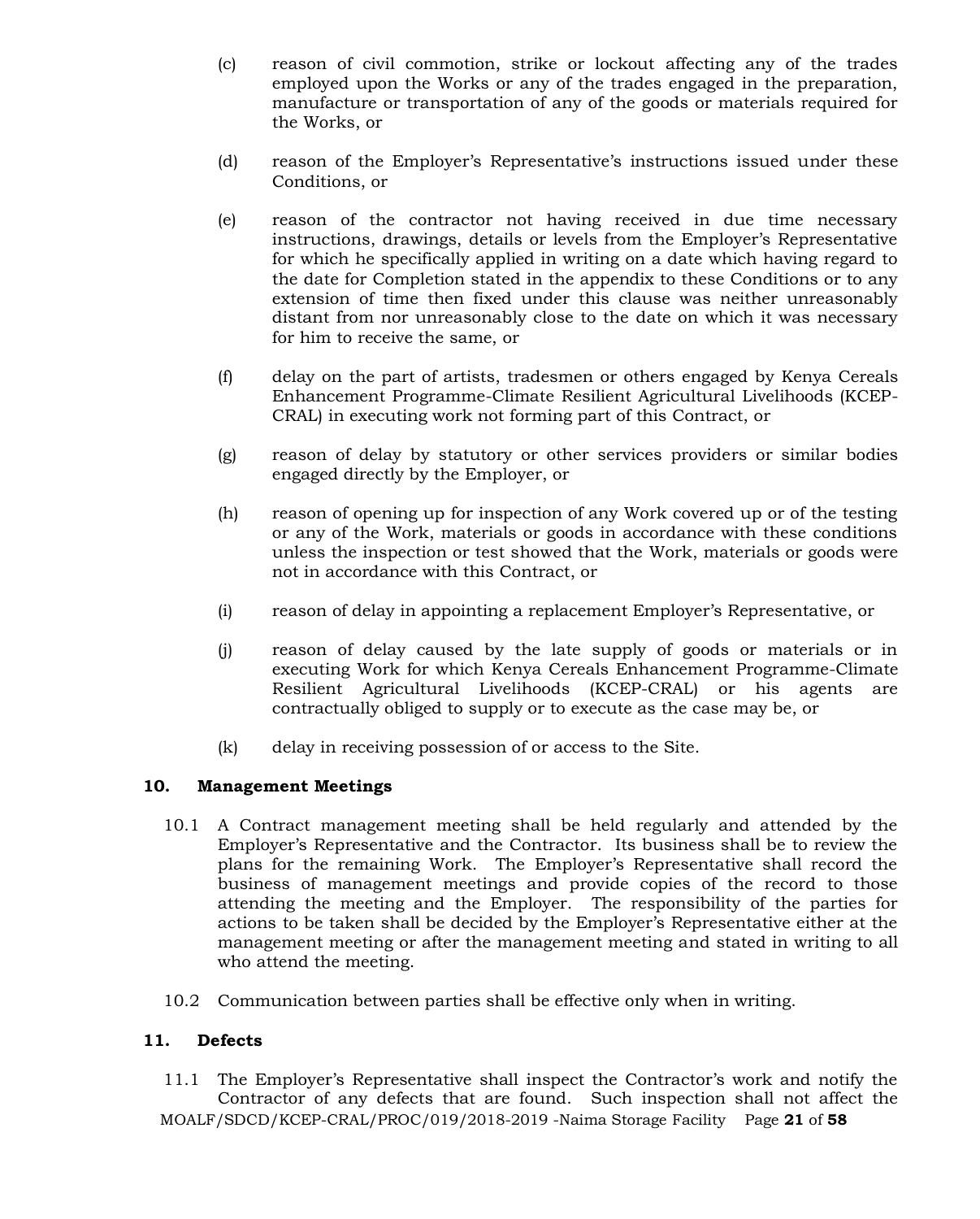Contractor's responsibilities. The Employer's Representative may instruct the Contractor to search for a defect and to uncover and test any Work that the Employer's Representative considers may have a defect. Should the defect be found, the cost of uncovering and making good shall be borne by the Contractor. However, if there is no defect found, the cost of uncovering and making good shall be treated as a variation and added to the Contract Price.

- 11.2 The Employer's Representative shall give notice to the Contractor of any defects before the end of the Defects Liability Period, which begins at Completion, and is defined in the Appendix to Conditions of Contract.
- 11.3 Every time notice of a defect is given, the Contractor shall correct the notified defect within the length of time specified by the Employer's Representative's notice. If the Contractor has not corrected a defect within the time specified in the Employer's Representative's notice, the Employer's Representative will assess the cost of having the defect corrected by other parties and such cost shall be treated as a variation and be deducted from the Contract Price.

## **12. Bills of Quantities**

- 12.1 The Bills of Quantities shall contain items for the construction, installation, testing and commissioning of the Work to be done by the Contractor. The Contractor will be paid for the quantity of the Work done at the rates in the Bills of Quantities/Schedule of Rates for each item. Items against which no rate is entered by the Tenderer will not be paid for when executed and shall be deemed covered by the rates for other items in the Bills of Quantities/Schedule of Rates.
- 12.2 Where Bills of Quantities do not form part of the Contract, the Contract Price shall be a lump sum (which shall be deemed to have been based on the rates in the Schedule of Rates forming part of the tender) and shall be subject to remeasurement after each stage.

# **13. Variations**

- 13.1 An amendment or a variation to a contract resulting from the contract shall only be effective only:
	- a) The Variation or amendment has been approved in writing by the respective awarding authority
	- b) The Variation is after twelve months from the date of signing the contract.
- 13.2 The Contractor shall provide the Employer's Representative with a quotation for carrying out the variations when requested to do so. The Employer's Representative shall assess the quotation and shall obtain the necessary authority from Kenya Cereals Enhancement Programme-Climate Resilient Agricultural Livelihoods (KCEP-CRAL) before the variation is ordered.
- 13.3 If the Work in the variation corresponds with an item description in the Bill of Quantities/Schedule of Rates, the rate in the Bill of Quantities/Schedule of Rates shall be used to calculate the value of the variation. If the nature of the Work in the variation does not correspond with items in the Bill of Quantities/Schedule of Rates, the quotation by the Contractor shall be in the form of new rates for the relevant items of Work.
- MOALF/SDCD/KCEP-CRAL/PROC/019/2018-2019 -Naima Storage Facility Page **22** of **58** 13.4 If the Contractor's quotation is unreasonable, the Employer's Representative may order the variation and make a change to the Contract Price, which shall be based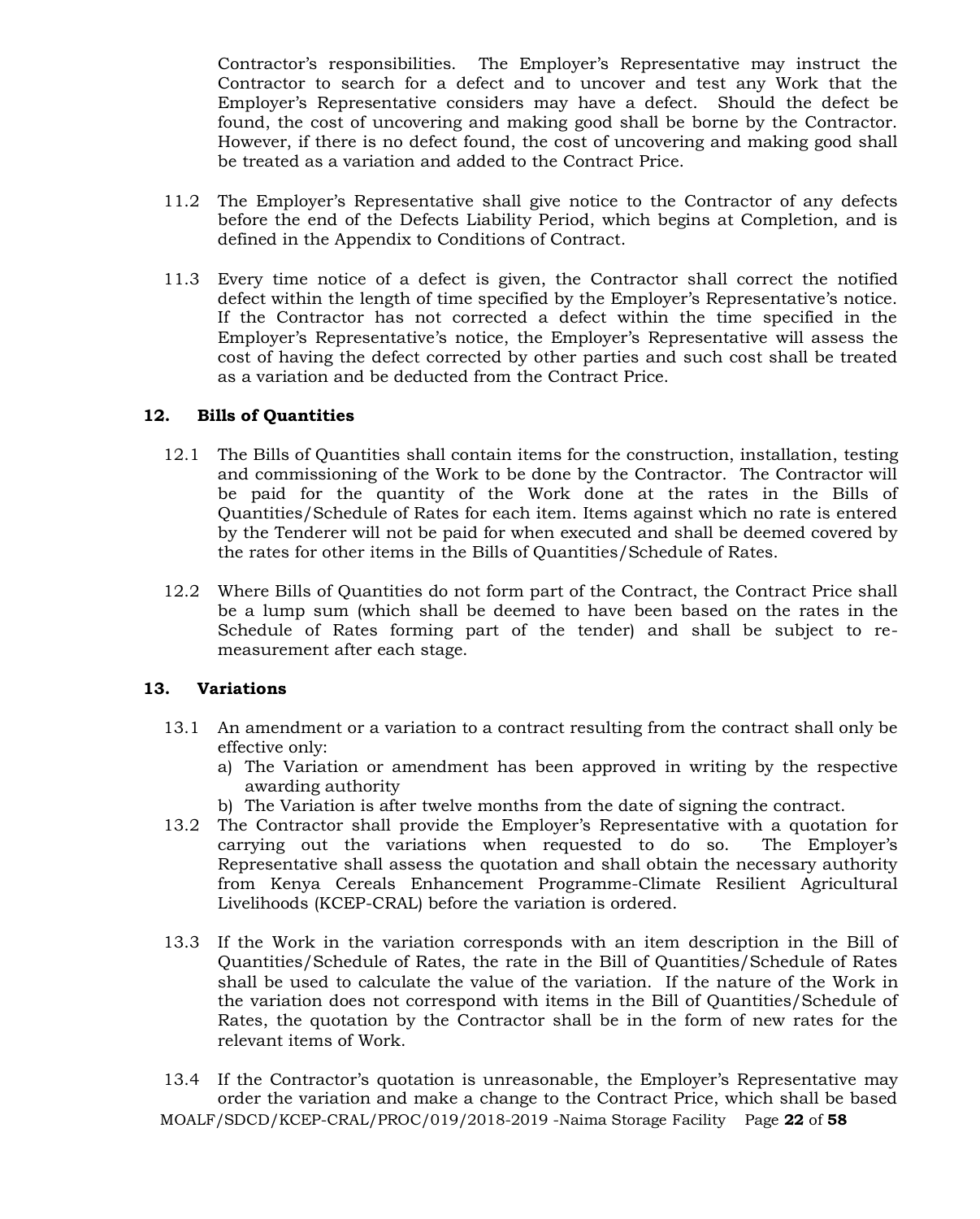on the Employer's Representative's own forecast of the effects of the variation on the Contractor's costs.

## **14. Payment Certificates and Final Account**

14.1 The Contractor shall be paid after each of the following stages of Work listed here below (subject to re-measurement by the Employer's Representative of the Work done in each stage before payment is made). In case of lump-sum Contracts, the valuation for each stage shall be based on the quantities so obtained in the remeasurement and the rates in the Schedule of Rates.

(i) Advance payment: There shall be no advance payment for the refurbishment works in this contract.

- (ii) First stage: construction of walls and fitting of windows and doors
- (iii) Second stage: Electrical works, painting and other fittings
- (iv) Third stage: End of defect liability period
- (v) After defects liability period
- 14.2 Upon deciding that Works included in a particular stage are complete, the Contractor shall submit to the Employer's Representative his application for payment. The Employer's Representative shall check, adjust if necessary and certify the amount to be paid to the Contractor within 21 days of receipt of the Contractor's application. KCEP-CRAL shall pay the Contractor the amounts so certified within 30 days of the date of issue of each Interim Certificate.
- 14.3 The Contractor shall supply the Employer's Representative with a detailed final account of the total amount that the Contractor considers payable under the Contract before the end of the Defects Liability Period. The Employer's Representative shall issue a Defect Liability Certificate and certify any final payment that is due to the Contractor within 30 days of receiving the Contractor's account if it is correct and complete. If it is not, the Employer's Representative shall issue within 21 days a schedule that states the scope of the corrections or additions that are necessary. If the final account is still unsatisfactory after it has been resubmitted, the Employer's Representative shall decide on the amount payable to the Contractor and issue a Final Payment Certificate. Kenya Cereals Enhancement Programme-Climate Resilient Agricultural Livelihoods shall pay the Contractor the amount so certified within 60 days of the issue of the Final Payment Certificate.
- 14.4 If the period laid down for payment to the Contractor upon each of the Employer's Representative' Certificate by Kenya Cereals Enhancement Programme-Climate Resilient Agricultural Livelihoods (KCEP-CRAL) has been exceeded, the Contractor shall be entitled to claim simple interest calculated pro-rata on the basis of the number of days delayed at the

Central Bank of Kenya's average base lending rate prevailing on the first day the payment becomes overdue. The Contractor will be required to notify Kenya Cereals Enhancement Programme-Climate Resilient Agricultural Livelihoods (KCEP-CRAL) within 15 days of receipt of delayed payments of his intentions to claim interest.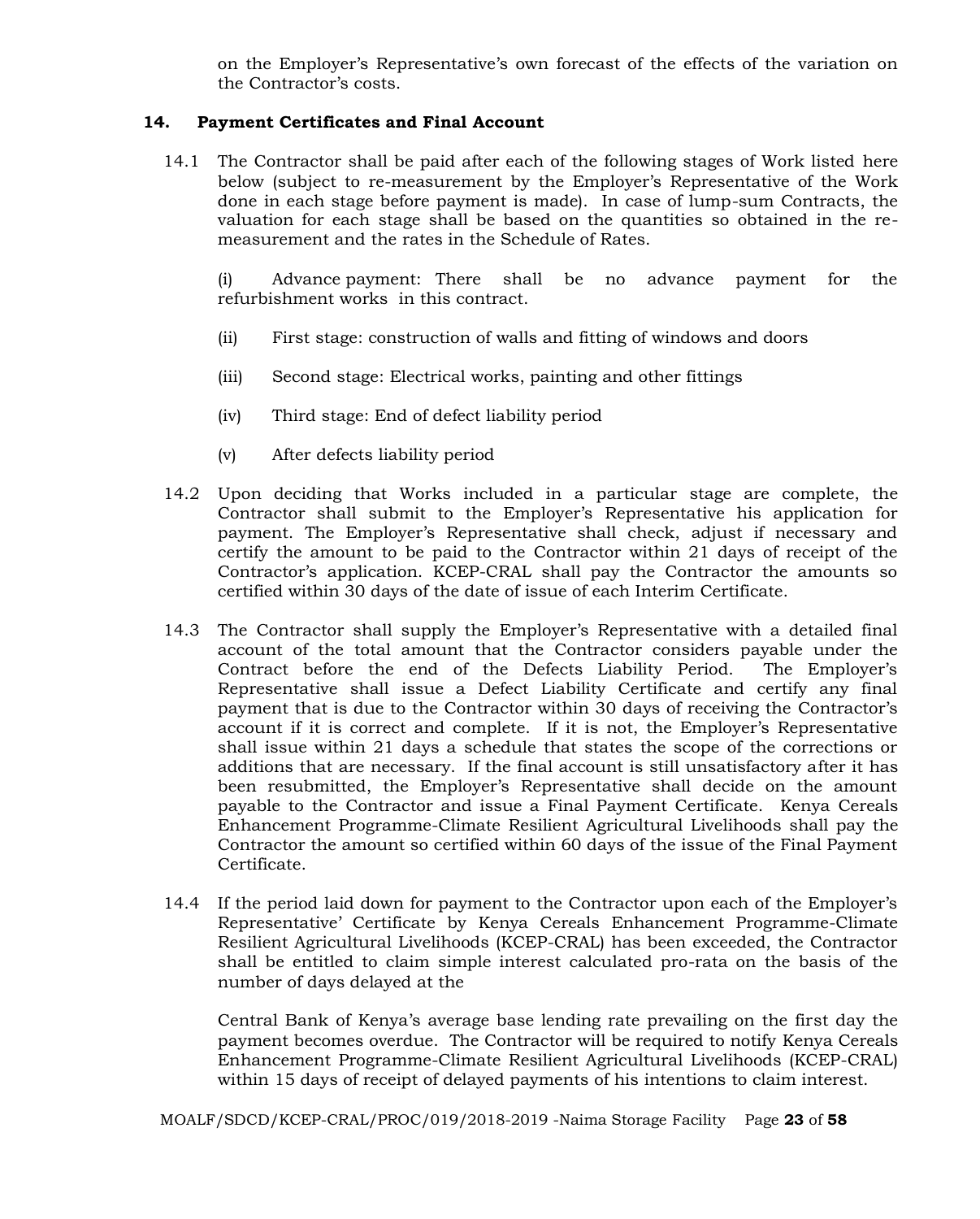# **15. Interim Payment Certificate**

- 15.1 The Contractor shall forward to the Engineer an Interim Payment Certificate based on the conditions stipulated in clause 14.1. The Engineer if necessary shall prompt and make any further amendments and corrections to the Interim Payment Certificate.
- 15.2 The Engineer shall not unreasonably withhold certifying an Interim Payment Certificate and in case of likely delay in establishing the value of an item, such item may be set aside and the remainder certified for payment.
- 15.3 Within 21 days after receipt of the Interim Payment Certificate and subject to the Contractor having made such further amendments and corrections as the Engineer may require, the Engineer will forward to the Client the certified Interim Payment Certificate.

# **16. Employment of Local Personnel**

16.1 The Contractor is encouraged, to the extent practicable and reasonable, to employ staff and labour with appropriate qualifications and experience who are local citizens.

# **17. Safety, Security and Protection of The Environment**

- 17.1 The Contractor shall observe the following measures with a view to reducing or elimination adverse environmental effects by the site works:
	- a) All quarries and borrow pits shall be filled and landscaped to their original state after extraction of construction material.
	- b) Soil erosion due to surface runoff or water from roof or other catchment sources should be avoided by putting in place proper erosion control measures that shall include, but are not limited to grassing and planting if trees.
	- c) The contractor should ensure that the construction site is well fenced off for maximum security

# **18. Insurance**

18.1 The Contractor shall be responsible for and shall take out appropriate cover against, among other risks, personal injury; loss of or damage to the Works, materials and plant; and loss of or damage to property.

# **19. Liquidated Damages**

19.1 The Contractor shall pay liquidated damages to Kenya Cereals Enhancement Programme-Climate Resilient Agricultural Livelihoods at the rate 0.2 per cent of the Contract price per day for each day that the actual Completion Date is later than the Intended Completion Date. Kenya Cereals Enhancement Programme-Climate Resilient Agricultural Livelihoods may deduct liquidated damages from payments due to the Contractor. Payment of liquidated damages shall not affect the Contractor's liabilities.

# **20. Completion and Taking Over**

20.1 Upon deciding that the Work is complete the Contractor shall request the Employer's Representative to issue a Certificate of Completion of the Works, upon deciding that the Work is completed.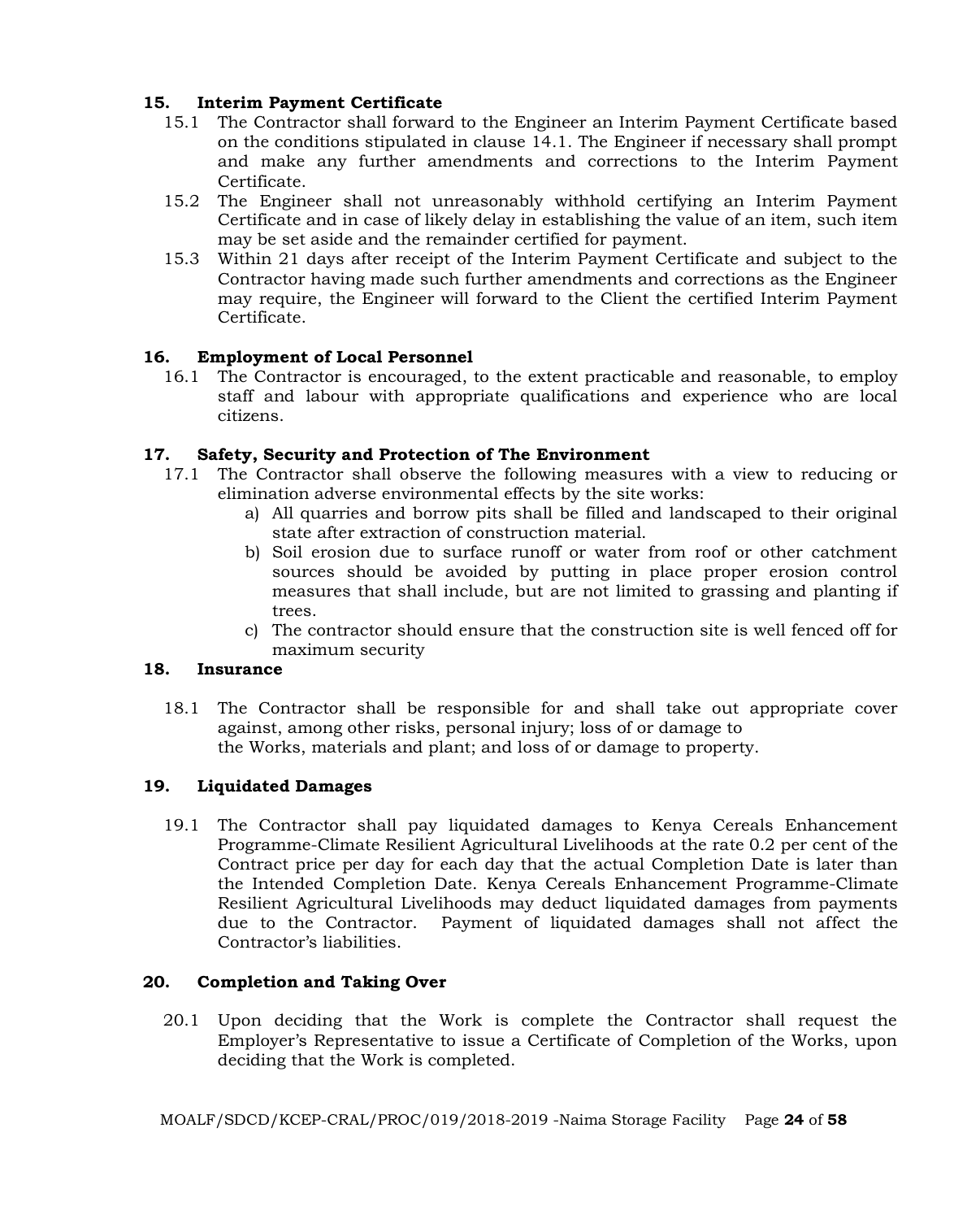Kenya Cereals Enhancement Programme-Climate Resilient Agricultural Livelihoods shall take over the Site and the Works within seven days of the Employer's Representative issuing a Certificate of Completion.

# **21. Payment of Retention Money and Defects Liability Period**

- 21.1 A retention amounting to the **10% of the total Bid** shall be made by the Engineer in the first and the following Interim Payment Certificates until the amount retained shall reach the "Limit of Retention Money which is 10%.
- 21.2 Upon the issue of the Taking-Over Certificate, with respect to the whole of the works one half of the retention money shall become due and shall be paid to the Contractor when the Engineer shall certify in writing that the last section of the whole works has been substantially completed.
- 21.3 Upon expiration of the Defects Liability Period for the works, the other half of the Retention Money shall be certified by the Engineer for payment to the Contractor.
- 21.4 The defects liability period shall be **Six (6) months.**

# **22. Termination**

- 22.1 Kenya Cereals Enhancement Programme-Climate Resilient Agricultural Livelihoods or the Contractor may terminate the Contract if the other party causes a fundamental breach of the Contract. These fundamental breaches of Contract shall include, but shall not be limited to, the following;
	- (a) the Contractor stops Work for 30 days continuously without reasonable cause or authority from the Employer's Representative;
	- (b) the Contractor is declared bankrupt or goes into liquidation other than for a reconstruction or amalgamation;
	- (c) a payment certified by the Employer's Representative is not paid by Kenya Cereals Enhancement Programme-Climate Resilient Agricultural Livelihoods to the Contractor within 30 days after the expiry of the payment periods stated in sub clauses 14.2 and 14.3 hereinabove.
	- (d) the Employer's Representative gives notice that failure to correct a particular defect is a fundamental breach of Contract and the Contractor fails to correct it within a reasonable period of time.
- 22.2 If the Contract is terminated, the Contractor shall stop Work immediately, and leave the Site as soon as reasonably possible. The Employer's Representative shall immediately thereafter arrange for a meeting for the purpose of taking record of the Works executed and materials, goods, equipment and temporary buildings on Site.

# **23. Statement at Completion**

- 23.1 Not later than 60 days after the issue of the Taking-Over Certificate in respect of the whole of the works, the Contractor shall submit to the Engineer a statement at completion showing in detail, in a form approved by the Engineer;
- 23.2 The final value of all work done in accordance with the Contract up to the date stated in such Taking-Over Certificate.
- 23.3 Any further sums which the Contractor considers to be due and an estimate of amounts that the Contractor considers will become due to him under the Contract.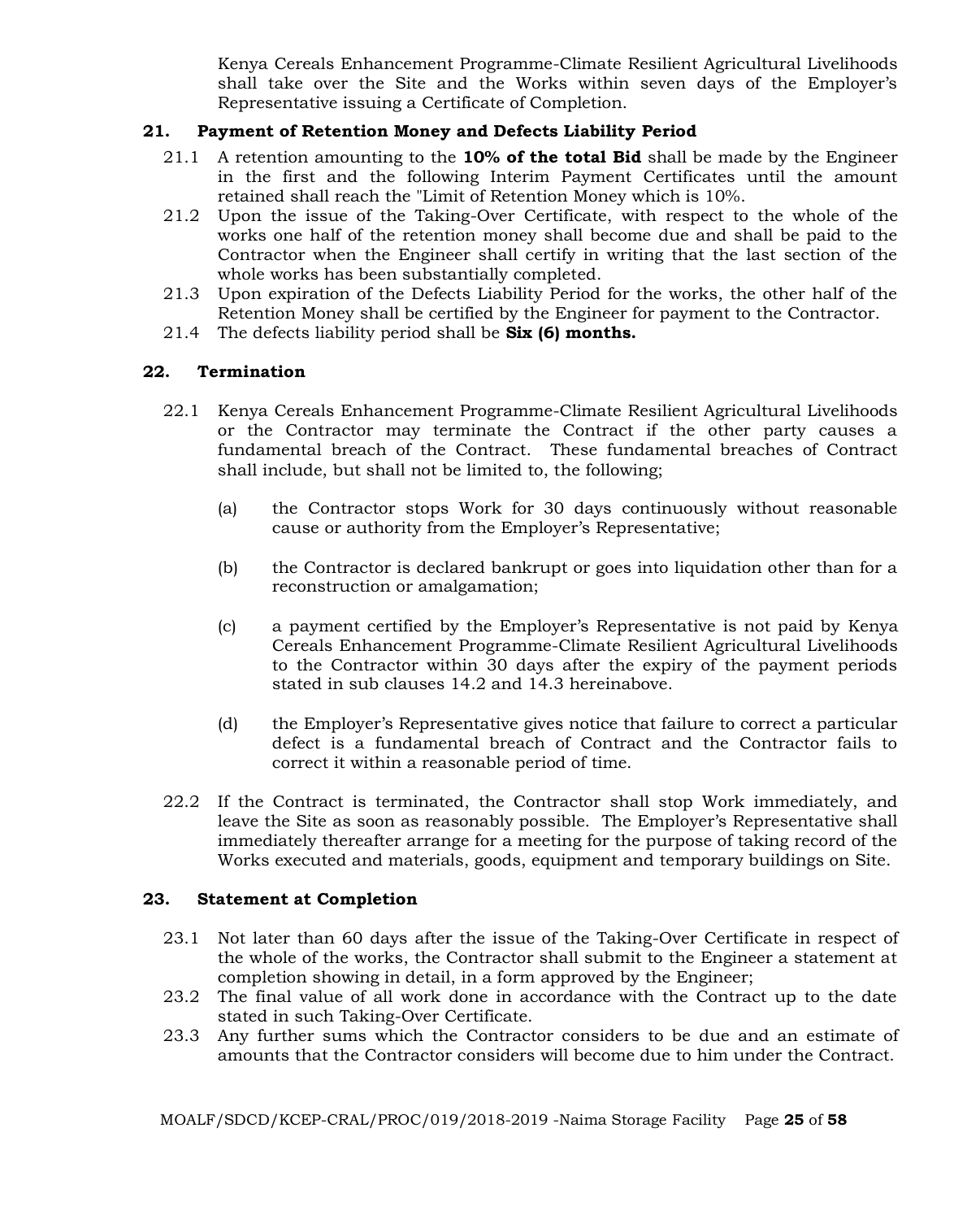23.4 Estimate amounts shall be shown separately in the Statement at Completion. The Contractor shall amend and correct the Statement as directed by the Engineer and submit a Certificate at Completion to be processed as in Clause 15.

# **24. Final Payment Certificate**

- 24.1 Upon acceptance of the Final Statement as completion as given in Clause 23, the Engineer shall prepare a Final Payment Certificate which shall be delivered to the Contractor's authorized agent or representative for his signature. The Final Payment Certificate shall state;
	- a) The final value of all work done in accordance with the Contract; after giving credit to the Client for all amounts previously paid by the Client, the balance, if any, due from the Client to the Contractor or the Contractor to the Client.
- 24.2 Certificate shall be issued for any sum due to the Contractor even if such is less than the contract sum.
- 24.3 unless the Contractor notifies the Engineer of his objection to the Final Certificate within fourteen days of delivery thereof he shall be deemed to have agreed that he accepts the total Contract Price as set out in the Final Certificate as full settlement for all Work Done under the Contract including any variations and omissions thereof but excluding any variations and claims previously made in writing.

# **25. Payment Upon Termination**

- 25.1 Kenya Cereals Enhancement Programme-Climate Resilient Agricultural Livelihoods may employ and pay other persons to carry out and complete the Works and to rectify any defects and may enter upon the Works and use all materials on Site, plant, equipment and temporary works.
- 25.2 The Contractor shall, during the execution or after the completion of the Works under this clause, remove from the Site as and when required within such reasonable time as the Employer's Representative may in writing specify, any temporary buildings, plant, machinery, appliances, goods or materials belonging to him, and in default thereof , Kenya Cereals Enhancement Programme-Climate Resilient Agricultural Livelihoods (KCEP-CRAL) may (without being responsible for any loss or damage) remove and sell any such property of the Contractor, holding the proceeds less all costs incurred to the credit of the Contractor.
- 25.3 Until after completion of the Works under this clause, Kenya Cereals Enhancement Programme-Climate Resilient Agricultural Livelihoods shall not be bound by any other provision of this Contract to make any payment to the Contractor, but upon such completion as aforesaid and the verification within a reasonable time of the accounts therefor the Employer's Representative shall certify the amount of expenses properly incurred by Kenya Cereals Enhancement Programme-Climate Resilient Agricultural Livelihoods (KCEP-CRAL) and, if such amount added to the money paid to the Contractor before such determination exceeds the total amount which would have been payable on due completion in accordance with this Contract, the difference shall be a debt payable to Kenya Cereals Enhancement Programme-Climate Resilient Agricultural Livelihoods (KCEP-CRAL) by the Contractor; and if the said amount added to the said money be less than the said total amount, the difference shall be a debt payable by Kenya Cereals Enhancement Programme-Climate Resilient Agricultural Livelihoods (KCEP-CRAL) to the Contractor.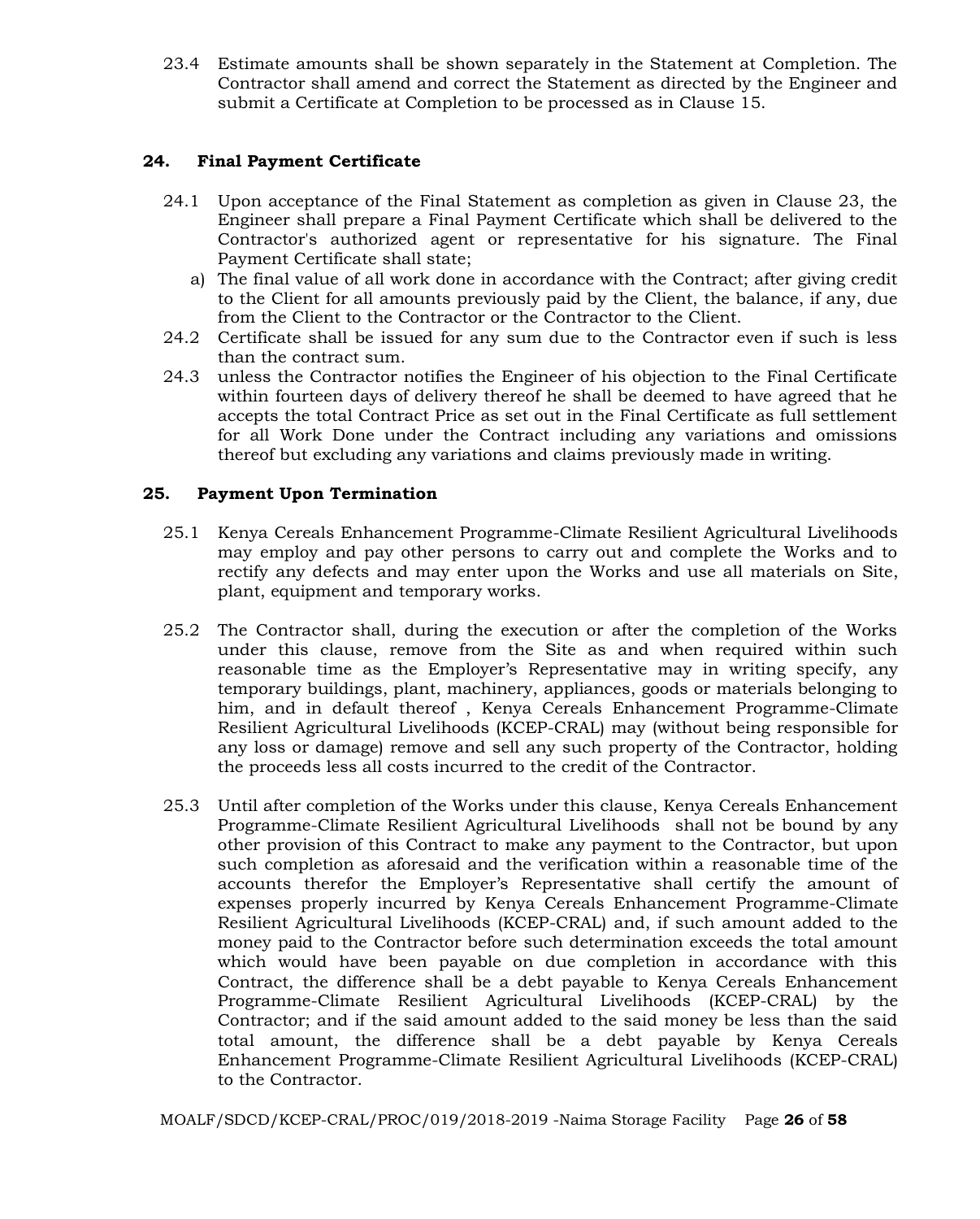# **26. Corrupt Gifts and Payments of Commission**

- 26.1 The Contractor shall not;
	- (a) Offer or give or agree to give to any person in the service of Kenya Cereals Enhancement Programme-Climate Resilient Agricultural Livelihoods any gifts or consideration of any kind as an inducement or reward for doing or forbearing to do or for having done or forborne to do any act in relation to the obtaining or execution of this or any other contract with Kenya Cereals Enhancement Programme-Climate Resilient Agricultural Livelihoods or for showing or forbearing to show favor or disfavor to any person in relation to this or any other contract with the Employer.
	- (b) Any breach of this Condition by the Contractor or by anyone employed by him or acting on his behalf (whether with or without the knowledge of the Contractor) shall be an offence under the Laws of Kenya.

# **27. Engineer's Decision**

- 27.1 If a dispute of any kind whatsoever arises between the Client and the Contractor in any connection with, or arising out of, the Contract or the execution of the works, whether during the execution of the works or after their completion and whether before or after repudiation or other termination of the Contract including any dispute as to any opinion, instruction, determination, certificate or valuation of the Engineer, the matter in dispute shall, in the first place, be referred in writing to the Engineer, with a copy to the other party. Such reference shall state it is made pursuant to this clause. No later than 28 (twenty-eight) day after the day on which he received such reference the Engineer shall give notice of his decision to the Client and the Contractor. Such decision shall state it is made pursuant to this clause.
- 27.2 Unless the Contract has already been repudiated or terminated, the Contractor shall, in every case, continue to proceed with the works with all due diligence and the Contractor and the Client shall give effect forthwith to every such decision of the Engineer unless and until the same shall be revised, as hereinafter provided, in an Amicable Settlement, Adjudicator's or Arbitrator's award as specified in clause 28.
- 27.3 If either the Client or the Contractor be dissatisfied with the any decision of the Engineer, or if the Engineer fails to give notice of his decision on or before the 28th (twenty eighth) after the day on which he received the reference, then either the Client or the Contractor may, on or before the 28th (twenty eighth) day after the day the day on which he received notice of such decision, or on or before the 28th (twenty eighth) day after the day the day on which the said period of 28 days expired, as the case may be, give notice to the other party, with a copy for information to the Engineer, of his intention to commence Adjudication, as hereinafter provided, as to the matter in dispute. Such notice shall establish the entitlement of the party giving the same to commence Adjudication, as hereinafter provided, as to such dispute; no adjudication in respect thereof may be commenced unless such notice is given.
- 27.4 If the Engineer has given notice of his decision as to a matter in dispute to the Client and the Contractor and no notice of intention to commence adjudication as to such dispute has been given by either the Client or the Contractor on or before the twenty eighth day after the day on which the parties received notice as to such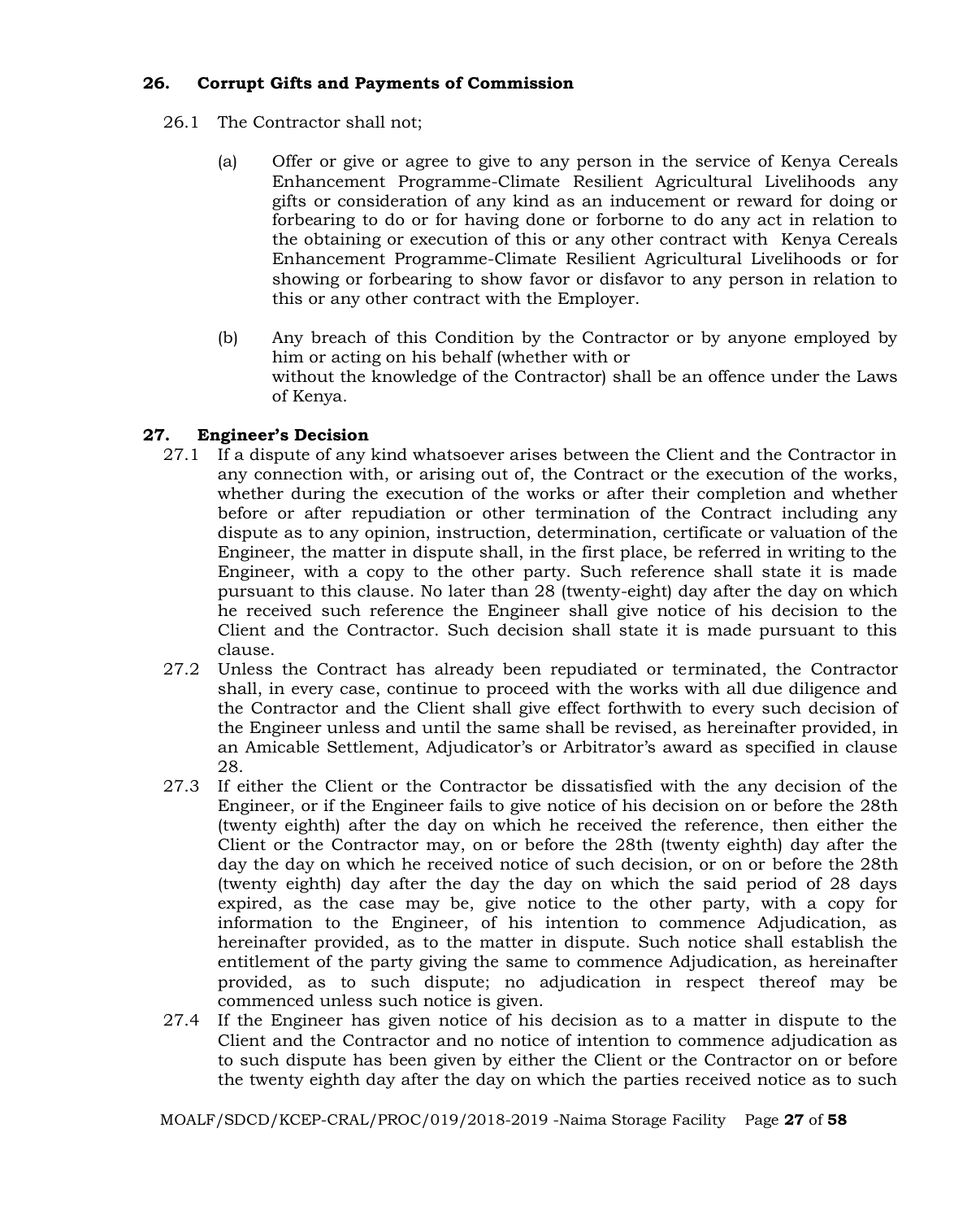decision from the Engineer, the said decision shall become final and binding upon the Client and the Contractor.

# **28. Settlement of Disputes**

- 28.1 The Parties shall use their best efforts to settle amicably all disputes concerning the interpretation and/or implementation of this Contract through consultations and/or negotiations between the Parties within Thirty (30) days after receipt by one Party of the other Party's request for such amicable settlement.
- 28.2 Where the Parties fail to arrive at an amicable settlement, any dispute, controversy or claim arising out of or in connection to this contract, or breach, termination or invalidity thereof shall be settled by arbitration in accordance with the Nairobi Centre for International Arbitration (NCIA) 'Arbitration Rules, 2015.'
- 28.3 Arbitration shall be by an Arbitral Tribunal comprising three arbitrators. Each Party shall appoint one arbitrator and the third arbitrator who shall act as president of the Tribunal shall be appointed by the NCIA.
- 28.4 The decision of the Arbitration Tribunal shall be final and binding on the Parties.

# **29. Notices**

- 29.1 Any notice, request, or consent made pursuant to this Contract shall be in writing and shall be deemed to have been made when delivered in person to an authorized representative of the Party to whom the communication is addressed or when sent by registered mail, telex, telegram or facsimile to such Party at the address specified in 29.2
- 29.2 All letters and notices from the Contractor to the Client and/Engineer must be signed by the Managing Director or the person given written power of Attorney.

1) Clients Address: Ministry of Agriculture, Livestock, Fisheries and Irrigation State Department for Crop Development Kenya Cereal Enhancement Programme-Climate Resilient Agriculture Livelihood Window, NARL KABETE Grounds. P.O BOX 30028-00100 Nairobi. Waiyaki Way

2) The Engineer's address is: The Programme Coordinator, Kenya Cereals Enhancement Programme, Climate Resilient Agricultural Livelihood Window (KCEP-CRAL), P.O. Box 30028 - 00100 NAIROBI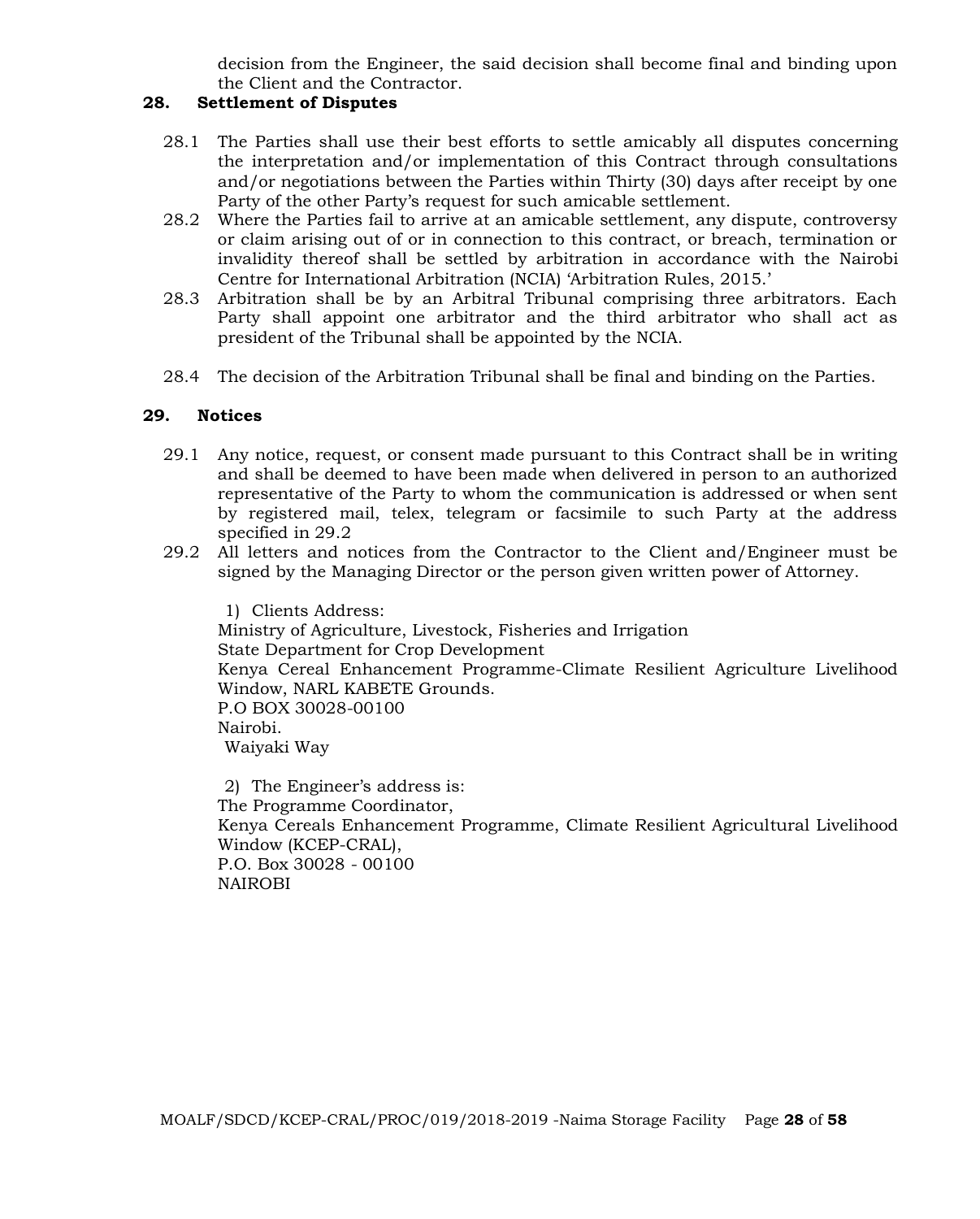# **APPENDIX TO CONDITIONS OF CONTRACT**

| <b>GENERAL</b><br><b>CONDITIONS</b><br><b>REFERENCE</b> | PARTICULARS OF APPENDIX TO GENERAL CONDITIONS                                                                                                                                                                                                        |
|---------------------------------------------------------|------------------------------------------------------------------------------------------------------------------------------------------------------------------------------------------------------------------------------------------------------|
| GC 1.1                                                  | Kenya Cereal Enhancement Programme-Climate Resilient Livelihood Window<br>of P.O. Box 30028-00100 Nairobi                                                                                                                                            |
| $GC$ 1.1                                                | Name of Employer's Representative: PCU Civil Engineer                                                                                                                                                                                                |
| GC 4.1                                                  | identification<br>number)<br>of<br>The<br>(and<br>the<br>Contract<br>name<br>is<br>MOALF/SDCD/KCEP-CRAL/PROC/019/2018-2019                                                                                                                           |
| GC <sub>4</sub>                                         | The Works consist of:<br>1) Nominally reinforced concrete for floor slab<br>2) Fixing of ventilation windows<br>3) General finishes and painting<br>4) Any other works that may be instructed                                                        |
| GC 6.2                                                  | The Start Date for the whole of the Works shall be: The effective date of<br>contract signing and handing over the site                                                                                                                              |
| GC 6.2                                                  | The Site Possession Date shall be: Within fourteen days of signing the<br>contract.                                                                                                                                                                  |
| GC 7.1                                                  | The Site is located in Tongaren sub County of Bungoma County at Naitir<br>ward, approximately 5 km from Tongaren sub County headquarters                                                                                                             |
| GC 14                                                   | The amount of performance security shall be <b>ten per cent</b> of the contract<br>sum.                                                                                                                                                              |
| GC $14.1$ (i)                                           | There shall be no advance payment for the refurbishment works in this<br>contract.                                                                                                                                                                   |
| GC <sub>6.3</sub>                                       | The contractor shall not assign, in whole or in part, its obligations to perform<br>under this Contract, except with Kenya Cereal Enhancement Programme-<br>Climate Resilient Agricultural Livelihoods Window prior written consent.                 |
| GC 13.1                                                 | There shall be no contract variations within twelve months from the date of<br>the signing of the contract.                                                                                                                                          |
| GC 19.1                                                 | The Contractor shall be liable to liquidated damages for delayed<br>performance. The interest and liquidated damages to be paid shall be in<br>accordance with the prevailing mean commercial lending rate as determined<br>by central bank of Kenya |
| GC 21.1                                                 | Retention money shall be 10% of the total contract sum price                                                                                                                                                                                         |
| GC 21.4                                                 | The Defects Liability Period is six months                                                                                                                                                                                                           |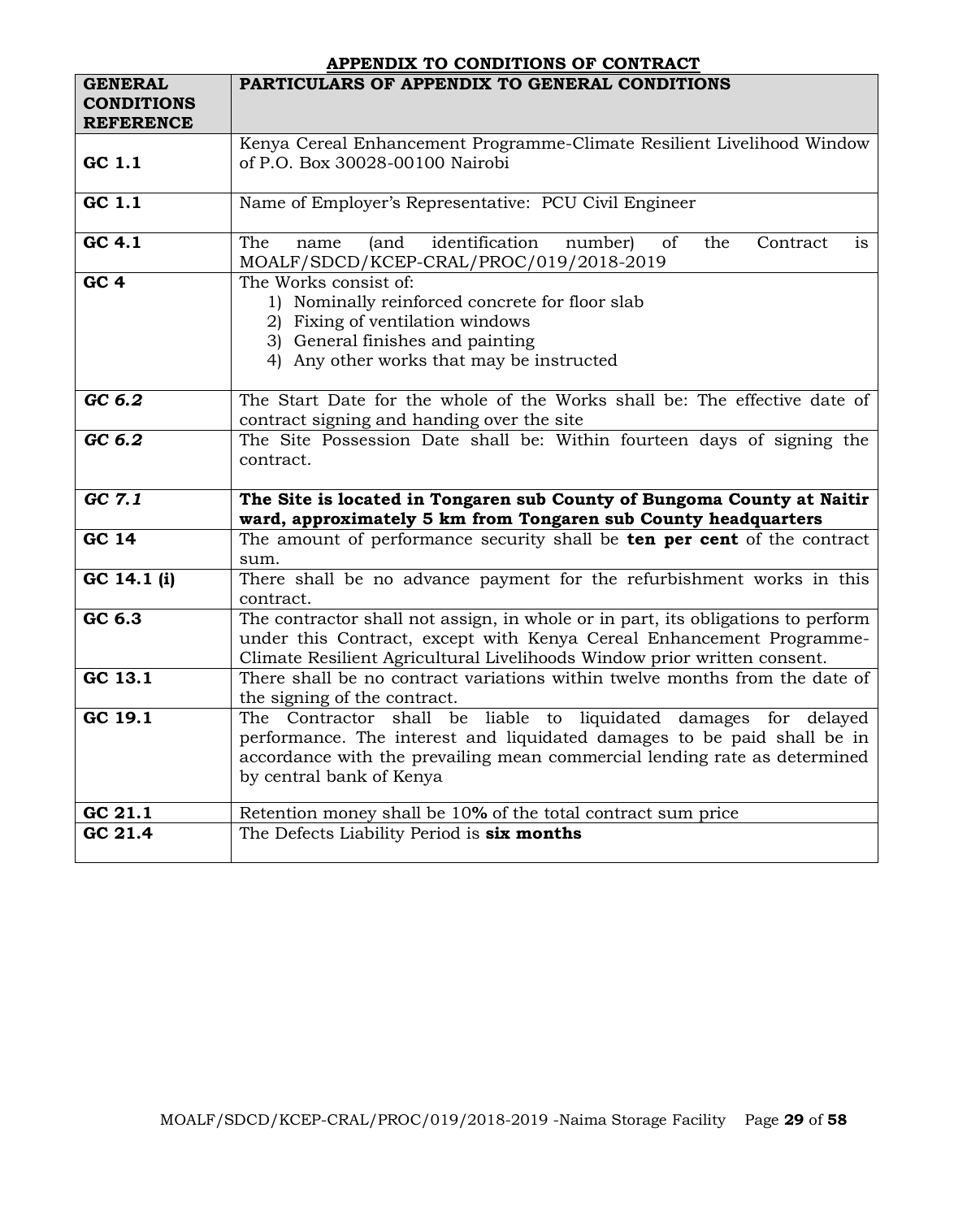#### **SECTION IV – SCOPE, DESCRIPTION OF WORKS, SPECIFICATIONS, DRAWINGS AND BILLS OF QUANTITIES**

#### **5.1 Scope**

The refurbishment works for Naima storage facility is located in Tongaren sub County of Bungoma County at Naitir ward, approximately **5 km from Tongaren sub County headquarters.**

The works to be carried out under this contract comprises of general finishes to the warehouse. The store was constructed by Naima CBO through the assistance of WFP through its P4P Programme. The existing structure measures **30x10m** with brick walling. Detailed architectural and structural drawings are not provided for this warehouse.

Special precautions shall be required throughout the contract period to avoid damage to the existing the structures and other services within the site. The Contractor shall allow for making good any damage arising from his actions during execution of this contract at his own expense.

#### **5.2 Description of Works**

The works to be executed include but not limited to;

a) Nominally reinforced concrete for floor slab

- b) Fixing of ventilation windows
- c) General finishes and painting
- d) Any other works that may be instructed

# **5.3 Drawing**



MOALF/SDCD/KCEP-CRAL/PROC/019/2018-2019 -Naima Storage Facility Page **30** of **58**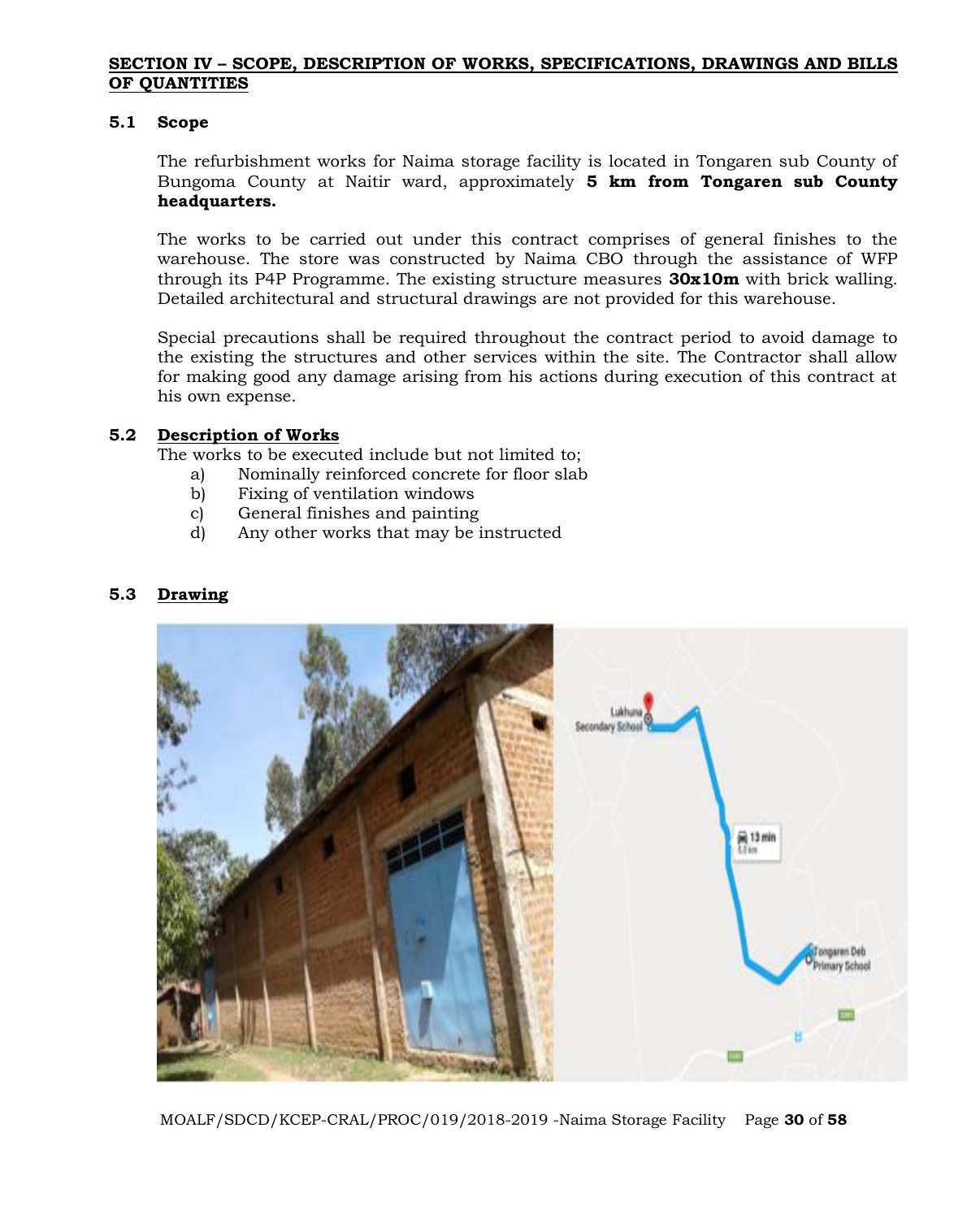

*Note: This drawings will be provided in a separate zipped folder uploaded together with the tender Document. Bidders may also request for them through [tenders.kcepcralprogramme@gmail.com](mailto:tenders.kcepcralprogramme@gmail.com)*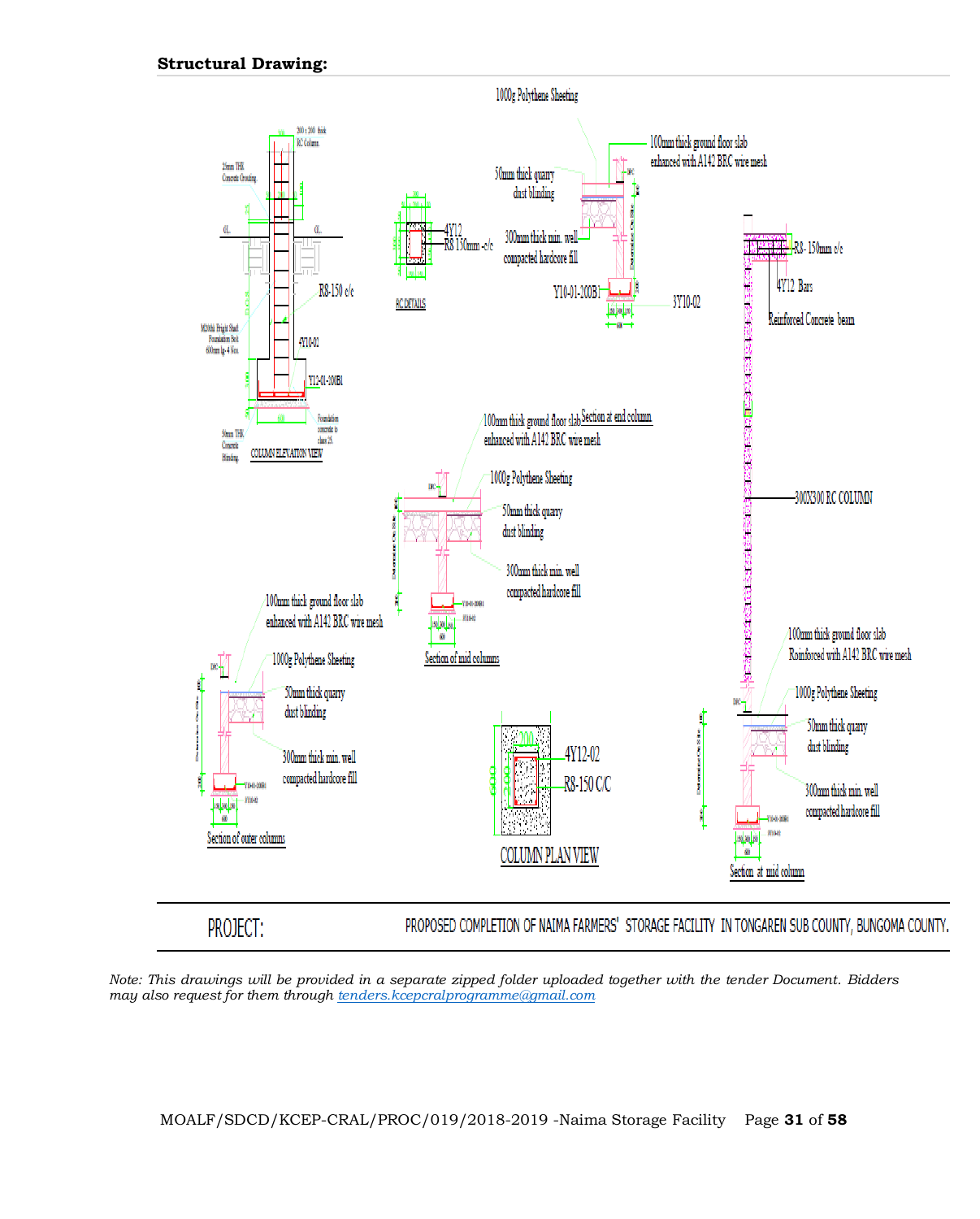## **5.4 SPECIFICATIONS**

# **5.4.1 Materials Generally**

All materials used on the works shall be new and of the qualities and kinds specified herein and equal to the approved samples. Deliveries shall be made sufficiently in advance to enable samples to be taken and tested if required. No materials shall be used until approved and all materials which are not approved or which are damaged, contaminated or have deteriorated in any way or do not comply in any way with the requirements of this specification shall be rejected and shall be immediately removed from the site at the Contractors expense.

## **5.4.2 Material for which there is a Kenya Bureau of Standard specification**

All materials used in the works for which a Kenya Bureau of Standards Specification has been published shall conform with the latest edition thereof in every way. The Architect reserves the right to demand that the Contractor shall obtain at his own expense a certificate in respect of any materials to state that is in accordance with the Kenya Bureau of Standard specification.

# **5.4.3 Materials for which there is no Kenya Bureau of Standards specification**

All materials used in the works for which no Kenya Bureau of Standards specification has been published shall conform with the British Standards Specification for such materials. If there are no published standards as specified for any materials, the quality of such materials shall be generally of a standard equal to those for which there is a Kenya Bureau of Standards or British Standard specification.

# **5.5 EXCAVATION AND EARTHWORK**

## **5.5.1 Site Clearance**

Site Clearance shall include the cutting down of all trees, stumps, bushes, vegetation and rubbish, burning the debris arising in approved locations and carting remaining material to a tip provided by the Contractor.

# **5.5.2 Nature of the Soil**

The Contractor is advised to visit the site and ascertain the nature of the ground to be excavated and he shall price accordingly and no claim will be allowed for want of knowledge in this respect. Rates for excavation shall include for excavation in soil, earth, black cotton, sandy soil, Murram, tuff, soft rock, boulders or whatever other subsoil is encountered except hard rock as defined below.

# **5.5.3 Foundation Excavations**

- 1) The foundation trenches and column bases shall be excavated to the widths and depths of the concrete foundations shown on the drawings or to such widths and depths as the Engineer may instruct after examination of the excavations. Quantities of all excavations shall be measured and valued by the Quantity Surveyor and any difference between such measurements and the measurements herein given shall be dealt with as a variation to the Contract.
- 2) If however, the Contractor excavates to any greater depths than shown in the drawings or as instructed by the Engineer, then he shall at his own expense fill in such extra depth of excavation with concrete as specified for the foundations to the satisfaction of the Engineer. The Contractor shall not be paid for the cost of any excavation executed deeper or wider than shown on the drawings or instructed by the Engineer nor the cost of back filling such excavation or disposing of surplus.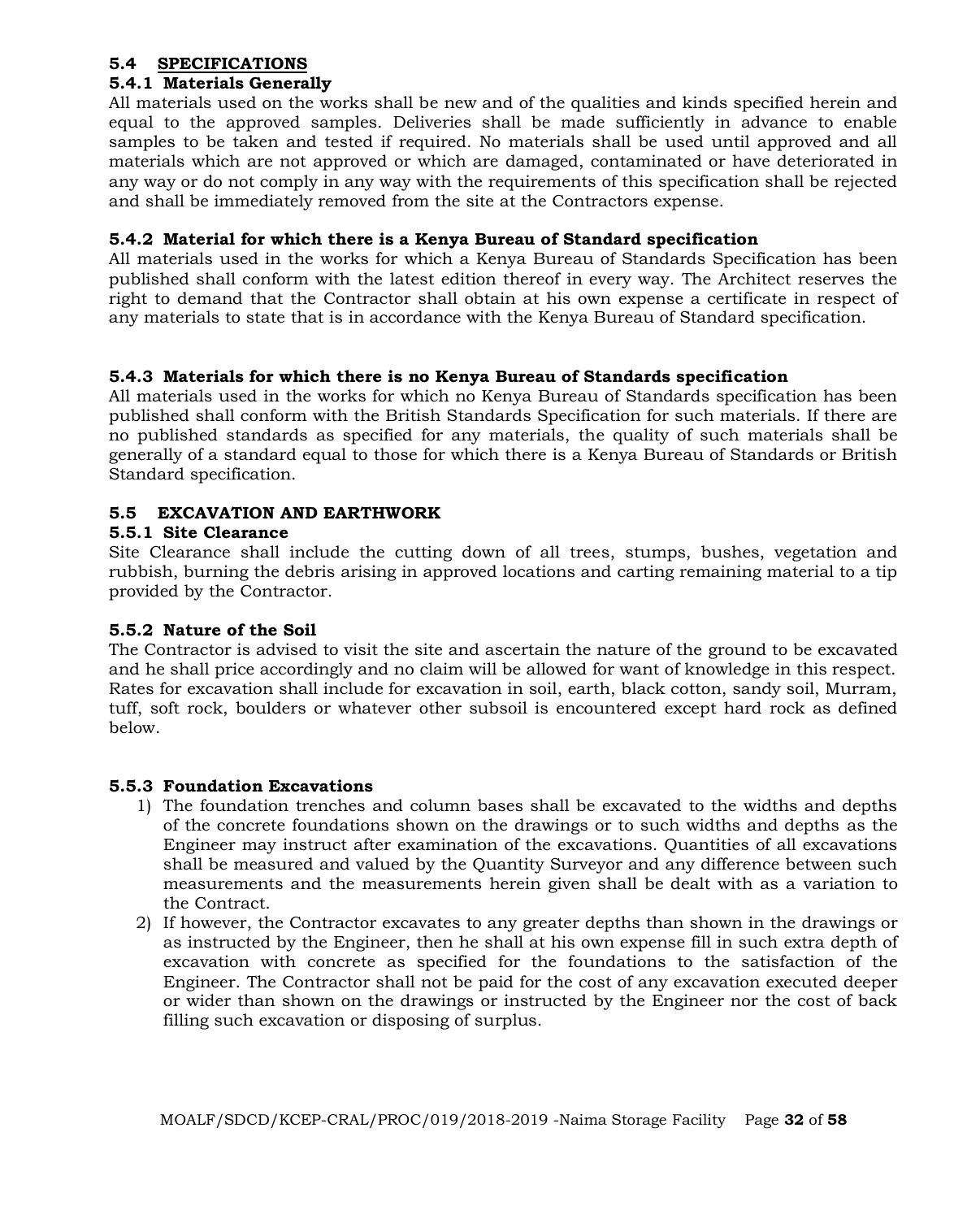# **5.5.4 Surplus Soil Disposal**

Excavated material not required for subsequent refilling shall be removed to areas off site which shall be approved by the Architect.

# **5.5.5 Top Soil for Spreading**

Where required in the Bills of Quantities, top soil required for subsequent spreading over finished work shall be especially selected and shall be dumped in special heaps as indicated by the Architect. Such top soil shall be reasonably free from vegetation to the satisfaction of the Architect and shall be compacted as little as possible in the heaps.

# **5.5.6 Filling under Surface Beds in Buildings**

## **5.5.6.1 Murram filling**

Murram for filling as base course shall be from an approved source and of the highest quality. It shall be laid in layers not less than 150mm thick and not greater than 230mm thick prior to compaction. Water will be applied to O.M.C. and each layer will be thoroughly compacted by a 2 tonne vibrating roller until all movement ceases and 100% MDD is achieved.

# **5.5.6.2 Hardcore filling**

Hardcore filling shall be crushed rock, broken concrete or other approved hard granular materials broken to pass not greater than a 150mm ring or to be 75% of the finished thickness of the layers being compacted whichever is the less and graded so that it can be easily and thoroughly compacted by rolling. The filling is to be laid in layers each of a consolidated thickness not exceeding 230mm.

# **5.5.7 Anti**-**termite treatment**

Where described the top surface of filling shall be treated with Gladiator T C Pesticides to be supplied and applied by Rentokil Ltd. P.O. Box 44360, Nairobi or other equal and approved firm strictly in accordance with the satisfaction of the Architect. The Contractor must destroy any termite nests found within the perimeter of the building and within 20 metres from the building externally and take out and destroy queens, impregnate holes and tunnels with approved insecticide and backfill with hard material, well rammed and consolidated. The specialist shall be required to issue a 10-year guarantee to the Employer.

# **5.5.8 Polythene Sheeting**

Polythene sheeting shall be produced by an approved manufacturer. Joints in sheeting shall be treble folded with a 150mm fold and taped at 300mm intervals with 50mm wide back plastic adhesive tapes. The sheeting shall not be stretched but shall be laid with sufficient wrinkles to permit shrinkage up to 15%. The Contractor shall ensure that the membrane is not pierced buying laying and concreting.

# **5.5.9 Existing Services**

Before commencing works, the Contractor shall at his own expense ascertain in writing from the relevant Local Authorities and all other Public bodies, companies and persons who may be affected, the position and depths of their respective ducts, cables, mains or pipes and appurtenance. He shall thereupon search for and locate such services. Active existing services shall be adequately protected from damage or relocated as directed by the Architect. Inactive services shall be removed or sealed off in accordance with the direction of the Architect.

# **5.5.10 Protection**

The Contractor shall protect all graded and filled areas from the actions of the elements. Any settlement or washing away that occur prior to acceptance of the works shall be repaired and grades re-established to the required elevations and slopes

MOALF/SDCD/KCEP-CRAL/PROC/019/2018-2019 -Naima Storage Facility Page **33** of **58**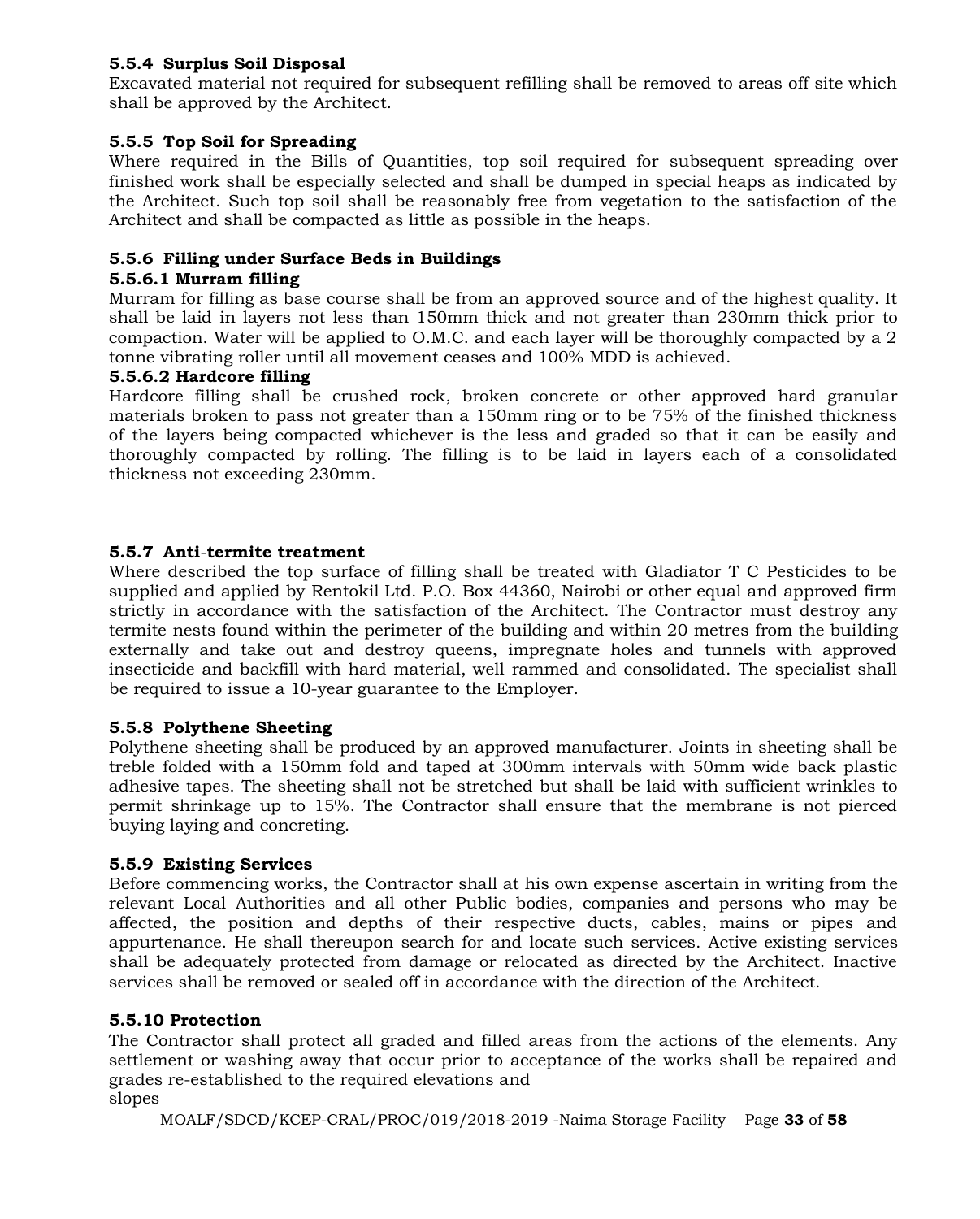# **5.6 CONCRETE WORK**

## **5.6.1 Codes of Practice**

All workmanship, materials, tests and performances in connection with reinforced concrete shall be in conformity with the latest edition of the British Standard for concrete works 9B.S. B110 parts1 &2, B.S. 8004, B.S. 8007) and any other approved Local and International Standards. Where inconsistency exists between these preambles and these Standards, the Contractor shall notify the Engineer in good time for his Clarification as to which of the two implications on the Contract.

#### **5.6.2 Supervision**

A competent person approved by the Engineer shall be employed by the Contractor whose duty will be to supervise all stages in the preparation and placing of the concrete. All cubes shall be made and site tests carried out under his direct supervision on Consultation with the Engineer.

## **5.6.3 Cement**

Cement unless otherwise specified shall be ordinary Portland cement of a brand and source approved by the Engineer and shall comply with the requirements of K.S.02 -21. A manufacturer's certificate of test in accordance with K.S.02-21 shall be supplied for each consignment delivered to the Site.

## **5.6.4 Aggregate**

Aggregates shall conform with the requirement K.S.02-95 and all the proposed sources, types and grading test results of all aggregates are to be approved in all respects by the Engineer before work commences.

If in the opinion of the Engineer the aggregate meets with the above requirements but is dirty or adulterated in any manner it shall be screened and/or washed with clean water at the Contractors expense.

#### **5.6.5 Water**

The water used for mixing concrete shall be from an approved source, clean, fresh and free from harmful matter and comply with the requirements of B.S.3148.

#### **5.6.6 Quality Control at Works Stage**

Once the concrete mix is accepted from preliminary to works stage, the principal basis of control shall be analysis of the cube test results at 28 days.

#### **5.6.7 Cement**

The Quantity of cement shall be measured by weight. Where delivered in bags, each batch of concrete is to contain one or more bags of cement in accordance with the proportions specified. For non-structural concrete, volume batching may be used as indicated below:

| Class of Concrete                                          | 15    | 10    |
|------------------------------------------------------------|-------|-------|
| Nominal mix by volume                                      | 1:3:6 | 1:4:8 |
| Cubic metres of fine aggregate<br>Per 50 kg. Bag of cement | 0.12  | 0.16  |
| Cubic metres of coarse aggregate<br>Per 50kg bag of cement | 0.24  | 0.32  |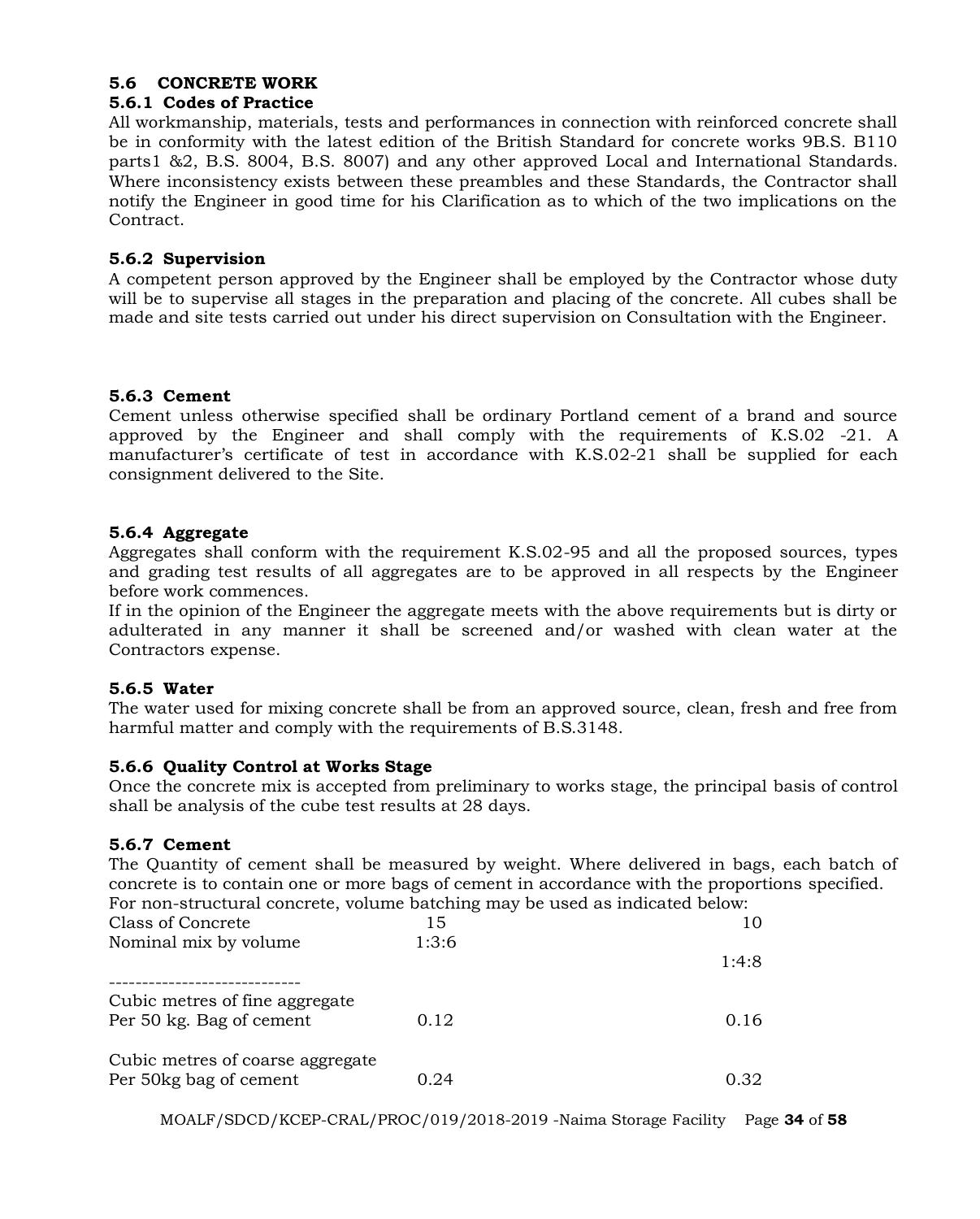Max. size of coarse aggregate 40mm<sup>\*</sup> 40mm<sup>\*</sup> \*or 20mm for blinding concrete where described. Where batching is by volume, approved gauge boxes of such a size as will give the correct proportions shall be used, and full account shall be taken of bulking due to high moisture content.

## **5.6.8 Construction Joints**

Construction joints shall be permitted only at the positions predetermined on the drawings or as instructed on the site by the Engineer. In general they shall be located at points of minimum shear, viz, vertical at, or near mid spans of slabs, ribs and deems.

## **5.6.9 Faulty Concrete**

Any concrete which fails to comply with these Preambles, or which shows signs or setting before it is placed small be taken out and removed from the bite, where concrete is round to be defective after it has set the concrete shall be cut out and replaced in accordance with the Engineers instructions. On no account shall any faulty, honeycombed, or otherwise defective concrete be repaired or patched until the Engineer has made an inspection and issued instructions for the repair.

## **5.6.10 Steel reinforcement**

The steel reinforcement shall comply with the latest requirements of the following British Standards

## **5.6.11 Fabric Reinforcement**

Fabric reinforcement shall be electrically cross-welded steel wire mesh reinforcement to B.S. 4483 and of the size and weight specified and made of wire to B.S. 4482.

# **5.6.12 Fixing Steel Reinforcement**

Reinforcement shall be accurately bent to the shapes and dimensions shown on the Drawings and Schedules and in accordance with B.S. 4466 and B.S. 8110. reinforcement must be cut and bent cold and no welded joints will be permitted unless to detailed or directed by the Engineer

#### **5.7 Formwork**

The method and system of formwork which the Contractor proposed to use shall be approved by the Engineer before construction commences. Formwork shall be substantially and rigidly constructed of timber, steel, plastic, precast concrete or other approved material. All timber formwork shall be good, sound, clean, sawn, well-seasoned timber free from warps and loose knots and of scantlings sufficiently strong for their purpose.

# **5.8 WALLING**

#### **5.8.1 MATERIALS**

#### **5.8.1.1** Cement

Cement used for making mortar shall be as described in concrete work.

#### **5.8.1.2 Lime**

The lime for making mortar shall be obtained from an approved source and shall comply with BS 890 Class A for non-hydraulic lime. The lime to be run to putty in an approved lined pit or container. The water to be first run into the pit or container and the lime to be added until it is completely submerged, stirred vigorously until all lumps are disintegrated and shall be kept constantly covered with water and regularly stirred for at least four weeks. The resulting milk -

MOALF/SDCD/KCEP-CRAL/PROC/019/2018-2019 -Naima Storage Facility Page **35** of **58**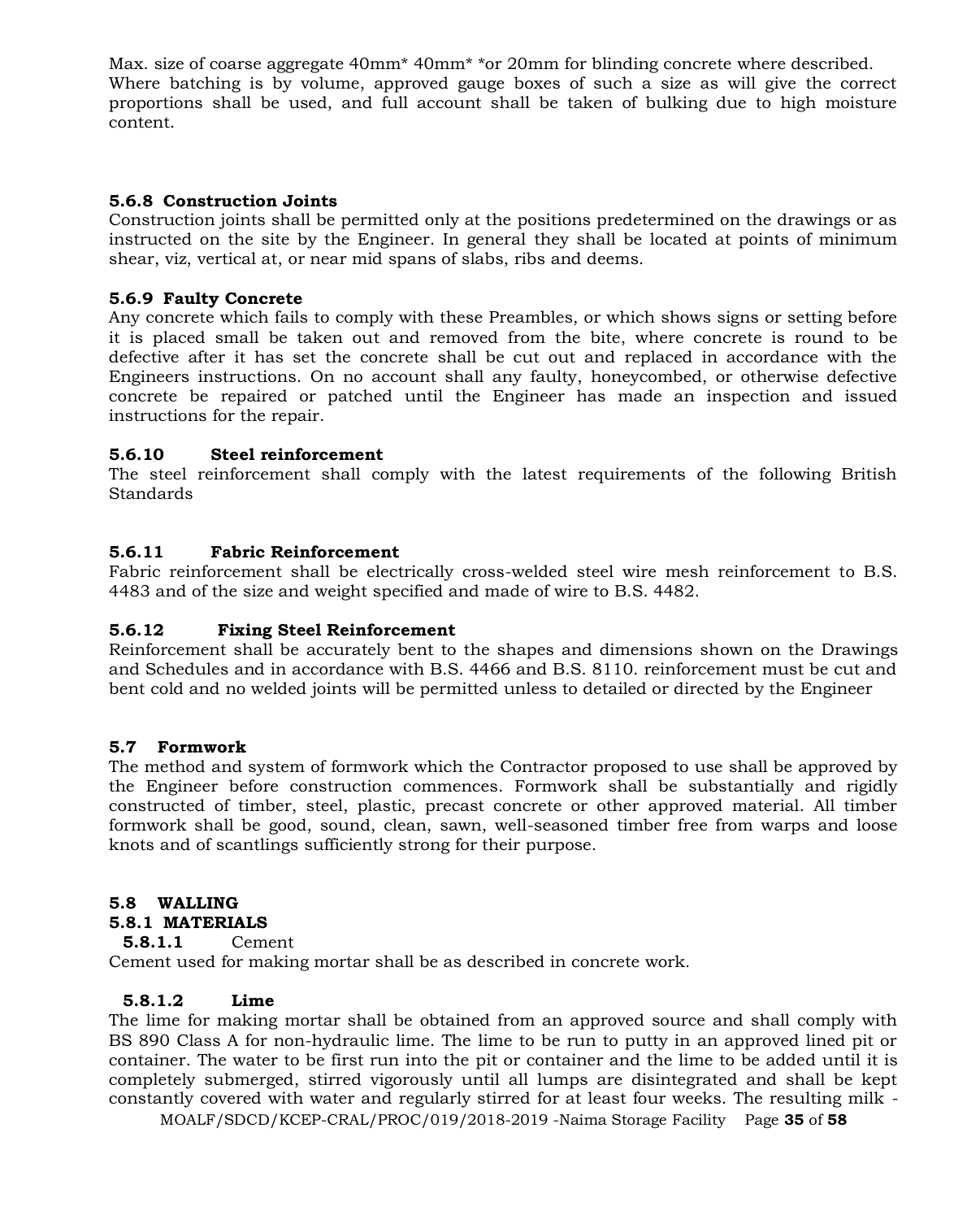lime then to be run through a fine sieve and run into a pit or other container and kept clean and moist for not less than two weeks before being used in the works.

# **5.8.1.3 Sand**

Sand used for making mortar shall be clean, well graded siliceous sand of good sharp hard quality equal to samples which shall be deposited with and approved by the Architect. It shall be free from lumps of stone, earth, loam, dust, salt, organic matter and other deleterious substances, passed through a fine sieve and washed with clean water if so directed by the Architect.

# **5.8.1.4 Water**

Shall be as described in Concrete work.

# **5.8.1.5 Stone**

All stone shall comply with the requirements of CP 121.202 for masonry and rubble walls respectively except where amended or extended by the following clauses

# **5.8.1.6 Reinforced Walls**

Steel reinforcing bars in walls shall be carefully placed and spacers used to ensure that a minimum of 20mm cover is given to the reinforcement unless otherwise specified. Horizontal reinforcement in mortar joints shall be laid such that the reinforcement is not in contact with the blocks or stone.

# **5.8.1.7 Wall Ties**

Wall ties shall be provided to connect walls to steel or concrete columns and beams to connect two unbounded leaves of wall. Wall ties shall be provided at 450mm centres both vertically and 900mm centres horizontally and shall be staggered when used to connect two leaves of unbounded wall. Wall ties shall be embedded into each material by a minimum of 50mm

# **5.8.1.8 Fair Face**

All concrete and hollow blockwork described as finished with a fair face is to be built to a true and even face with the joints finished as specified hereinafter.

# **5.8.1.9 Pointing**

Pointing of walls shall be prepared for pointing by raking out all loose or friable material to a minimum of 15mm to form a square recess. The joints shall then be wetted and new mortar shall be forced into the joints and finished as directed

# **5.8.2 FLOOR, WALL AND CEILING FINISHINGS**

# **5.8.2.1 PLASTERWORK**

# **5.8.2.1.1 Generally**

Render, both internal and external shall be cement and sand in the proportions 1:4 finished to the thickness specified. Plaster shall consist of an undercoat of 1 part cement to 6 parts sand by volume, and a finishing coat of 1 part cement to 10 parts lime putty. Each coat shall be finished to the thickness specified.

# **5.8.2.1.2 Cement**

Ordinary Portland cement and shall comply with K.S. 02-21. White and coloured cements shall comply with B.S. 12 and be obtained from an approved manufacturer.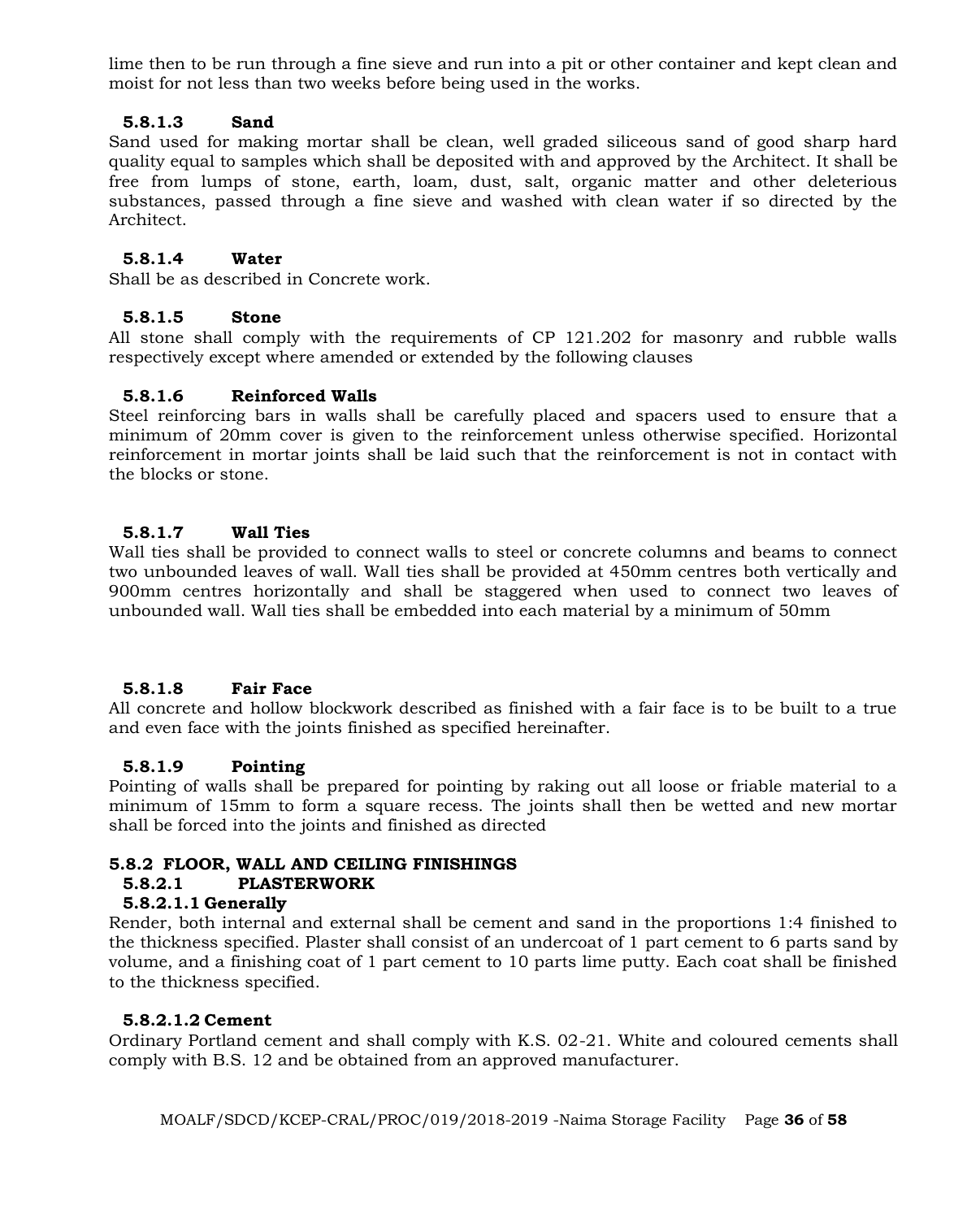# **5.8.2.1.3 Lime**

Lime shall be prepared from hydrated lime complying with B.S. 890, Part 2.

## **5.8.2.1.4 Sands**

Sands for cement and lime mixes shall comply with B.S. 1199, Table 1.

## **5.8.2.1.5 Water**

Water shall be clean and kept free from all impurities.

## **5.8.2.1.6 Mixing of materials**

All materials shall be thoroughly mixed in the proportions described. No mixes of plasters, other than described shall be used.

# **5.8.2.1.7 Period between coats**

Cement -lime undercoats shall be allowed to dry out thoroughly before a further coat is applied.

# **5.8.2.1.8 Surfaces of beds and backings**

Screeded beds for insitu finishing of floor finishing bedded in mortar, shall be left rough from the screeding board. Floated beds for inflexible floor finishing bedded in mastic, shall be left with a plain untextured surface.

Trowelled beds for flexible finishings shall be finished smooth and free from score marks, grooves or depressions. Screeded backings for insitu wall finishing or wall finishings bedded in mortar shall be scratched for key. Floated backings for inflexible wall finishing fixed with adhesive shall be left with a plain surface.

Trowelled backings for flexible wall finishing shall be finished smooth and free from score marks or depressions.

Beds and Backings for finishing by specialists shall be to the approval of the specialist.

### **5.8.2.1.9 Preparation of surfaces**

All surfaces to receive the finishing in this section shall be thoroughly cleaned. Screeds to receive finishing bedded in mortar shall be well wetted before laying is commenced.

# **5.8.3 PAINTING AND DECORATING**

# **5.8.3.1 MATERIALS**

# **5.8.3.2 Colour range**

Painting and decorative schemes shall be carried out in colours selected by the Architect from the approved range of colours.

# **5.8.3.3 Approval of brands**

The Contractor shall seek, in writing, approval from the Architect for all brands of paint he wishes to use.

# **5.8.3.4 Quality of Products**

Where a type of paint is produced by the Manufacturer in more than one quality, only paints and materials of the first or best quality shall be used in the works. The container label shall indicate clearly the quality of the paint being used.

Where it is not evident that the first or best quality of paint is being used, the Architect will order the removal of such materials from the site and rectification of any work executed with those materials, all at the Contractors expense.

#### **5.8.3.5 Same makers materials used for coating**

While materials for the work may be obtained from several makers, undercoats and finishing coats for a particular surface must be obtained from the same maker, (i.e. one markers undercoat).

MOALF/SDCD/KCEP-CRAL/PROC/019/2018-2019 -Naima Storage Facility Page **37** of **58**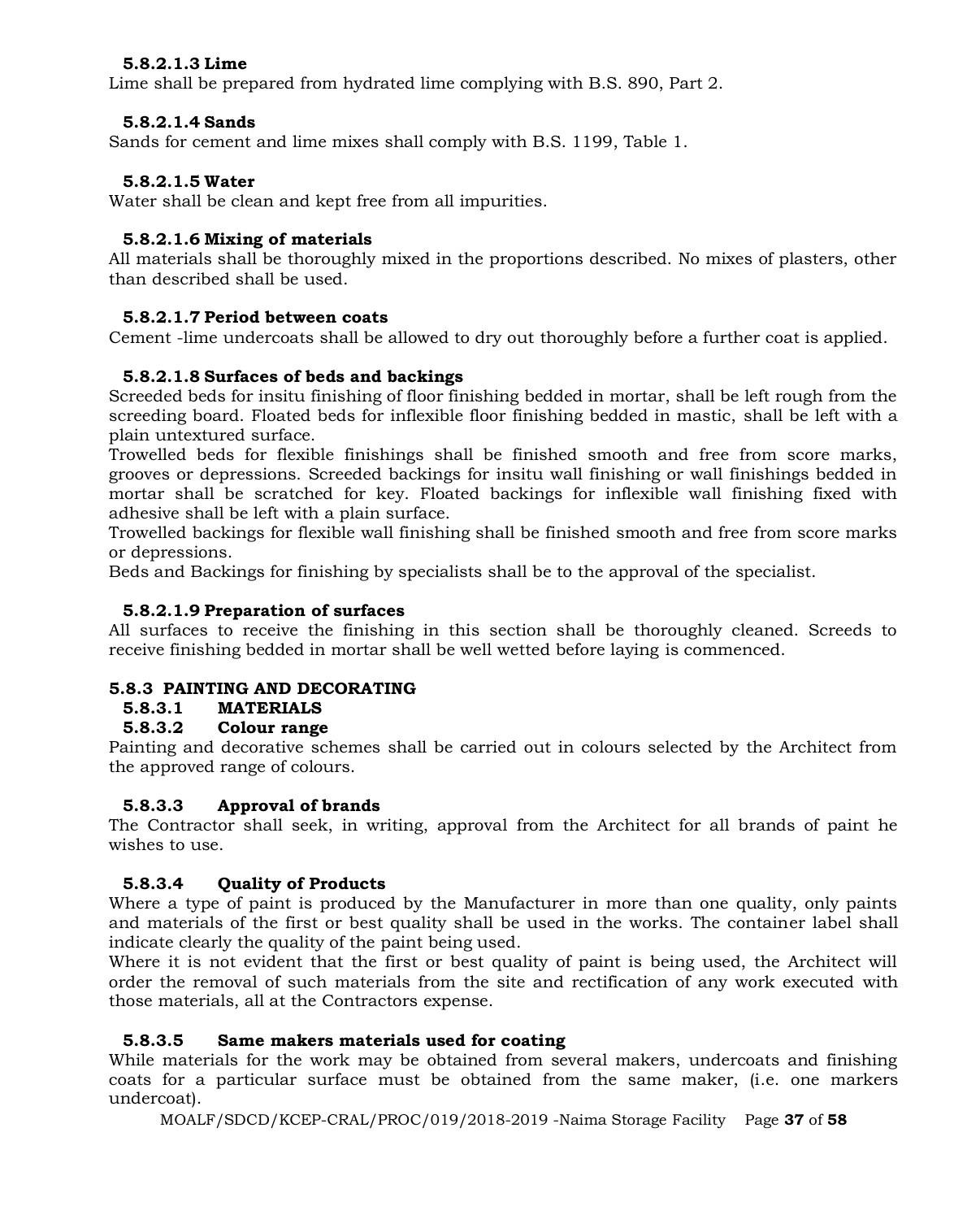# **5.8.3.6 Remedying defects due to defective materials**

All materials, which in the opinion of the Architect are unsatisfactory, shall be immediately removed from the site and any work executed with such defective materials shall be made good by the Contractor, at his expense, to the satisfaction of the Architect.

# **5.8.3.7 Emulsion paint**

Emulsion paint (interior and/or exterior), shall have a P.V.A. base and shall be of an approved brand. The first coat shall be thinned in accordance with the manufactures instructions. Where described as applied externally, the paint shall incorporate an approved fungicide to prevent fungus growth.

# **5.8.3.8 Black bituminous paint**

Black bituminous paint shall comply with B.S. 3416, Type 1 for general use, and Type ii for drinking water tanks.

# **5.8.3.9 Plaster, rendering, concrete blockwork and brickwork**

All plaster or mortar splashes, etc. shall be removed from plaster rendering, concrete, block work and brickwork by careful scraping; all holes, cracks, etc., shall be stopped and the whole of the surfaces shall be brushed down to remove dust and loose materials. In addition, all traces of mould oil shall be removed from concrete surfaces by scrubbing with water and detergent and rinsing with clean water to remove all detergent.

# **5.8.3.10 Standard of workmanship**

Prior to the commencement of internal or external decoration, areas not exceeding 50 square metres in total area, and designated by the Architect, shall be completely decorated, and after approval shall be used as a standard for the whole of the works. Any additional cost involved in carrying out such decoration in advance of the general work shall be deemed be included in the Contract Sum. Such decorated surfaces shall be made good and touched up as necessary prior to the handing over of the works.

# **5.8.3.11 Manufacturer's instructions**

All materials shall be used strictly in accordance with instructions issued by the manufacturers concerned. The addition of thinners, driers or other materials will only be permitted when specially required by the maker and the procedure approved by the Architect.

# **5.8.3.12 Brush work**

Unless otherwise described, all coatings shall be applied by Brush. Written permission must be obtained from the Architect for the application of coatings by spray or roller where not so described, and if permission is granted, such application shall not result in extra cost to the Employer.

# **5.9 BILL OF QUANTITIES**

The Bills of Quantities forms part of the Contract Documents and are to be read in conjunction with the Instructions to Bidders, Conditions of Contract Parts I and II, Specifications and Drawings.

The prices and rates inserted in the Bills of Quantities will be used for valuing the work executed, and the Engineer will only measure the whole of the works executed in accordance with this Contract.

MOALF/SDCD/KCEP-CRAL/PROC/019/2018-2019 -Naima Storage Facility Page **38** of **58**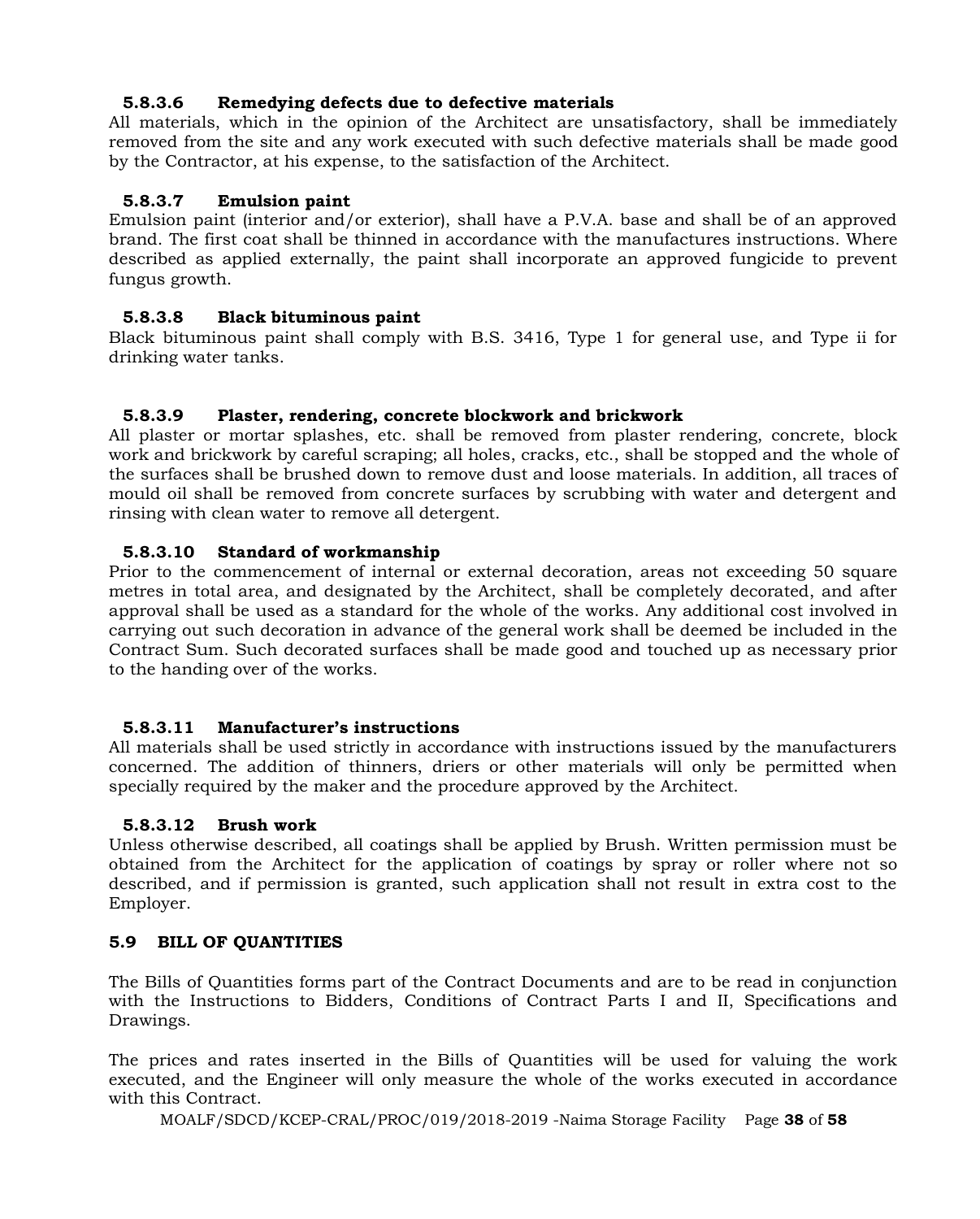| <b>NAIMA REFURBISHMENT BOQ</b>                                                                                                                                                      |              |                |             |             |
|-------------------------------------------------------------------------------------------------------------------------------------------------------------------------------------|--------------|----------------|-------------|-------------|
| <b>DESCRIPTION</b>                                                                                                                                                                  | <b>QTY</b>   | <b>UNIT</b>    | <b>RATE</b> | <b>KSHS</b> |
| <b>VENTILATION WINDOWS</b>                                                                                                                                                          |              |                |             |             |
| 1200 x 600 mm Purpose made steel casement<br>ventilation Windows.                                                                                                                   | 18           | N <sub>O</sub> |             |             |
| <b>FINISHES</b>                                                                                                                                                                     |              |                |             |             |
| Provide, place and compact 300mm thick<br>hardcore in layers n.e 150mm                                                                                                              | 90           | CM             |             |             |
| Provide, place and compact quarry waste into<br>the surface of hardcore.                                                                                                            | 300          | <b>SM</b>      |             |             |
| Provide and place BRC mesh A142 as instructed<br>on site                                                                                                                            | 300          | <b>SM</b>      |             |             |
| Provide and place 150mm thick concrete class<br>25/20 in floor slab                                                                                                                 | 45           | CM             |             |             |
| 25mm thick cement sand (1:4) paving as<br>described in:- Floors laid to receive Terrazzo                                                                                            | 300          | <b>SM</b>      |             |             |
| Floor Finish: Terrazzo to architect's approval                                                                                                                                      | 300          | <b>SM</b>      |             |             |
| 15mm thick gauged Cement lime (1:1:6) plaster<br>trowelled smooth comprising 12mm thick<br>backline and 3mm thick finishing coat as<br>described in walls internally and externally | 710          | <b>SM</b>      |             |             |
| PAINTING AND DECORATION                                                                                                                                                             |              |                |             |             |
| Prepare and apply plastic emulsion paint to:-<br>plastered walls, undercoat                                                                                                         | 710          | <b>SM</b>      |             |             |
| Prepare and apply three coats first quality<br>plastic emulsion paint to plastered walls                                                                                            | 710          | <b>SM</b>      |             |             |
| Prepare and apply three coats emulsion paint to<br>the surfaces of ceiling.                                                                                                         | 74           | <b>SM</b>      |             |             |
| Allow a provisional sum of fifty thousand for<br>scaffolding.                                                                                                                       | $\mathbf{1}$ | <b>SUM</b>     | 50,000      | 50,000      |
| Allow for a lumpsum amount of two hundred<br>and fifty thousand for site supervision and<br>approvals                                                                               | 1            | <b>SUM</b>     | 250,000     | 250,000     |
| Extra offer on overheads and profit of the<br>lumpsum for supervision and approvals.                                                                                                | 350,000.00   | $\%$           |             |             |
| <b>SUB TOTAL 1</b>                                                                                                                                                                  |              |                |             |             |
| Add 16% VAT                                                                                                                                                                         |              |                |             |             |
| <b>TOTAL</b>                                                                                                                                                                        |              |                |             |             |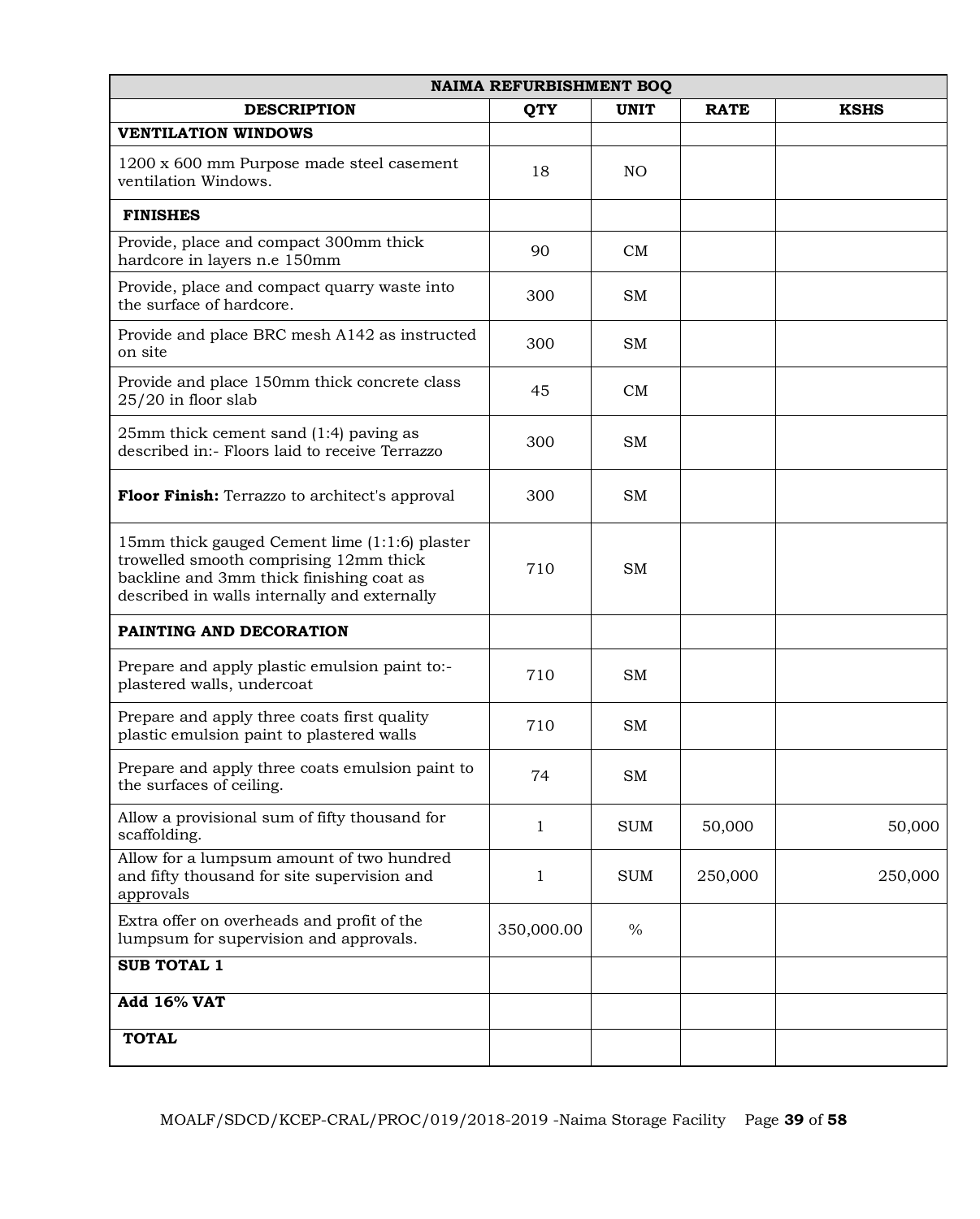#### **STANDARD FORMS**

## **List of Standard Forms**

- 1) Form of Tender
- 2) Form of Agreement
- 3) Mandatory Business Questionnaire Form
- 4) Tender Securing Declaration Form
- 5) Tender Security Form
- 6) Performance Security form
- 7) Declaration Form
- 8) Letter of Notification of Award
- 9) Qualification Information
- 10)Tender Questionnaire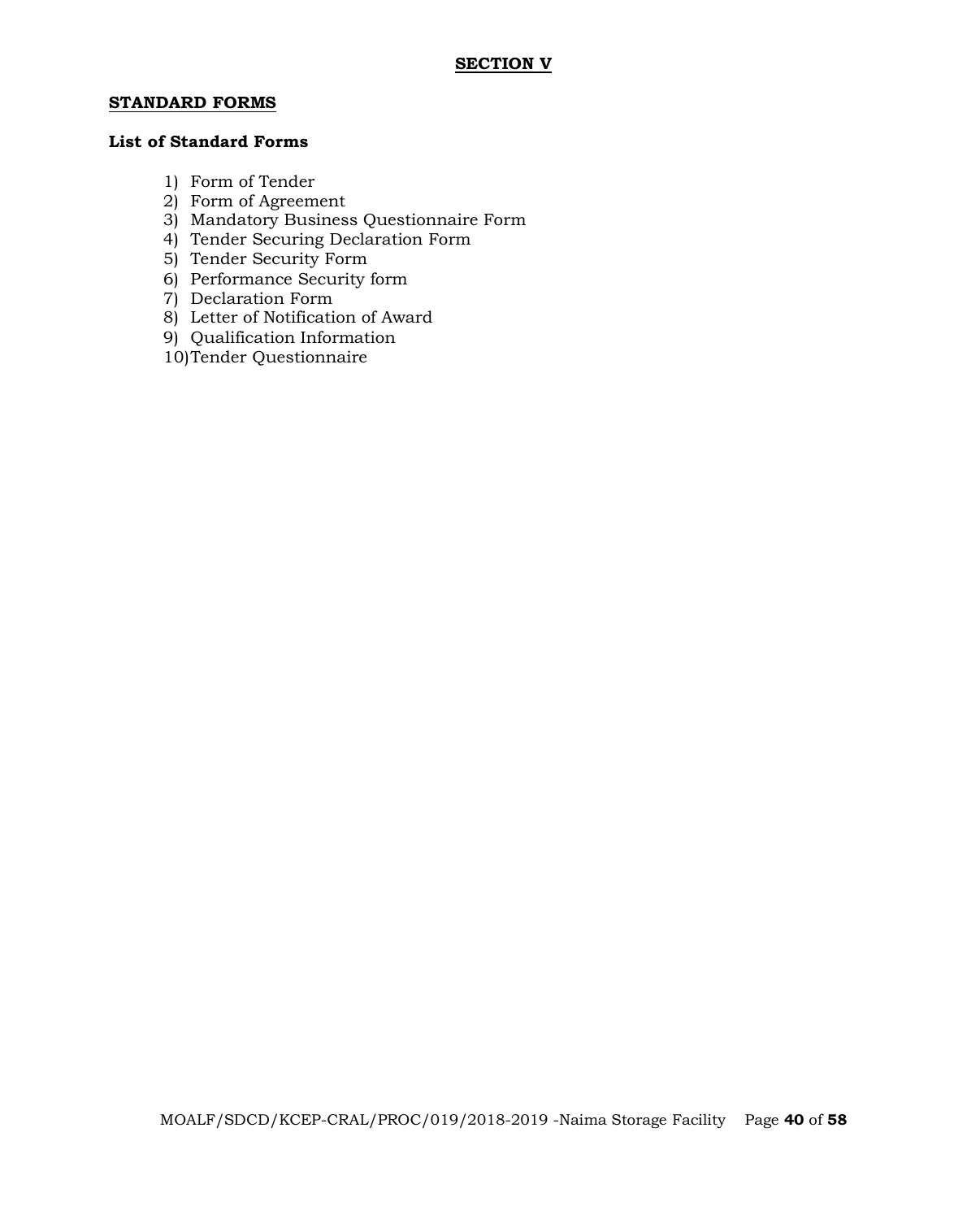## **1. Form of Tender**

To: Kenya Cereal Enhancement Programme-Climate Resilient Livelihood Window of P.O. Box 30028-00100 Nairobi

#### **Tender Name: TENDER FOR REFURBISHMENT AND COMPLETION OF NAIMA STORAGE FACILITY: Tender Reference: MOALF/SDCD/KCEP CRAL/PROC/019/2018-2019**

Dear Sir,

- 1. In accordance with the Conditions of Contract, Specifications, Drawings and Bills of Quantities for the execution of the above-named Works, we, the undersigned offer to construct, install and complete such Works and remedy any defects therein for the sum of Kshs. \_\_\_\_\_\_\_\_\_\_\_\_\_\_\_\_\_\_\_\_\_\_\_\_\_\_\_\_\_ *[Amount in figures]* Kenya Shillings*\_\_\_\_\_\_\_\_\_\_\_\_\_\_\_\_\_\_\_\_\_\_\_\_\_\_\_\_\_\_\_\_\_\_\_\_\_\_\_\_\_\_\_\_\_\_\_\_\_\_\_\_\_\_\_\_\_\_\_\_\_\_\_ \_\_\_\_\_\_\_\_\_\_\_\_\_\_\_\_\_\_\_\_\_\_\_\_\_\_\_\_\_\_\_\_\_\_\_\_\_\_\_\_\_\_\_\_\_\_\_\_\_\_\_\_\_\_ Amount in words]*
- 2. We undertake, if our tender is accepted, to commence the Works as soon as is reasonably possible after the receipt of the Employer's Representative's notice to commence, and to complete the whole of the Works comprised in the Contract within the time stated in the Appendix to Conditions of Contract.
- 3. We agree to abide by this Tender for a period of [number] **120** days from the date fixed for tender opening of the Instructions to tenderers, and it shall remain binding upon us and may be accepted at any time before the expiration of that period.
- 4. The Tender sum as submitted and read out during the tender opening shall be absolute and final and shall not be subject of correction, adjustment or amendment in any way by any person or entity.
- 5. Unless and until a formal Agreement is prepared and executed this tender together with your written acceptance thereof and signing of the contract by the accounting officer or an officer authorized in writing by the accounting officer shall constitute a binding Contract between us.
- 6. We understand that you are not bound to accept the lowest or any tender you may receive.

| Dated this the control of the control of the control of the control of the control of the control of the control of the control of the control of the control of the control of the control of the control of the control of t | $day of$ 20                                                                                                    |
|--------------------------------------------------------------------------------------------------------------------------------------------------------------------------------------------------------------------------------|----------------------------------------------------------------------------------------------------------------|
|                                                                                                                                                                                                                                | Signature in the capacity of the state of the state of the state of the state of the state of the state of the |
|                                                                                                                                                                                                                                | duly authorized to sign tenders for and on behalf of                                                           |
|                                                                                                                                                                                                                                | [Name of Tenderer] of                                                                                          |
|                                                                                                                                                                                                                                | [Address of Tenderer]                                                                                          |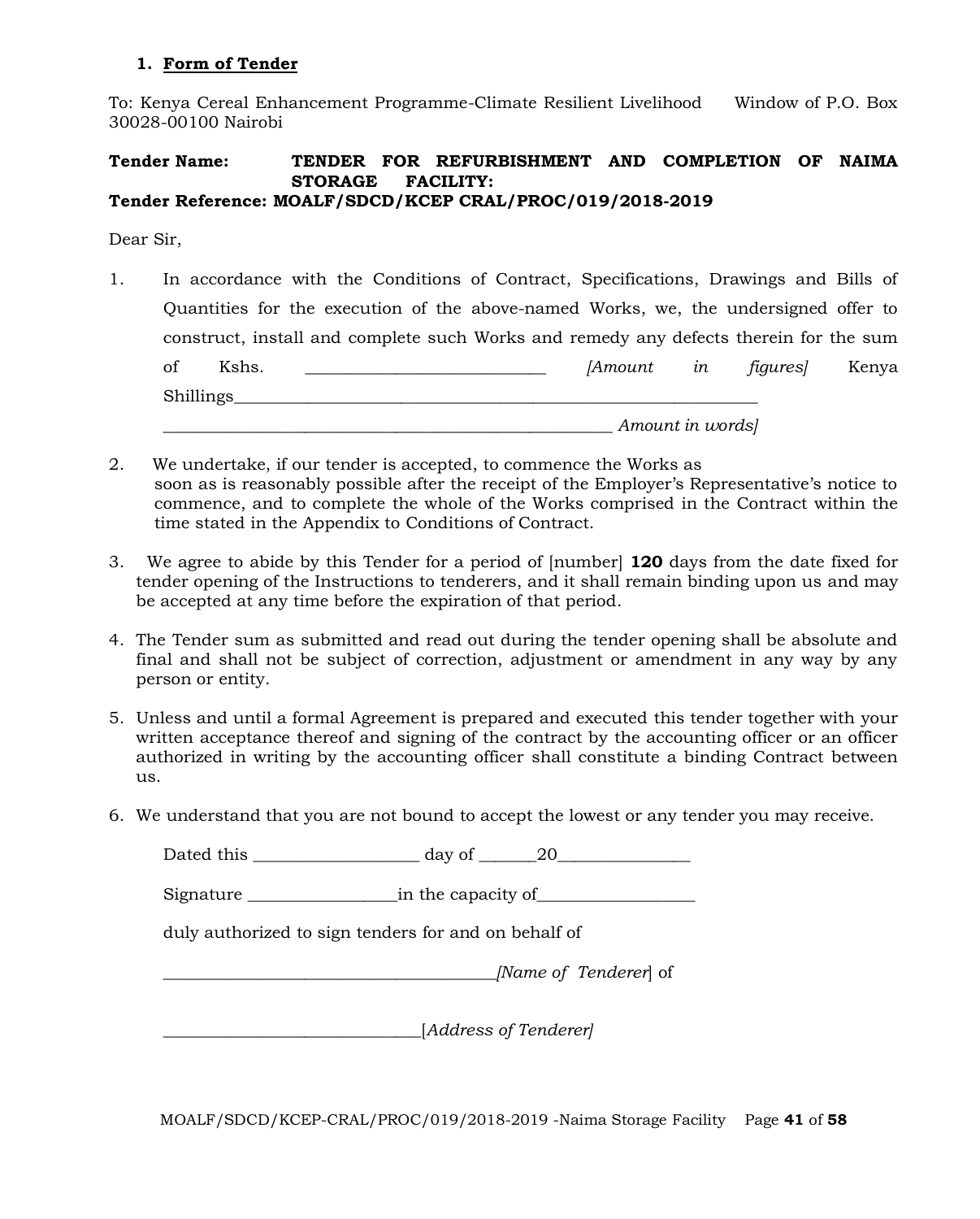## **2. FORM OF AGREEMENT**

THIS AGREEMENT, made the \_\_\_\_\_\_\_\_\_\_\_\_\_\_\_\_ day of \_\_\_\_\_\_\_\_ 20 \_\_\_\_\_\_ between State Department for Crops Development on behalf of Kenya Cereal Enhancement Programme-Climate Resilient Livelihood Window of P.O. Box 30028-00100 Nairobi whose registered office is situated at Kilimo House along Cathedral Road, (hereinafter referred to as "the Client") whose expression shall where the context so admits include its successors, administrators or permitted assignees on the one part

AND \_\_\_\_\_\_\_\_\_\_\_\_\_\_\_\_\_\_\_\_ of \_\_\_\_\_\_\_\_\_\_\_\_\_\_\_\_\_\_\_\_\_\_\_\_\_\_\_\_\_\_\_\_\_\_\_\_\_ (hereinafter called "the contractor") whose Certificate of Registration is \_\_\_\_\_\_\_\_\_\_\_\_\_\_\_\_\_\_\_ whose registered office is situated at \_\_\_\_\_\_\_\_\_\_\_\_\_\_\_\_\_\_\_\_\_\_\_\_\_\_\_\_\_\_\_\_\_\_\_\_\_\_\_\_ of the other part whose expression shall where the context so admits include its successors, administrators or permitted assignees on the other part.

WHEREAS Kenya Cereals Enhancement Programme-Climate Resilient Agricultural Livelihoods (KCEP-CRAL) is desirous that the Contractor executes

\_\_\_\_\_\_\_\_\_\_\_\_\_\_\_\_\_\_\_\_\_\_\_\_\_\_\_\_\_\_\_\_\_\_\_\_\_\_\_\_\_\_\_\_\_\_\_\_\_\_\_\_\_\_\_\_\_\_\_\_\_\_\_\_\_\_\_\_\_\_\_\_ *(name and identification number of Contract )* (hereinafter called "the Works") located at*\_\_\_\_\_\_\_\_\_\_\_\_\_\_\_\_\_\_\_\_\_\_\_\_\_\_\_\_\_\_[Place/location of the Works*]and Kenya Cereals Enhancement Programme-Climate Resilient Agricultural Livelihoods (KCEP-CRAL) has accepted the tender submitted by the Contractor for the execution and completion of such Works and the remedying of any defects therein for the Contract Price of Kshs\_\_\_\_\_\_\_\_\_\_\_\_\_\_\_\_\_\_\_\_\_\_\_\_\_\_\_[*Amount in figures*],Kenya Shillings\_\_\_\_\_\_\_\_\_\_\_\_\_\_\_\_\_\_\_\_\_\_\_\_\_\_\_\_\_\_\_\_\_\_\_\_\_\_\_\_\_\_\_\_\_[*Amount in words].*

NOW THIS AGREEMENT WITNESSETH as follows:

- 1. In this Agreement, words and expressions shall have the same meanings as are respectively assigned to them in the Conditions of Contract hereinafter referred to.
- 2. The following documents shall be deemed to form and shall be read and construed as part of this Agreement i.e.
	- (i) Appendix to Conditions of Contract
	- (ii) Conditions of Contract Part I and II
	- (iii) Specifications
	- (iv) Drawings
	- (v) Priced Bill of Quantities
	- (vi) Form of Tender
	- (vii) Letter of Award
	- (viii) Letter of Acceptance
	- (ix) The Tenderers bid document
- **3.** In consideration of the payments to be made by Kenya Cereals Enhancement Programme-Climate Resilient Agricultural Livelihoods to the Contractor as hereinafter mentioned, the Contractor hereby covenants with Kenya Cereals Enhancement Programme-Climate Resilient Agricultural Livelihood to execute and complete the Works and remedy any defects therein in conformity in all respects with the provisions of the Contract.
- MOALF/SDCD/KCEP-CRAL/PROC/019/2018-2019 -Naima Storage Facility Page **42** of **58** 4. Kenya Cereals Enhancement Programme-Climate Resilient Agricultural Livelihoods hereby covenants to pay the Contractor in consideration of the execution and completion of the Works and the remedying of defects therein, the Contract Price or such other sum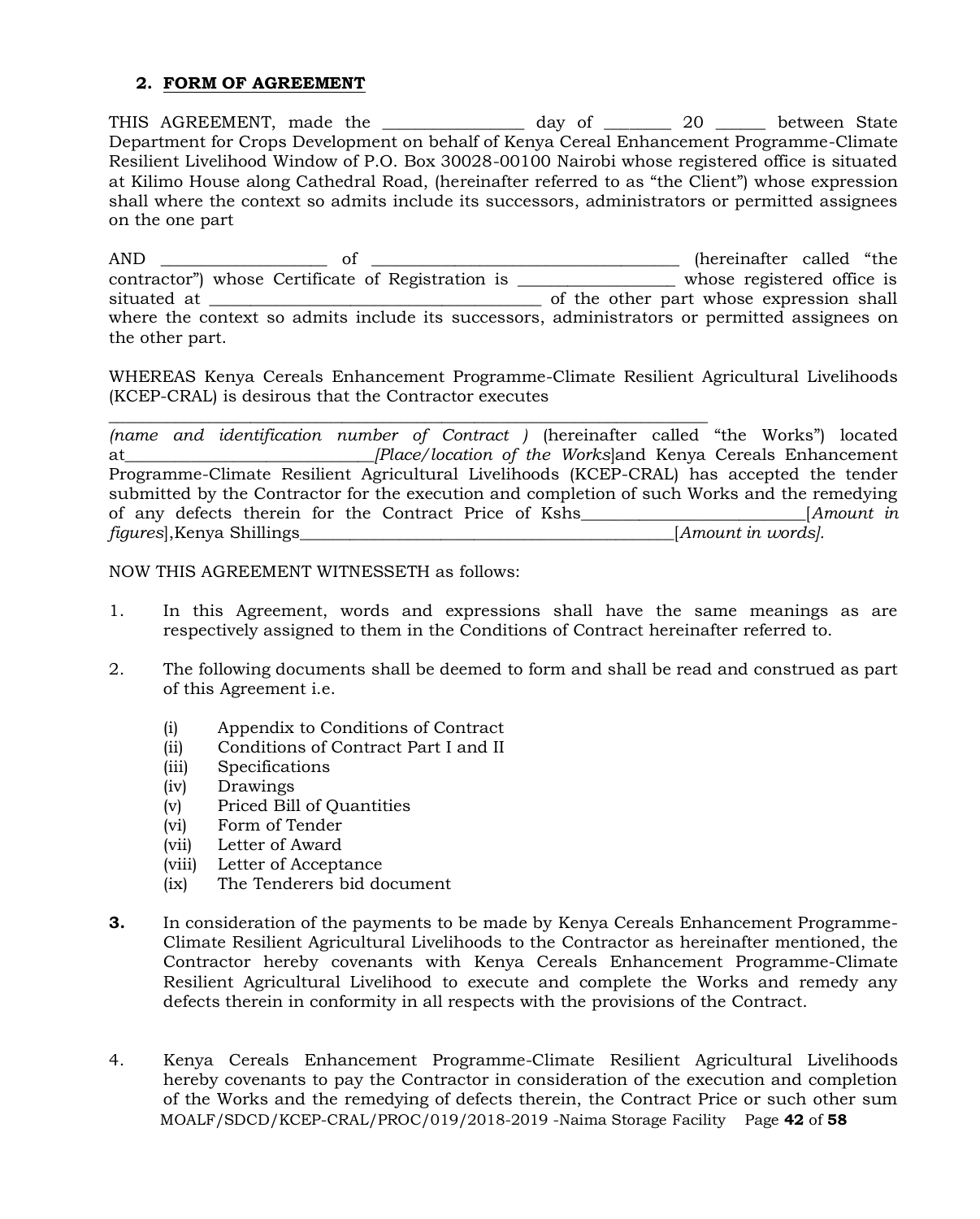as may become payable under the provisions of the Contract at the times and in the manner prescribed by the Contract.

IN WITNESS whereof the parties thereto have caused this Agreement to be executed the day and year first before written.

**\_\_\_\_\_\_\_\_\_\_\_\_\_\_\_\_\_\_\_\_\_\_\_\_\_\_\_\_\_\_\_\_\_\_\_ \_\_\_\_\_\_\_\_\_\_\_\_\_\_\_\_\_\_\_\_\_\_\_\_\_\_\_\_**

**NAME: \_\_\_\_\_\_\_\_\_\_\_\_\_\_\_\_\_\_\_\_\_\_\_\_\_\_\_** Date: \_\_\_\_\_\_\_\_\_\_\_\_\_\_\_\_\_\_\_\_

**WITNESSED BY:**

**\_\_\_\_\_\_\_\_\_\_\_\_\_\_\_\_\_\_\_\_\_\_\_\_\_\_\_\_\_\_\_\_\_\_\_\_\_ \_\_\_\_\_\_\_\_\_\_\_\_\_\_\_\_\_\_\_\_\_\_\_\_\_\_\_\_ NAME:** Date:

For and on behalf of the Contractor:

**Name:** Date:

**WITNESSED BY:**

**Name:** Date: **Designation:** 

**\_\_\_\_\_\_\_\_\_\_\_\_\_\_\_\_\_\_\_\_\_\_\_\_\_\_\_\_\_\_\_\_\_\_\_\_\_\_\_ \_\_\_\_\_\_\_\_\_\_\_\_\_\_\_\_\_\_\_\_\_\_\_\_\_\_\_\_**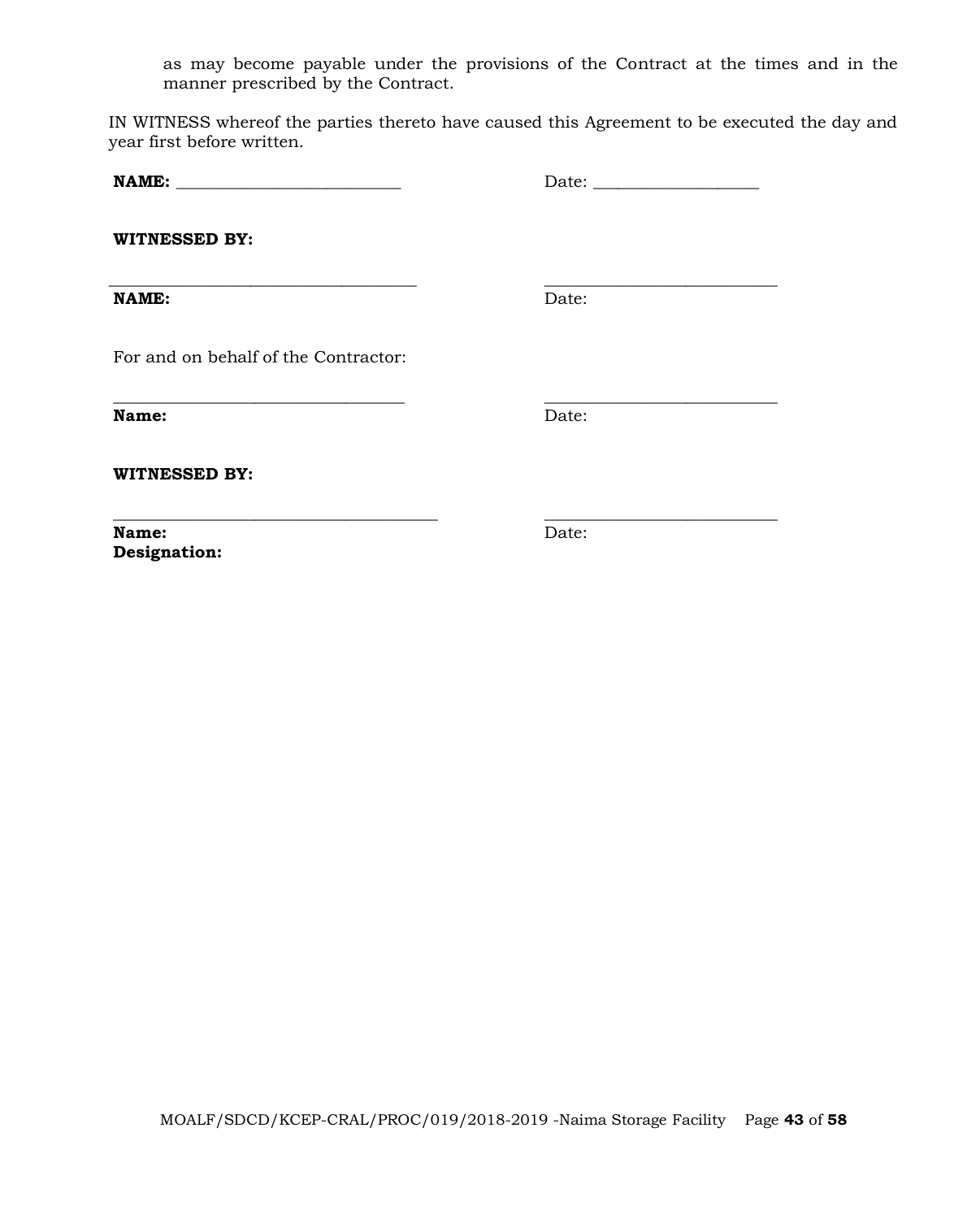## **3. MANDATORY CONFIDENTIAL BUSINESS QUESTIONNAIRE**

# **Name of Applicant(s)..........................................................................................**

You are requested to give the particulars indicated in Part 1 and either Part 2 (a), 2(b) or 2(c) whichever applied to your type

## **You are advised that it is a serious offence to give false information on this form will lead to automatic disqualification/termination of your business proposal at your cost.**

| Part 1 - General<br><b>Business Name</b>                         |
|------------------------------------------------------------------|
|                                                                  |
| Location of Business Premises                                    |
|                                                                  |
| Plot No  Street/Road Postal address Tel No.                      |
|                                                                  |
|                                                                  |
| Nature of Business (Attach Company Profile)                      |
|                                                                  |
| Registration Certificate No. (Attach Copy)                       |
|                                                                  |
| Tax Compliance No (Attach Copy)                                  |
|                                                                  |
| Maximum value of business which you can handle at any one time - |
|                                                                  |
|                                                                  |
|                                                                  |
|                                                                  |
|                                                                  |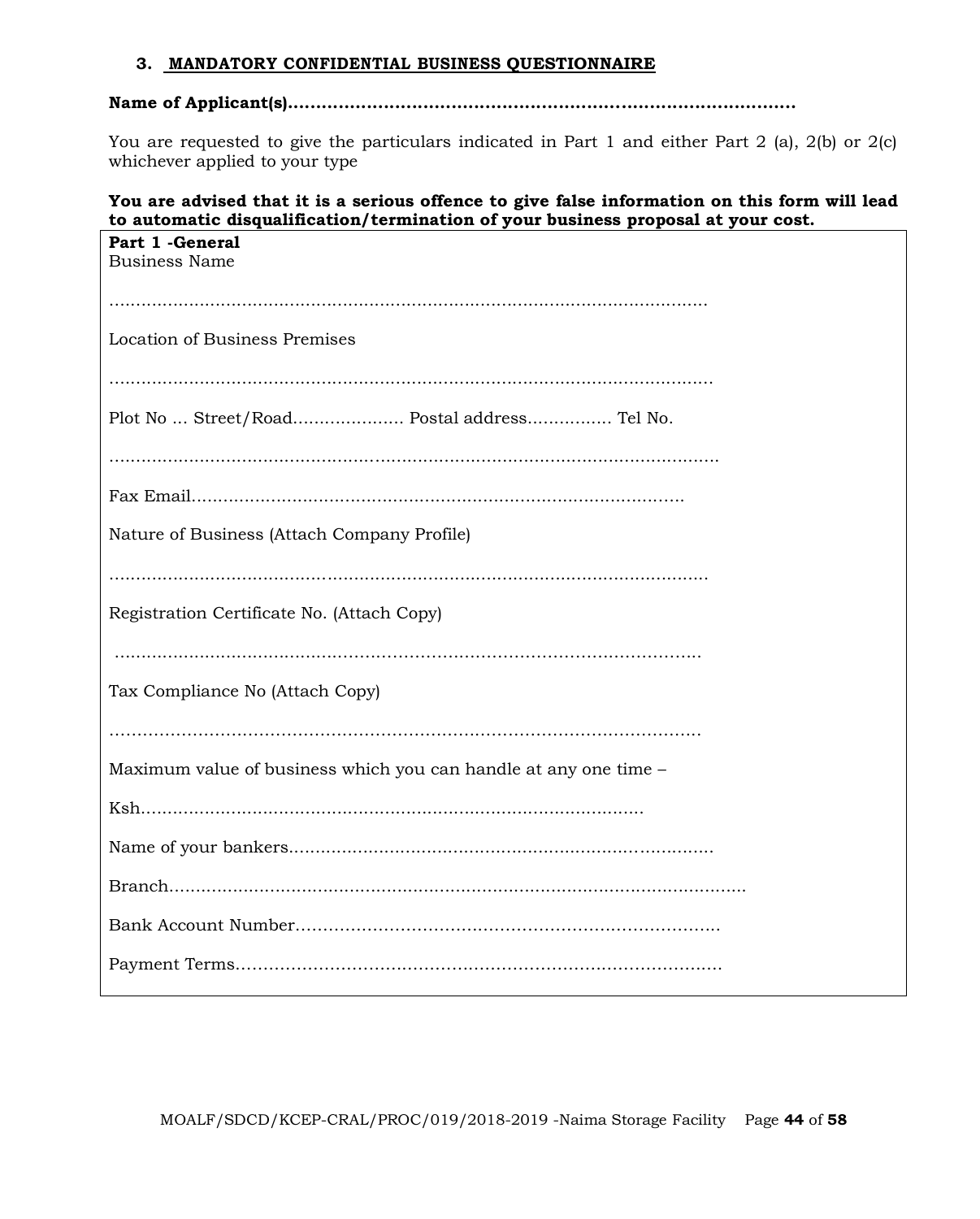| Part 2 (a) – Sole Proprietor                                                                                             |
|--------------------------------------------------------------------------------------------------------------------------|
|                                                                                                                          |
|                                                                                                                          |
|                                                                                                                          |
| If a Kenyan Citizen, indicate under Citizenship Details whether by Birth,<br>Naturalization or Registration              |
| Part 2 (b) – Partnership                                                                                                 |
| Given details of partners as follows<br>Nationality Citizenship Details<br>Name<br><b>Shares</b>                         |
|                                                                                                                          |
|                                                                                                                          |
|                                                                                                                          |
|                                                                                                                          |
| If a Kenyan  Citizen, indicate under Citizenship Details  whether by  Birth,<br>Naturalization or Registration           |
| Part 2 (c) – Registered Company<br>Private or Public<br>(Attach brochures or annual reports in case of public companies) |
| State the nominal and issued capital of company<br>Nominal Kshs. Issued Kshs.                                            |
| Give details of all directors as follows<br>Citizenship Details<br>Nationality<br><b>Shares</b><br>Name                  |
|                                                                                                                          |
|                                                                                                                          |
|                                                                                                                          |
|                                                                                                                          |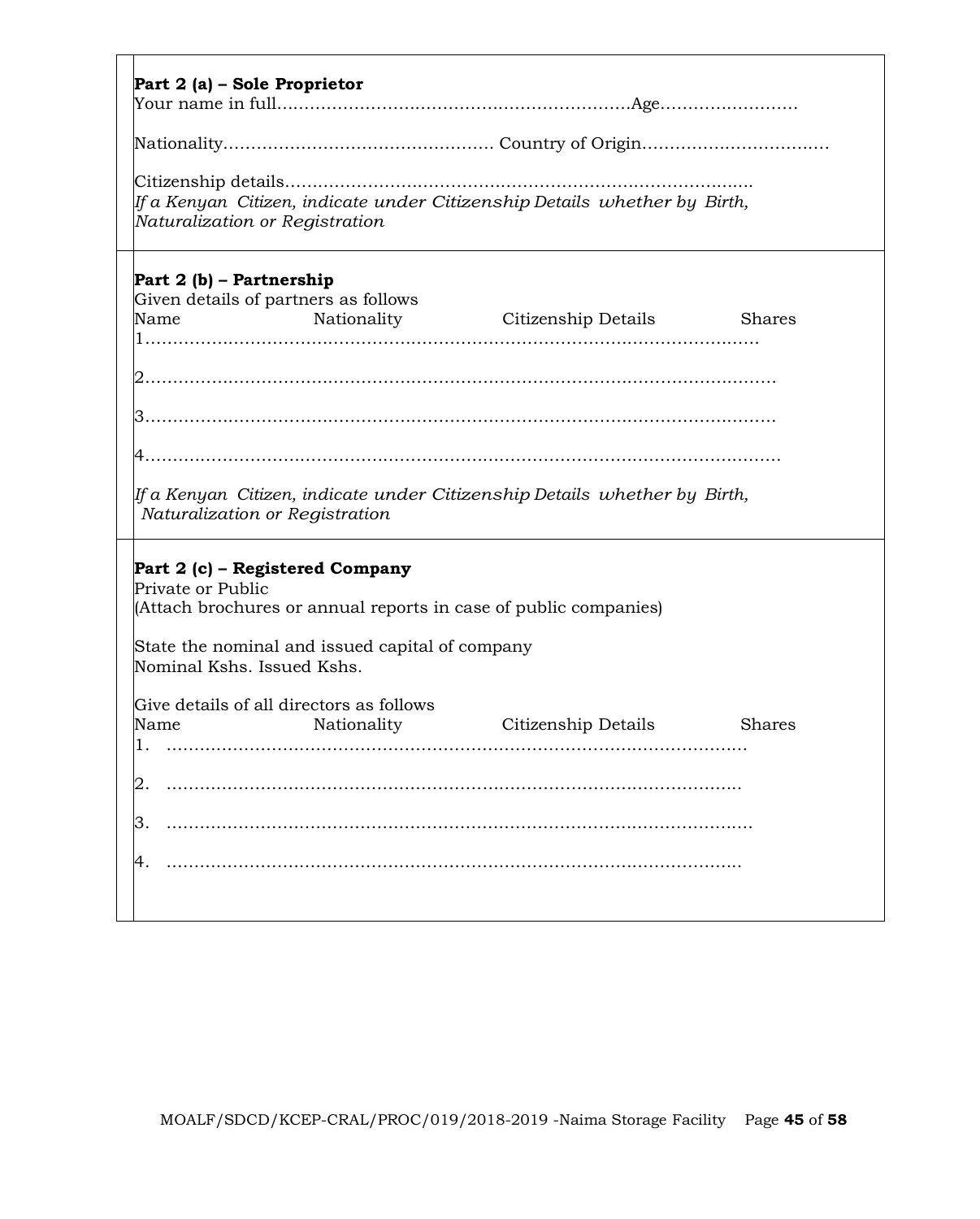| Part 3- List of corporate client customers and their addresses, telephone numbers and<br>contact person.                                                                                                                                                            |
|---------------------------------------------------------------------------------------------------------------------------------------------------------------------------------------------------------------------------------------------------------------------|
|                                                                                                                                                                                                                                                                     |
|                                                                                                                                                                                                                                                                     |
|                                                                                                                                                                                                                                                                     |
|                                                                                                                                                                                                                                                                     |
|                                                                                                                                                                                                                                                                     |
|                                                                                                                                                                                                                                                                     |
|                                                                                                                                                                                                                                                                     |
| Part 4-(a) Debarment                                                                                                                                                                                                                                                |
| $\mathcal{I}/\mathsf{We}$ declare that I/We have not been debarred from any procurement process and<br>shall not engage in any fraudulent or corrupt acts with regard to this or any other tender<br>by the KCEP-CRAL and any other public or private institutions. |
|                                                                                                                                                                                                                                                                     |
|                                                                                                                                                                                                                                                                     |
|                                                                                                                                                                                                                                                                     |
|                                                                                                                                                                                                                                                                     |
| Duly authorized to sign Tender for and on behalf of                                                                                                                                                                                                                 |
|                                                                                                                                                                                                                                                                     |
|                                                                                                                                                                                                                                                                     |
| Part 4-(b) Bankruptcy / Insolvency / receivership.                                                                                                                                                                                                                  |
| $\mathcal{I}/\mathsf{We}$ declare that I/We have not been declared bankrupt or insolvent by<br>the competent Authorities in Kenya and neither are we under receivership:                                                                                            |
|                                                                                                                                                                                                                                                                     |
|                                                                                                                                                                                                                                                                     |
|                                                                                                                                                                                                                                                                     |

Duly authorized to sign Tender for and on behalf of

……………………………………………………………………………………………….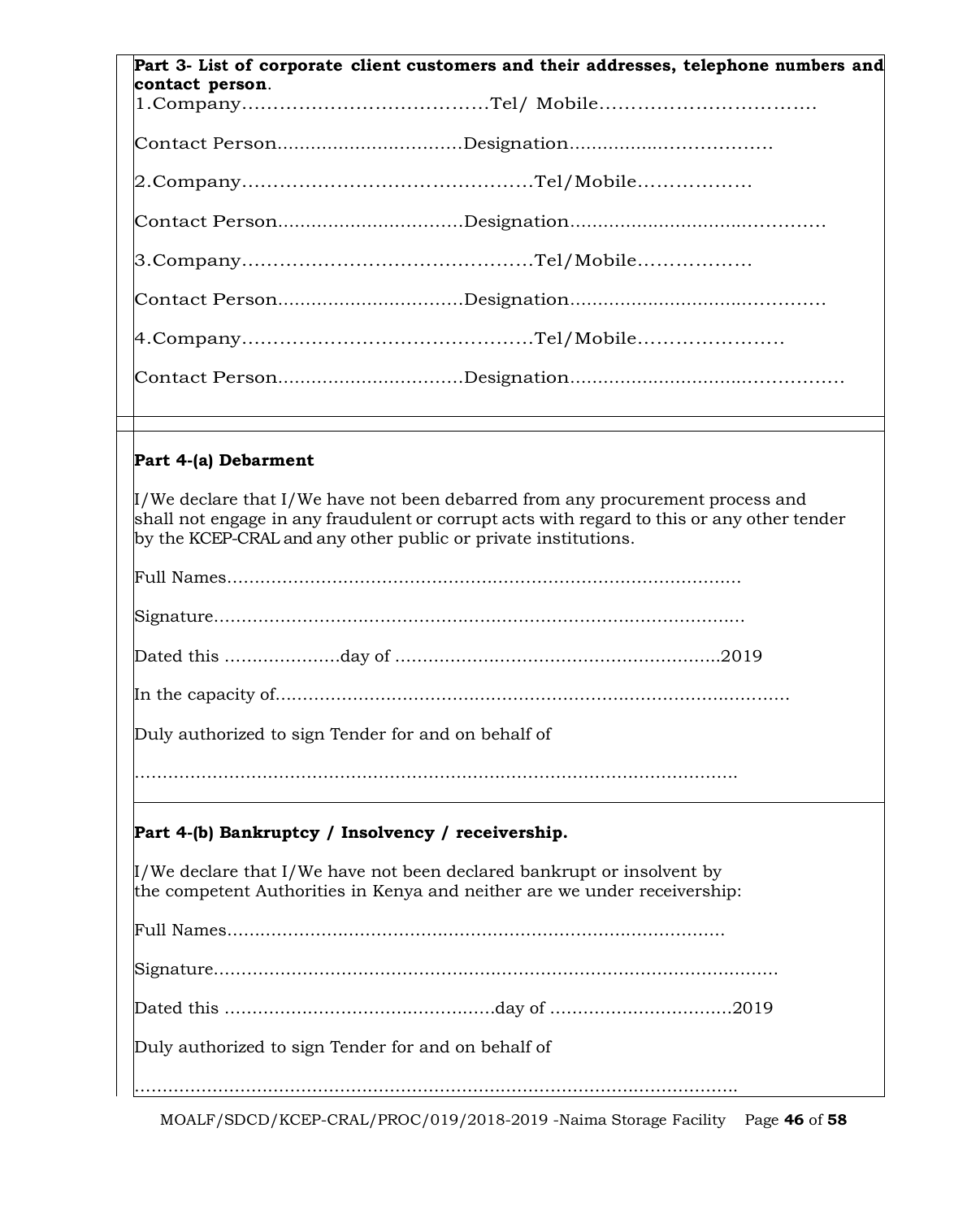| Part 4-(c) - Criminal Offence                                                                                                                                                                                                                                                                             |
|-----------------------------------------------------------------------------------------------------------------------------------------------------------------------------------------------------------------------------------------------------------------------------------------------------------|
| $\text{I/We, (Name (s) of Director(s)):-}$                                                                                                                                                                                                                                                                |
|                                                                                                                                                                                                                                                                                                           |
|                                                                                                                                                                                                                                                                                                           |
| Have not been convicted of any criminal offence relating to professional conduct or the<br>making of false statements or misrepresentations as to its qualifications to enter<br>into a procurement contract within a period of three (3) years preceding the commencement<br>of procurement proceedings. |
|                                                                                                                                                                                                                                                                                                           |
|                                                                                                                                                                                                                                                                                                           |
| In the capacity of                                                                                                                                                                                                                                                                                        |
|                                                                                                                                                                                                                                                                                                           |
|                                                                                                                                                                                                                                                                                                           |
| Suppliers' / Company's Official Rubber Stamp                                                                                                                                                                                                                                                              |
| Part 4-(d) Conflict of Interest                                                                                                                                                                                                                                                                           |
| $\mu$ /We, the undersigned state that I / We have no conflict of interest in relation<br>to this procurement:                                                                                                                                                                                             |
|                                                                                                                                                                                                                                                                                                           |
|                                                                                                                                                                                                                                                                                                           |
|                                                                                                                                                                                                                                                                                                           |
|                                                                                                                                                                                                                                                                                                           |
|                                                                                                                                                                                                                                                                                                           |
|                                                                                                                                                                                                                                                                                                           |
| Suppliers' / Company's Official Rubber Stamp                                                                                                                                                                                                                                                              |
|                                                                                                                                                                                                                                                                                                           |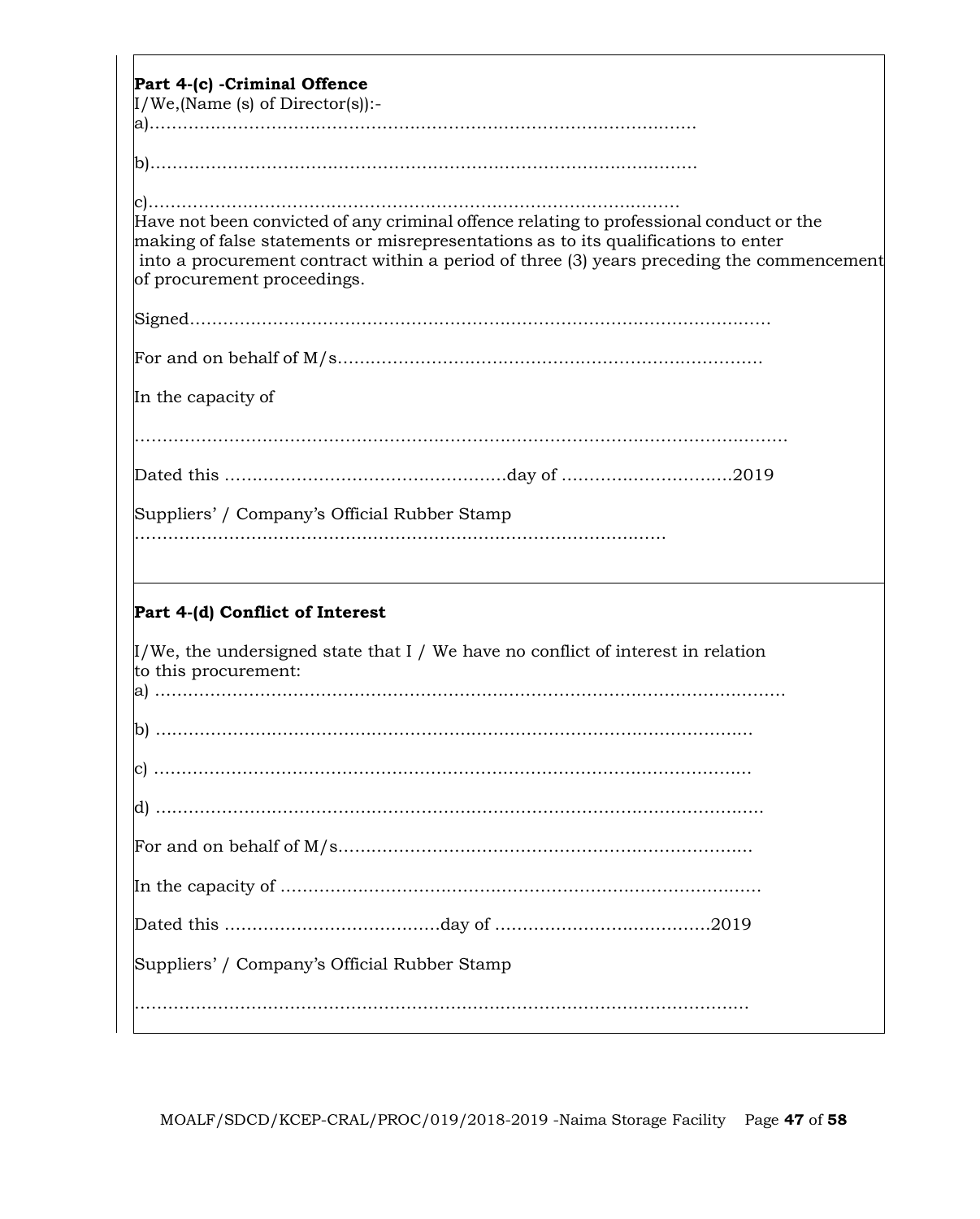# **Part 4-(e)** – **Interest in the Firm:**

Is there any person/persons in KCEP-CRAL or any other public institution who has interest in the Firm?

Yes/No ……………………….. (Delete as necessary)

Institution ………………………….……………………………………. ………………

(Title) (Signature) (Date)

………………………………………………………………………………………………

**PART 5(I) – EXPERIENCE***:* Please list here below similar projects accomplished or companies / clients you have supplied with similar items or materials / Services in the last 5 years

……………………………………………………………………………………………….

|   | <b>COMPANY</b><br><b>NAME</b> | <b>COUNTRY</b> | CONTRACT<br><b>ORDER NO</b> | <b>VALUE</b> | <b>CONTRACT</b><br><b>PERSON</b><br>(FULL<br><b>NAMES</b> | <b>EMAIL</b> | <b>CELL</b><br><b>PHONE</b><br>NO |
|---|-------------------------------|----------------|-----------------------------|--------------|-----------------------------------------------------------|--------------|-----------------------------------|
|   |                               |                |                             |              |                                                           |              |                                   |
|   |                               |                |                             |              |                                                           |              |                                   |
| З |                               |                |                             |              |                                                           |              |                                   |
| 4 |                               |                |                             |              |                                                           |              |                                   |
|   |                               |                |                             |              |                                                           |              |                                   |

#### **Part 6(i or j) – Bank account details:**

AGPO firms must provide evidence from their bank that the account to which KCEP-CRAL shall make payment has a youth or a woman or a PWD listed in the CR12 form/ partnership deed/sole proprietor certificate as a MANDATORY signatory of that account, - Sec.157 (11) of PPADA:

Account No………………………………………………………………………………………….

|  |  |  |  |  | Name of the person(s) in the CR12 form OR in the partnership deed OR in the sole |  |  |  |
|--|--|--|--|--|----------------------------------------------------------------------------------|--|--|--|
|  |  |  |  |  |                                                                                  |  |  |  |

ID No(s):…………………………/…….…..…….…..…...Signature and stamp of the authorized

Banker Representative……………..……………Date……………………….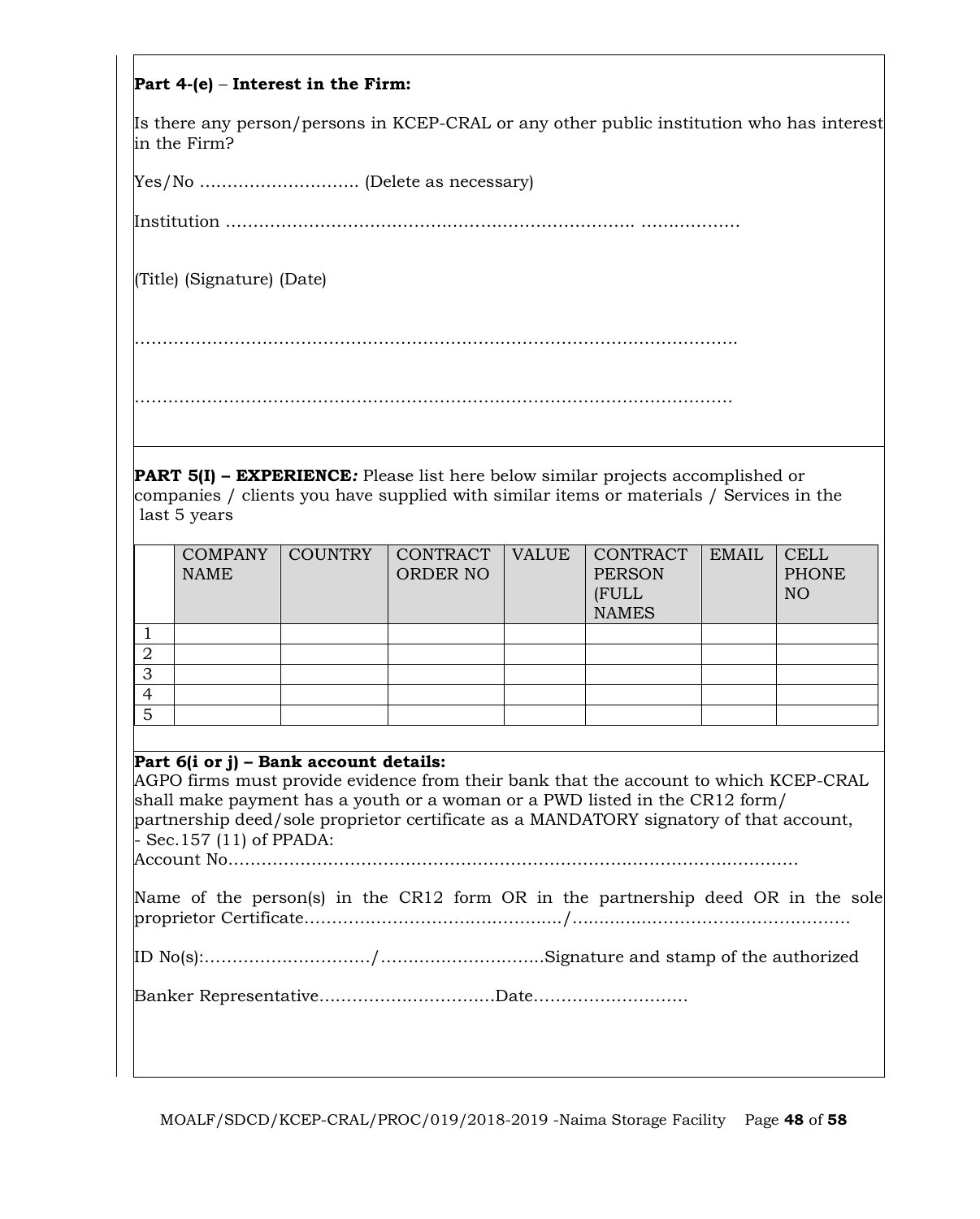### **Part 7--Declaration**

I/We the undersigned state that the above information is correct and that I/We give KCEP-CRAL to seek any other references concerning my/our company from whatever sources deemed e.g. company registrar's office, banks etc.

| In the capacity of |
|--------------------|
|                    |
|                    |
|                    |
| Full names         |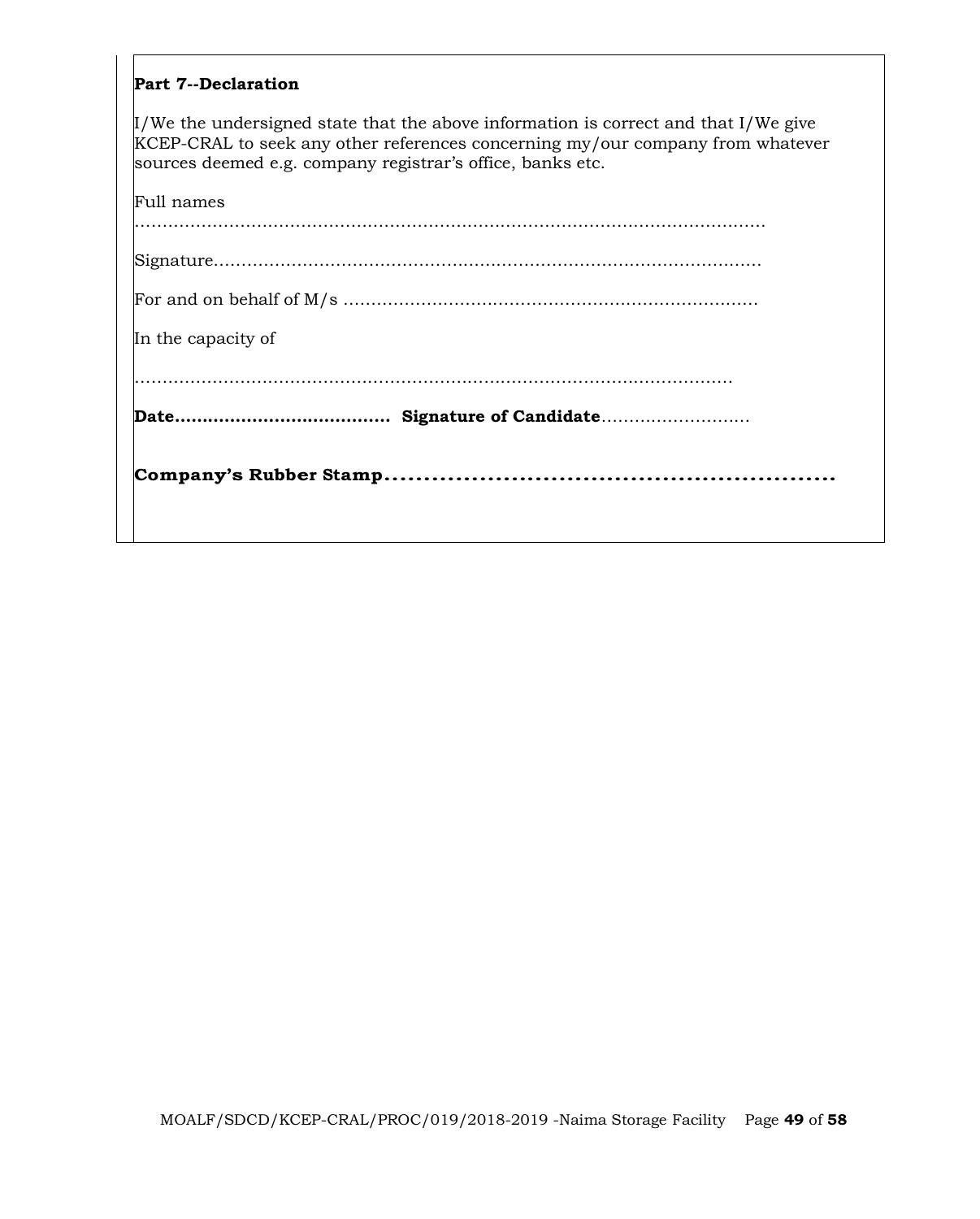# **4. TENDER SECURING DECLARATION FORM**

[The Bidder shall complete in this Form in accordance with the instructions indicated]

Date: ………………… of Bid Submission] Tender No. ………… of bidding process]

To: ………………………….. [insert complete name of Purchaser] We, the undersigned, declare that:

1. We understand that, according to your conditions, bids must be supported by a Bid- Securing Declaration.

2. We accept that we will automatically be suspended from being eligible for bidding in any contract with the Purchaser for the period of time of linsert number of months or years starting on [insert date], if we are in breach of our obligation(s) under the bid conditions, because we  $-$ 

(a) Have withdrawn our Bid during the period of bid validity specified by us in the Bidding Data Sheet; or

(b) Having been notified of the acceptance of our Bid by the Purchaser during the period of bid validity,

(i) Fail or refuse to execute the Contract, if required, or

(ii) Fail or refuse to furnish the Performance Security, in accordance with the ITT.

3. We understand that this Bid Securing Declaration shall expire if we are not the successful Bidder, upon the earlier of

(i) our receipt of a copy of your notification of the name of the successful Bidder; or

(i) Twenty-eight days after the expiration of our Tender.

4. We understand that if we are a Joint Venture, the Bid Securing Declaration must be in the name of the Joint Venture that submits the bid, and the Joint Venture has not been legally constituted at the time of bidding, the Bid Securing Declaration shall be in the names of all future partners as named in the letter of intent.

Signed: [insert signature of person whose name and capacity are shown] in the Capacity of [insert legal capacity of person signing the Bid Securing Declaration]

Name: [insert complete name of person signing the Bid Securing Declaration]

……………………………………………………………….

Duly authorized to sign the bid for and on behalf of: ……………………………………… [insert complete name of Bidder]

Dated on …………………. day of ……………., ………………. [Insert date of signing]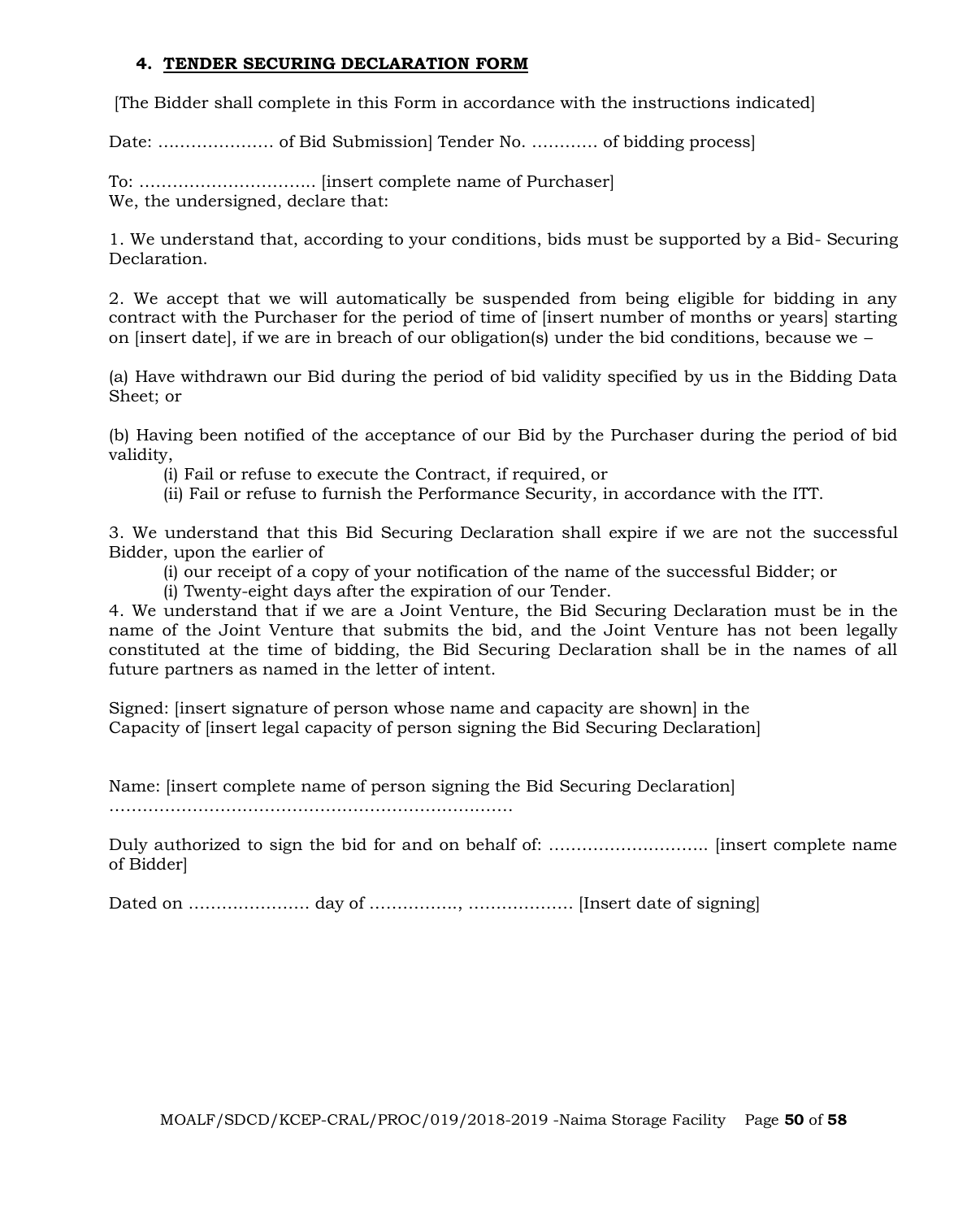#### **5. FORM OF TENDER SECURITY**

WHEREAS ………………………………………. (hereinafter called "the Tenderer") has submitted his tender dated ………………………… for the construction of ……………………………………………………………………………… *(name of Contract)*

KNOW ALL PEOPLE by these presents that WE ……………………… having our registered office at ……………… (hereinafter called "the Bank"), are bound unto …………………………… (hereinafter called "the Employer") in the sum of Kshs.……………………… for which payment well and truly to be made to the said Employer, the Bank binds itself, its successors and assigns by these presents sealed with the Common Seal of the said Bank this ……………. Day of ………20…………

THE CONDITIONS of this obligation are:

- 1. If after tender opening the tenderer withdraws his tender during the period of tender validity specified in the instructions to tenderers Or
- 2. If the tenderer, having been notified of the acceptance of his tender by the Employer during the period of tender validity:
	- (a) fails or refuses to execute the form of Agreement in accordance with the Instructions to Tenderers, if required; or
	- (b) fails or refuses to furnish the Performance Security, in accordance with the Instructions to Tenderers;

We undertake to pay to the Employer up to the above amount upon receipt of his first written demand, without the Employer having to substantiate his demand, provided that in his demand the Employer will note that the amount claimed by him is due to him, owing to the occurrence of one or both of the two conditions, specifying the occurred condition or conditions.

This guarantee will remain in force up to and including thirty (30) days after the period of tender validity, and any demand in respect thereof should reach the Bank not later than the said date.

\_\_\_\_\_\_\_\_\_\_\_\_\_\_\_\_\_\_\_\_\_\_\_\_\_\_\_ \_\_\_\_\_\_\_\_\_\_\_\_\_\_\_\_\_\_\_\_\_\_\_\_\_\_\_\_\_\_

*[date[ [signature of the Bank]*

*\_\_\_\_\_\_\_\_\_\_\_\_\_\_\_\_\_\_\_\_\_\_\_\_\_\_\_ \_\_\_\_\_\_\_\_\_\_\_\_\_\_\_\_\_\_\_\_\_\_\_\_\_\_\_\_\_\_ [witness] [seal]*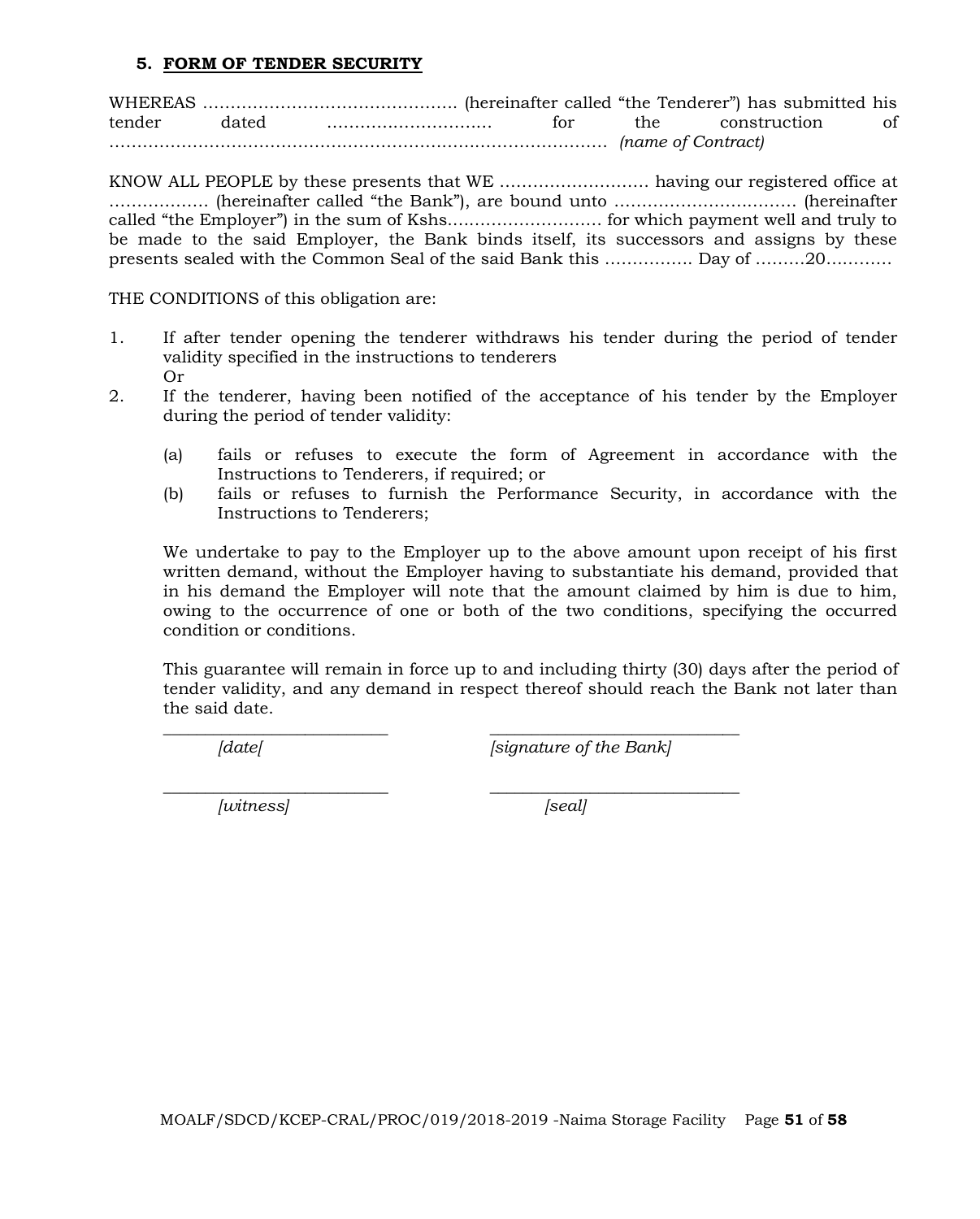## **6. PERFORMANCE SECURITY FORM**

To: …………………………………………………………… [Name KCEP-CRAL]

Dear Sir,

WHEREAS \_\_\_\_\_\_\_\_\_\_\_\_\_\_\_\_\_\_\_\_\_\_(hereinafter called "the Contractor") has undertaken, in pursuance of Contract No. <br>
dated to execute the secure (hereinafter called "the Works");

AND WHEREAS it has been stipulated by you in the said Contract that the Contractor shall furnish you with a Bank Guarantee by a recognized bank for the sum specified therein as security for compliance with his obligations in accordance with the Contract;

AND WHEREAS we have agreed to give the Contractor such a Bank Guarantee:

NOW THEREFORE we hereby affirm that we are the Guarantor and responsible to you, on behalf of the Contractor, up to a total of Kshs. \_\_\_\_\_\_\_\_\_\_\_\_\_\_\_\_ (amount of Guarantee in figures) Kenya Shillings\_\_\_\_\_\_\_\_\_\_\_\_\_\_\_\_\_\_\_\_\_\_\_\_\_\_\_\_\_\_\_\_\_\_\_\_\_\_\_\_\_\_ (amount of Guarantee in words), and we undertake to pay you, upon your first written demand and without civil or argument, any sum or sums within the limits of Kenya Shillings (amount of Guarantee in words) as aforesaid without your needing to prove or to show grounds or reasons for your demand for the sum specified therein.

We hereby waive the necessity of your demanding the said debt from the Contractor before presenting us with the demand.

We further agree that no change, addition or other modification of the terms of the Contract or of the Works to be performed thereunder or of any of the Contract documents which may be made between you and the Contractor shall in any way release us from any liability under this Guarantee, and we hereby waive notice of any change, addition, or modification.

This guarantee shall be valid until the date of issue of the Certificate of Completion.

SIGNATURE AND SEAL OF THE GUARANTOR \_\_\_\_\_\_\_\_\_\_\_\_\_\_\_\_\_\_\_

Name of Bank \_\_\_\_\_\_\_\_\_\_\_\_\_\_\_\_\_\_\_\_\_\_\_\_\_\_\_\_\_\_\_\_\_\_\_\_\_\_\_\_\_\_\_\_

Address \_\_\_\_\_\_\_\_\_\_\_\_\_\_\_\_\_\_\_\_\_\_\_\_\_\_\_\_\_\_\_\_\_\_\_\_\_\_\_\_\_\_\_\_\_\_\_\_

 $Date$   $\Box$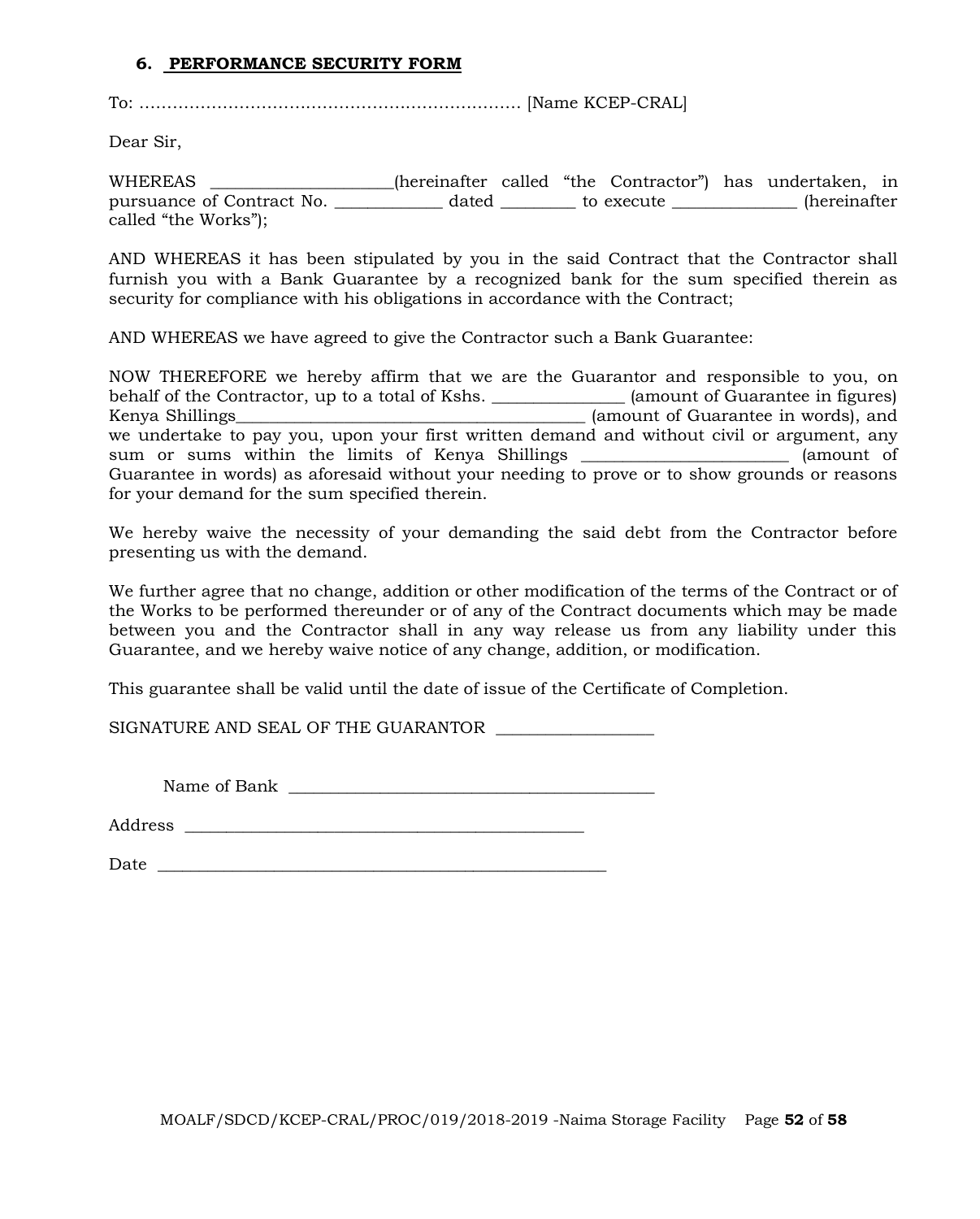#### **7. DECLARATION FORM**

Date \_\_\_\_\_\_\_\_\_\_\_\_\_\_\_\_\_\_\_\_\_\_\_\_\_\_

**To The Programme Coordinator, KCEP-CRAL P.O. Box 30028-00100 NAIROBI**

We (name and address)

\_\_\_\_\_\_\_\_\_\_\_\_\_\_\_\_\_\_\_\_\_\_\_\_\_\_\_\_\_\_\_\_\_\_\_\_\_\_\_\_\_\_\_\_\_\_\_declare the following:

a) Have not been debarred from participating in public procurement.

\_\_\_\_\_\_\_\_\_\_\_\_\_\_\_\_\_\_\_\_\_\_\_\_\_\_\_\_\_\_\_\_\_\_\_\_\_\_\_\_\_\_\_\_\_\_\_\_\_\_\_\_\_\_\_\_\_\_\_\_\_\_\_\_\_\_\_\_\_\_\_\_\_\_\_\_\_

b) Have not been involved in and will not be involved in corrupt and fraudulent practices regarding public procurement.

| Name of Bidder | Signature | Date |
|----------------|-----------|------|

(**To be signed by authorized representative and officially stamped)**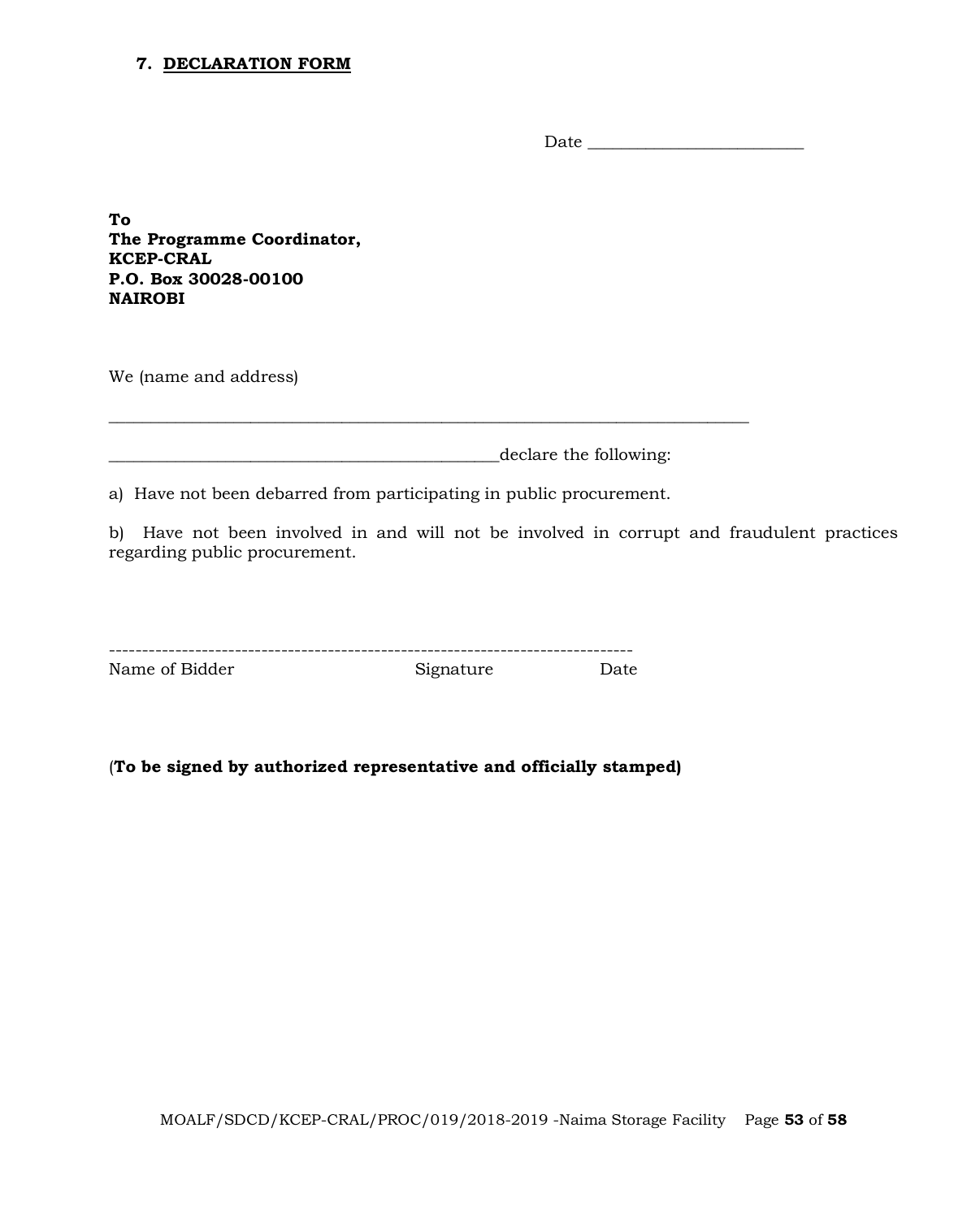#### **8. LETTER OF NOTIFICATION OF AWARD**

Address of Procuring Entity

| To:            |  |
|----------------|--|
|                |  |
|                |  |
|                |  |
|                |  |
|                |  |
| RE: Tender No. |  |
|                |  |
|                |  |

This is to notify that the contract/s stated below under the above-mentioned tender have been awarded to you.

1. Please acknowledge receipt of this letter of notification signifying your acceptance.

2. The contract/contracts shall be signed by the parties within 30 days of the date of this letter but not earlier than 14 days from the date of the letter.

3. You may contact the officer(s) whose particulars appear below on the subject matter of this letter of notification of award.

(FULL PARTICULARS)

# **SIGNED FOR ACCOUNTING OFFICER**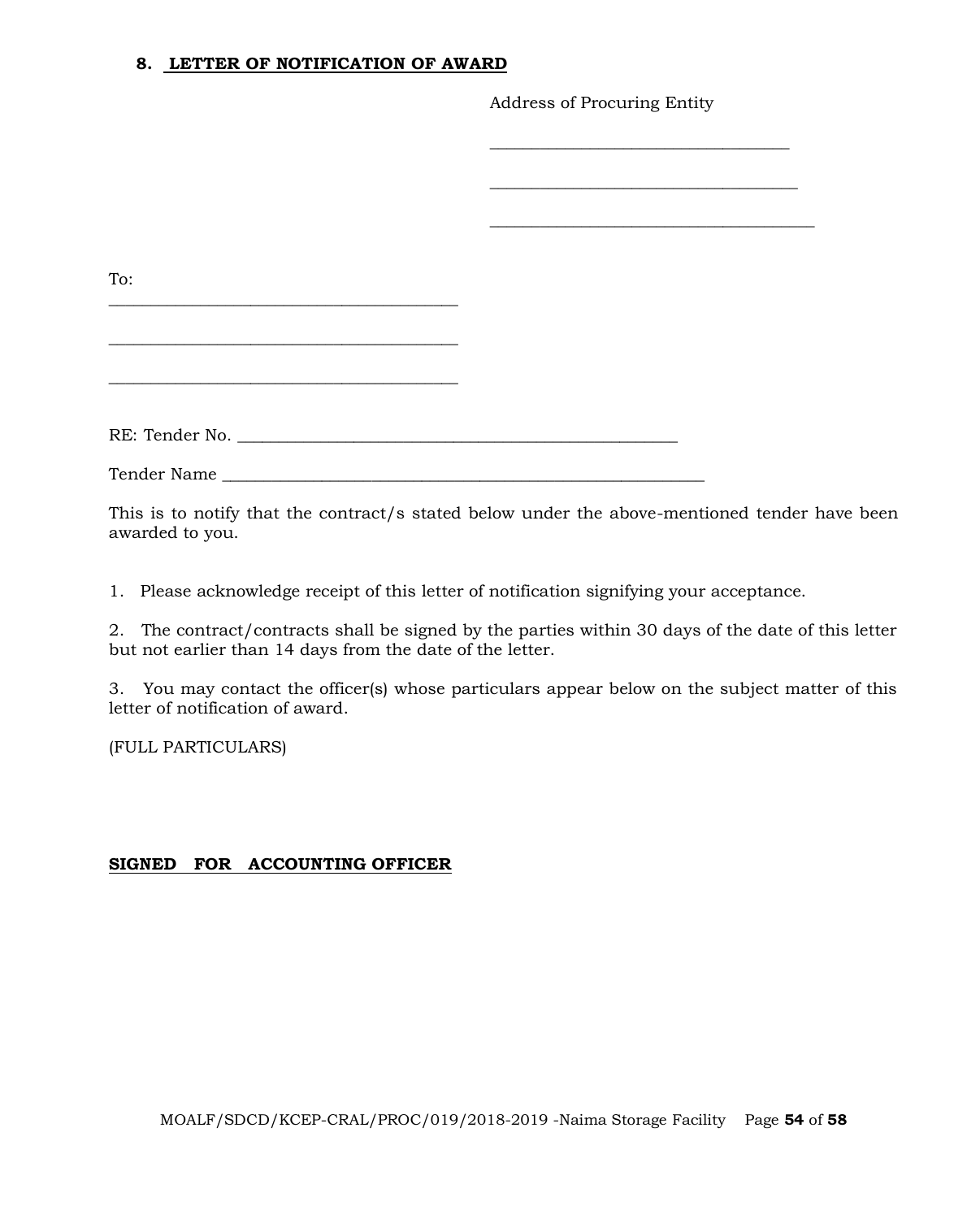## **9. QUALIFICATION INFORMATION**

#### **1. Individual Tenderers or Individual Members of Joint Ventures**

1.1 Constitution or legal status of tenderer (attach copy or Incorporation Certificate); Place of registration:

Principal place of business\_\_\_\_\_\_\_\_\_\_\_\_\_\_\_\_\_\_\_\_\_\_\_\_\_\_\_\_\_

Power of attorney of signatory of tender \_\_\_\_\_\_\_\_\_\_\_\_\_\_\_\_\_\_\_\_

## 1.2 Total annual volume of construction work performed in the last five years

| Year | Volume   |       |
|------|----------|-------|
|      | Currency | Value |
|      |          |       |

1.3 Work performed as Main Contractor on works of a similar nature and volume over the last five years. Also list details of work under way or committed, including expected completion date.

| Project name | Name of client<br>and contact<br>person | Type of work Value of<br>performed and<br>year of<br>completion | Contract |
|--------------|-----------------------------------------|-----------------------------------------------------------------|----------|
|              |                                         |                                                                 |          |
|              |                                         |                                                                 |          |

1.4 Major items of Contractor's Equipment proposed for carrying out the Works. List all information requested below.

| Item of<br>Equipment | Description,<br>Make and age<br>(years) | Condition(new,<br>good, poor) and<br>number<br>available | Owned,<br>leased<br>(from<br>whom?),<br>be<br>to<br><sub>or</sub><br>purchased<br>(from whom?) |
|----------------------|-----------------------------------------|----------------------------------------------------------|------------------------------------------------------------------------------------------------|
|                      |                                         |                                                          |                                                                                                |
|                      |                                         |                                                          |                                                                                                |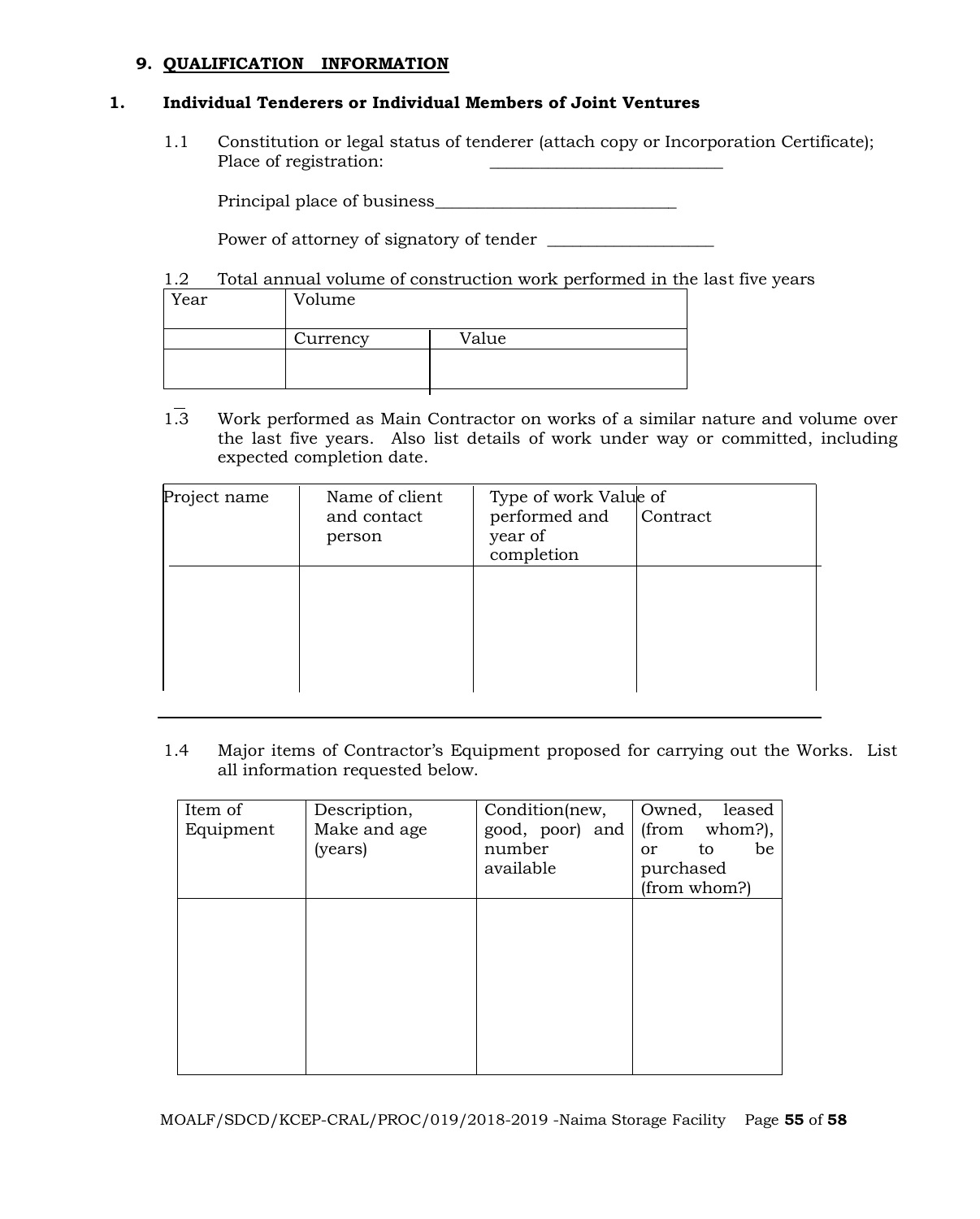1.5 Qualifications and experience of key personnel proposed for administration and execution of the Contract. Attach biographical data.

| Position        | Name | Years<br>of <sub>l</sub> | Years of experience |
|-----------------|------|--------------------------|---------------------|
|                 |      | experience               | proposed<br>1n      |
|                 |      | (general)                | position            |
| Project Manager |      |                          |                     |
|                 |      |                          |                     |
|                 |      |                          |                     |
|                 |      |                          |                     |
|                 |      |                          |                     |
| $(\text{etc.})$ |      |                          |                     |
|                 |      |                          |                     |

 $\overline{\phantom{a}}$  , and the set of the set of the set of the set of the set of the set of the set of the set of the set of the set of the set of the set of the set of the set of the set of the set of the set of the set of the s

\_\_\_\_\_\_\_\_\_\_\_\_\_\_\_\_\_\_\_\_\_\_\_\_\_\_\_\_\_\_\_\_\_\_

1.6 Financial reports for the last five years: balance sheets, profit and loss statements, auditor's reports, etc. List below and attach copies.

\_\_\_\_\_\_\_\_\_\_\_\_\_\_\_\_\_\_\_\_\_\_\_\_\_\_\_\_\_\_\_\_\_\_\_\_\_\_\_\_\_\_\_\_\_\_\_\_\_\_\_\_\_\_\_\_\_\_\_\_\_\_\_\_\_\_\_\_\_\_\_\_\_\_\_\_\_\_\_\_\_

1.7 Evidence of access to financial resources to meet the qualification requirements: cash in hand, lines of credit, etc. List below and attach copies of supportive documents.

\_\_\_\_\_\_\_\_\_\_\_\_\_\_\_\_\_\_\_\_\_\_\_\_\_\_\_\_\_\_\_\_\_\_\_\_\_\_\_\_\_\_\_\_\_\_\_\_\_\_\_\_\_\_\_\_\_\_\_\_

 $\frac{1}{2}$  ,  $\frac{1}{2}$  ,  $\frac{1}{2}$  ,  $\frac{1}{2}$  ,  $\frac{1}{2}$  ,  $\frac{1}{2}$  ,  $\frac{1}{2}$  ,  $\frac{1}{2}$  ,  $\frac{1}{2}$  ,  $\frac{1}{2}$  ,  $\frac{1}{2}$  ,  $\frac{1}{2}$  ,  $\frac{1}{2}$  ,  $\frac{1}{2}$  ,  $\frac{1}{2}$  ,  $\frac{1}{2}$  ,  $\frac{1}{2}$  ,  $\frac{1}{2}$  ,  $\frac{1$ 

\_\_\_\_\_\_\_\_\_\_\_\_\_\_\_\_\_\_\_\_\_\_\_\_\_\_\_\_\_\_\_\_\_\_\_\_\_\_\_\_\_\_\_\_\_

- 1.8 Name, address and telephone, telex and facsimile numbers of banks that may provide reference if contacted by the Employer.
- 1.9 Statement of compliance with the requirements of Clause 1.2 of the Instructions to Tenderers.

\_\_\_\_\_\_\_\_\_\_\_\_\_\_\_\_\_\_\_\_\_\_\_\_\_\_\_\_\_\_\_\_\_\_\_\_\_\_\_\_\_\_\_\_\_\_\_\_\_\_\_\_\_\_\_\_\_\_\_\_\_\_\_\_\_\_\_\_\_\_\_\_\_\_\_\_\_\_\_\_\_

1.10 Proposed program (work method and schedule) for the whole of the Works.

 $\mathcal{L}_\text{max}$  and  $\mathcal{L}_\text{max}$  and  $\mathcal{L}_\text{max}$  and  $\mathcal{L}_\text{max}$  and  $\mathcal{L}_\text{max}$  and  $\mathcal{L}_\text{max}$ 

#### **2 Joint Ventures**

2.0 The information listed in  $1.1 - 2.0$  above shall be provided for each partner of the joint venture.

- 2.1 The information required in 1.11 above shall be provided for the joint venture.
- 2.2 Attach the power of attorney of the signatory(ies) of the tender authorizing signature of the tender on behalf of the joint venture

MOALF/SDCD/KCEP-CRAL/PROC/019/2018-2019 -Naima Storage Facility Page **56** of **58**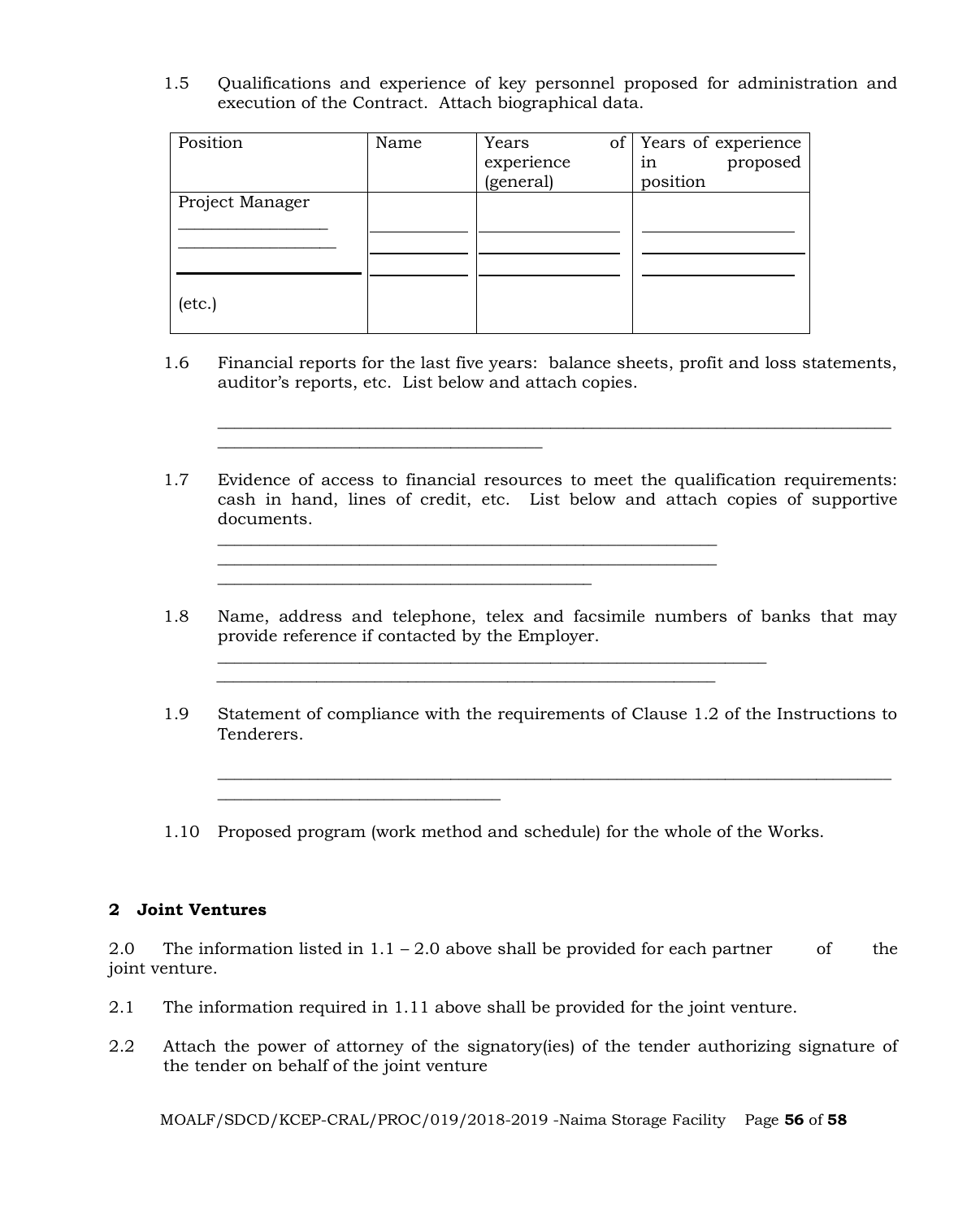- 2.3 Attach the Agreement among all partners of the joint venture ( and which is legally binding on all partners), which shows that:
	- a) all partners shall be jointly and severally liable for the execution of the Contract in accordance with the Contract terms;
	- b) one of the partners will be nominated as being in charge, authorized to incur liabilities and receive instructions for and on behalf of any and all partners of the joint venture; and
	- c) the execution of the entire Contract, including payment, shall be done exclusively with the partner in charge.

#### **3 Details of Sub-Contractors**

If the Tenderer wishes to sublet any portions of the Works under any heading, he must give below details of the sub-contractors he intends to employ for each portion.

Failure to comply with this requirement may invalidate the tender.

|                    | Portion of Works to be sublet: |                                                                                                            |      |  |  |  |  |  |
|--------------------|--------------------------------|------------------------------------------------------------------------------------------------------------|------|--|--|--|--|--|
| $\left[ i \right)$ |                                | Full name of Sub-contractor                                                                                |      |  |  |  |  |  |
|                    |                                | Sub-contractor's experience<br>of similar works carried out<br>in the last 3 years with<br>Contract value: |      |  |  |  |  |  |
|                    |                                | Portion of Works to sublet:                                                                                |      |  |  |  |  |  |
| (i)                |                                | Full name of sub-contractor                                                                                |      |  |  |  |  |  |
|                    | (i)                            | Sub-contractor's experience<br>of similar works carried out<br>in the last 3 years with<br>contract value: |      |  |  |  |  |  |
|                    |                                |                                                                                                            |      |  |  |  |  |  |
|                    |                                | Signature of Tenderer)                                                                                     | Date |  |  |  |  |  |